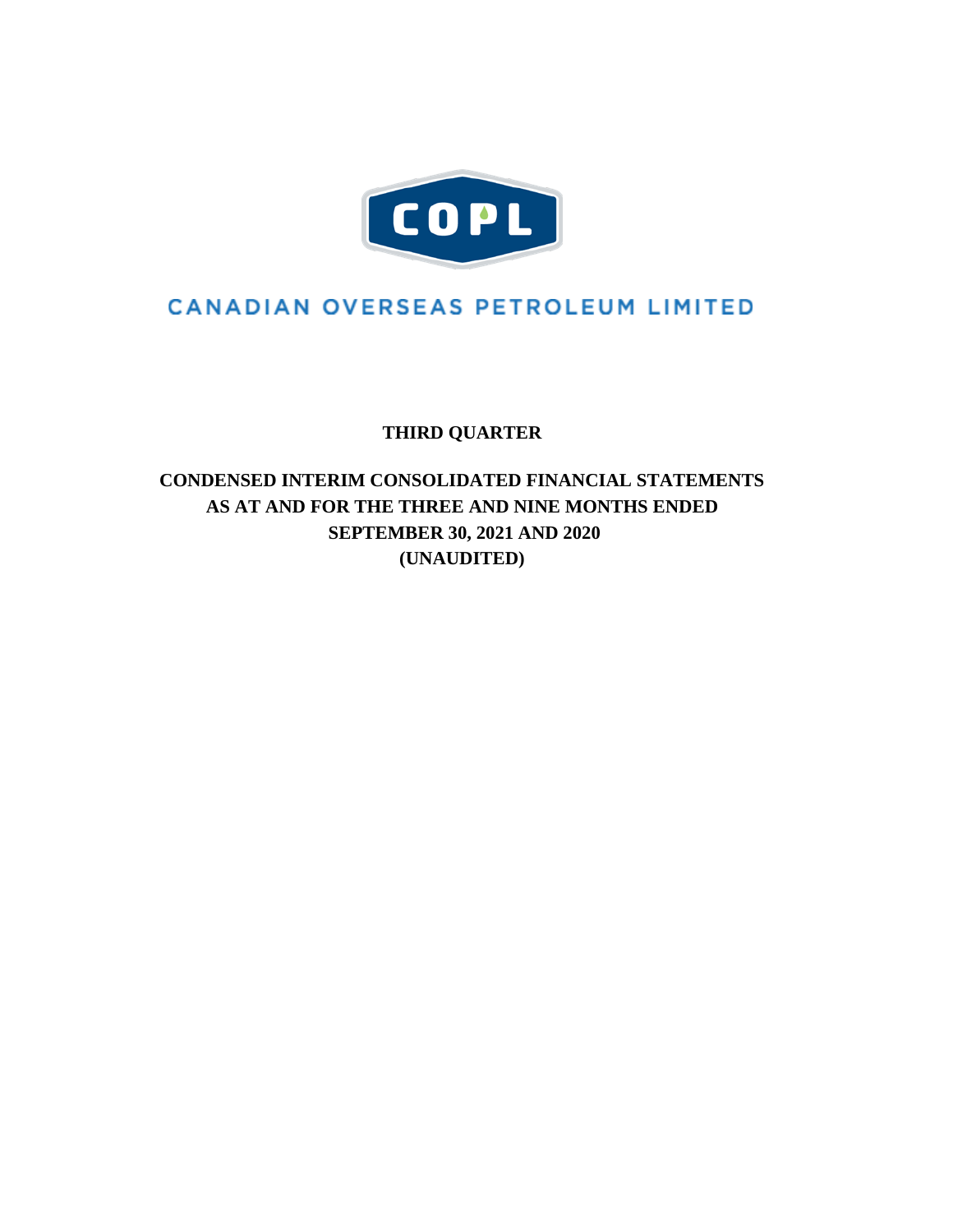### **Management's Responsibility for Condensed Interim Consolidated Financial Statements**

The information provided in these unaudited condensed interim consolidated financial statements is the responsibility of management. In the preparation of the statements, estimates are sometimes necessary to make a determination of future values for certain assets or liabilities. Management believes such estimates have been based on careful judgments and have been properly reflected in the accompanying unaudited condensed interim consolidated financial statements.

Management maintains a system of internal controls to provide reasonable assurance that the Company's assets are safeguarded and to facilitate the preparation of relevant and timely information.

The audit committee has reviewed the unaudited condensed interim consolidated financial statements with management and has reported to the Board of Directors. The Board of Directors has approved the unaudited condensed interim consolidated financial statements as presented.

*Signed "Arthur S. Millholland" Signed "Ryan Gaffney"* Arthur S. Millholland Ryan Gaffney President and Chief Executive Officer **Chief Financial Officer** Chief Financial Officer November 12, 2021 November 12, 2021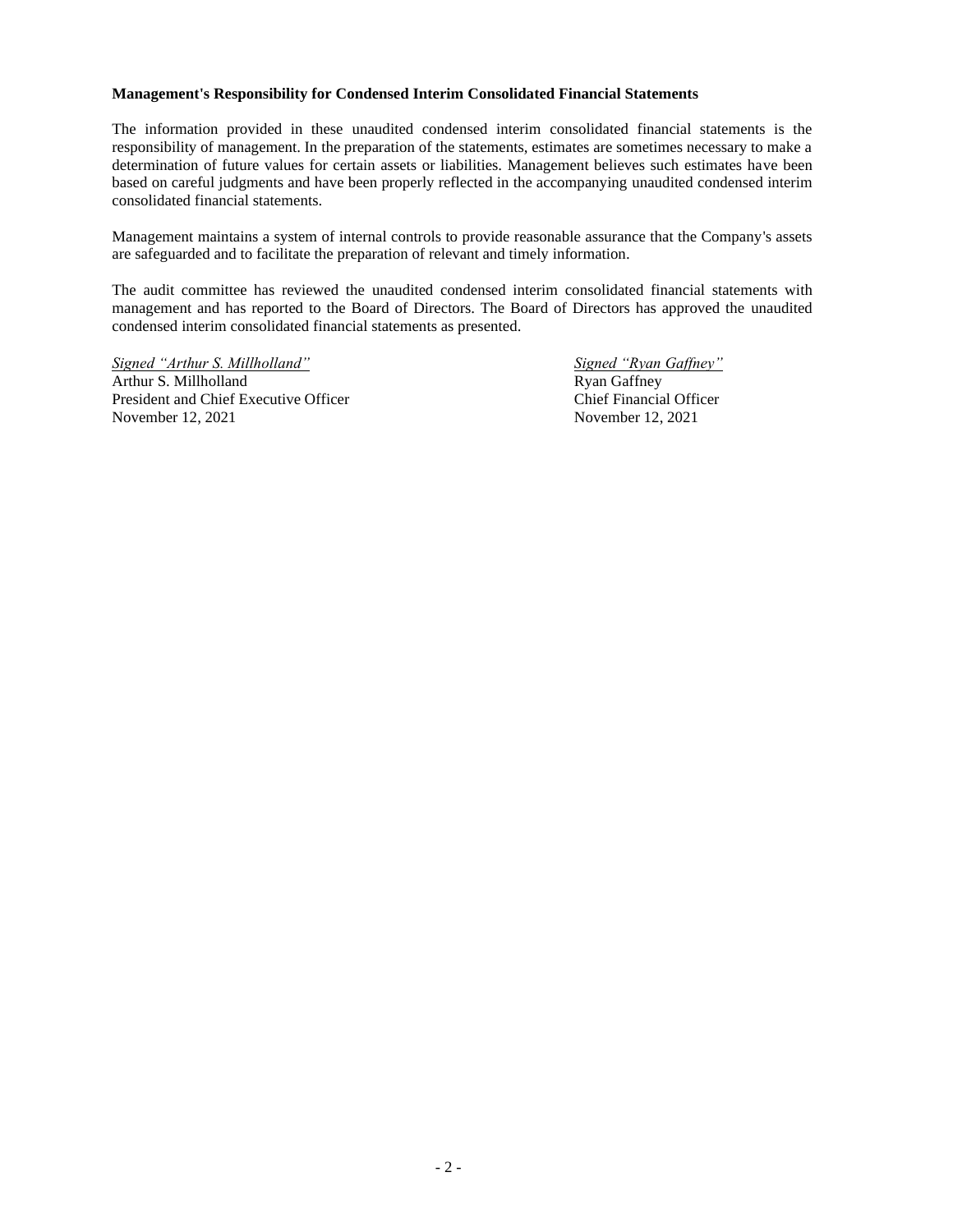# **Canadian Overseas Petroleum Limited Condensed Interim Consolidated Statements of Financial Position (unaudited) (US\$ thousands)**

| As at                                              | September 30, | December 31, |
|----------------------------------------------------|---------------|--------------|
|                                                    | 2021          | 2020         |
| <b>Assets</b>                                      |               |              |
| Current                                            |               |              |
| Cash and cash equivalents (note $6$ )              | 11,497        | 1,401        |
| Accounts receivable (note 8)                       | 4,362         | 40           |
| Deferred share issue costs                         | 28            | 128          |
| Commodity derivative net assets (note 19a)         | 1,459         |              |
| Prepaid expenses                                   | 291           | 89           |
|                                                    | 17,637        | 1,658        |
| Non-current                                        |               |              |
| Prepaid purchase price                             |               | 5,000        |
| Exploration and evaluation assets (note 9)         | 2,672         |              |
| Property, plant and equipment, net (note 10)       | 66,068        | 61           |
| Right-of-use assets                                | 182           | 229          |
| Long-term deposits                                 | 44            | 44           |
|                                                    | 86,603        | 6,992        |
| <b>Liabilities</b>                                 |               |              |
| Current                                            |               |              |
| Accounts payable and accrued liabilities (note 11) | 10,212        | 1,066        |
| Subscription receipts liability (note $16a(i)$ )   |               | 5,472        |
| Short-term loans (note 12)                         |               | 683          |
| Derivative liabilities (note 14)                   | 957           | 91           |
| Current portion of lease liabilities               | 66            | 59           |
|                                                    | 11,235        | 7,371        |
| Non-current liabilities                            |               |              |
| Senior credit facility (note 13)                   | 35,908        |              |
| Derivative liabilities (note 14)                   | 5,634         |              |
| Commodity derivative net liability (note 19a)      | 1,275         |              |
| Lease liabilities                                  | 166           | 216          |
| Asset retirement obligations (note 15)             | 3,138         |              |
|                                                    | 57,356        | 7,587        |
| <b>Shareholders' Equity (Deficit)</b>              |               |              |
| Share capital (note 16a)                           | 183,548       | 142,639      |
| Warrants (note 16b)                                | 1,037         | 145          |
| Contributed capital reserve (note 16c)             | 51,260        | 51,260       |
| Deficit                                            | (204, 416)    | (192, 391)   |
| Accumulated other comprehensive loss               | (2,182)       | (2, 248)     |
|                                                    | 29,247        | (595)        |
|                                                    | 86,603        | 6,992        |

Commitment (*note 22*) Subsequent event *(note 23)*

See accompanying notes to the unaudited condensed interim consolidated financial statements.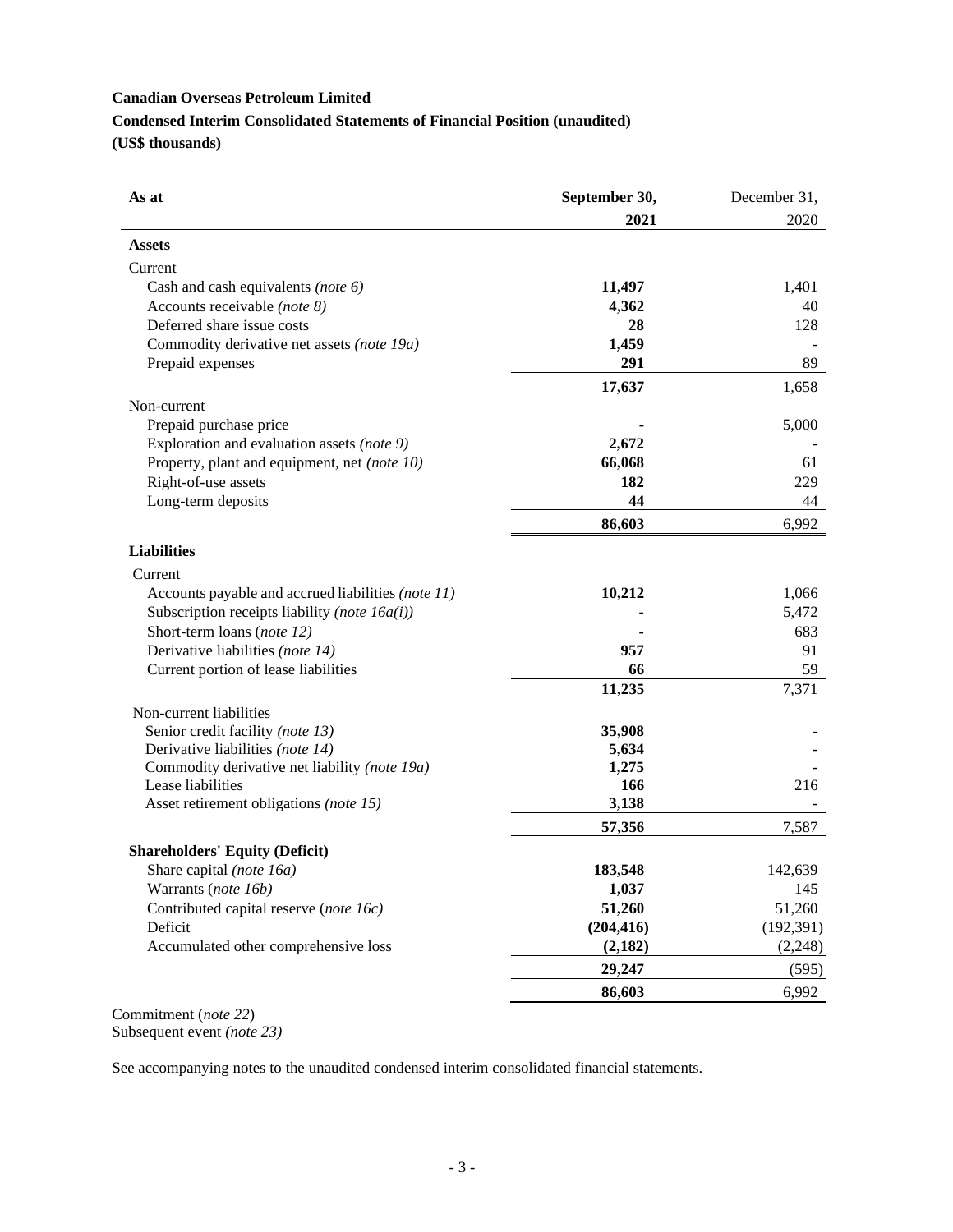### **Canadian Overseas Petroleum Limited**

### **Condensed Interim Consolidated Statements of Comprehensive Income (Loss) (unaudited)**

**(US\$ thousands, except share and per share amounts)**

|                                                                                | Three months<br>ended<br>September 30,<br>2021 | Three months<br>ended<br>September 30,<br>2020 | Nine months<br>ended<br>September 30,<br>2021 | Nine months<br>ended<br>September 30,<br>2020 |
|--------------------------------------------------------------------------------|------------------------------------------------|------------------------------------------------|-----------------------------------------------|-----------------------------------------------|
| <b>Revenue</b>                                                                 |                                                |                                                |                                               |                                               |
| Petroleum sales, net of royalties                                              | 5,242                                          |                                                | 9,174                                         |                                               |
| Realized loss on commodity derivatives - crude                                 | (648)                                          |                                                | (909)                                         |                                               |
| Unrealized loss on commodity derivatives - crude                               |                                                |                                                |                                               |                                               |
| (note 19a)                                                                     | (2, 456)                                       |                                                | (9,639)                                       |                                               |
|                                                                                | 2,138                                          | $\overline{\phantom{a}}$                       | (1,374)                                       | $\overline{\phantom{a}}$                      |
| <b>Expenses</b>                                                                |                                                |                                                |                                               |                                               |
| Production taxes                                                               | (655)                                          |                                                | (1,156)                                       |                                               |
| Operating                                                                      | (2,364)                                        |                                                | (3,343)                                       |                                               |
| Depletion, depreciation and amortization                                       | (1,291)                                        | (17)                                           | (2, 430)                                      | (52)                                          |
| Realized gain on commodity derivatives - butane                                | 1,074                                          |                                                | 1,173                                         |                                               |
| Unrealized gain on commodity derivatives -<br>butane (note 19a)                | 3,718                                          |                                                | 9,823                                         |                                               |
| Acquisition costs (note 5c)                                                    | (33)                                           |                                                | (2,145)                                       |                                               |
| Pre-license costs                                                              | (100)                                          | (36)                                           | (300)                                         | (36)                                          |
| General and administrative                                                     | (2, 453)                                       | (832)                                          | (5,818)                                       | (1,711)                                       |
| Stock based compensation                                                       |                                                | (973)                                          |                                               | (973)                                         |
|                                                                                | (2,104)                                        | (1, 858)                                       | (4, 196)                                      | (2,772)                                       |
| <b>Other expenses</b>                                                          |                                                |                                                |                                               |                                               |
| Finance costs, net (note 17)                                                   | (1, 868)                                       | (167)                                          | (4,788)                                       | (356)                                         |
| Gain (loss) on derivative liabilities (note 18)                                | 8,937                                          | 19                                             | (1,931)                                       | (28)                                          |
| Gain on extinguishment of loan (note $12a$ )                                   | 332                                            |                                                | 332                                           | 13                                            |
| Foreign exchange gain (loss), net                                              | 33                                             | 81                                             | (67)                                          | (2)                                           |
|                                                                                | 7,434                                          | (67)                                           | (6, 454)                                      | (373)                                         |
| Income (loss) before investments in joint ventures                             | 7,468                                          | (1,925)                                        | (12, 024)                                     | (3,145)                                       |
| Loss on investment in joint venture                                            |                                                | (143)                                          | (1)                                           | (143)                                         |
| Income (loss) after investments in joint ventures                              | 7,468                                          | (2,068)                                        | (12, 025)                                     | (3,288)                                       |
| Income tax expense                                                             |                                                |                                                |                                               |                                               |
| Net income (loss)                                                              | 7,468                                          | (2,068)                                        | (12, 025)                                     | (3,288)                                       |
|                                                                                |                                                |                                                |                                               |                                               |
| Gain (loss) on translation of foreign subsidiaries                             | 99                                             | (104)                                          | 66                                            | 57                                            |
| Comprehensive income (loss) for the period                                     | 7,567                                          | (2,172)                                        | (11,959)                                      | (3,231)                                       |
| Earnings (loss) per share -                                                    |                                                |                                                |                                               |                                               |
| post-consolidation - basic                                                     | 0.05                                           | (0.05)                                         | (0.09)                                        | (0.09)                                        |
|                                                                                |                                                |                                                |                                               |                                               |
| Earnings (loss) per share -                                                    |                                                |                                                |                                               |                                               |
| post-consolidation - diluted                                                   | 0.05                                           | (0.05)                                         | (0.09)                                        | (0.09)                                        |
| Weighted average number of shares outstanding - post-<br>consolidation - basic | 159,108,028                                    | 45,785,704                                     | 136,393,897                                   | 38,513,556                                    |
| Weighted average number of shares outstanding - post-                          |                                                |                                                |                                               |                                               |
| consolidation - diluted                                                        | 165,680,638                                    | 45,785,704                                     | 136,393,897                                   | 38,513,556                                    |

See accompanying notes to the unaudited condensed interim consolidated financial statements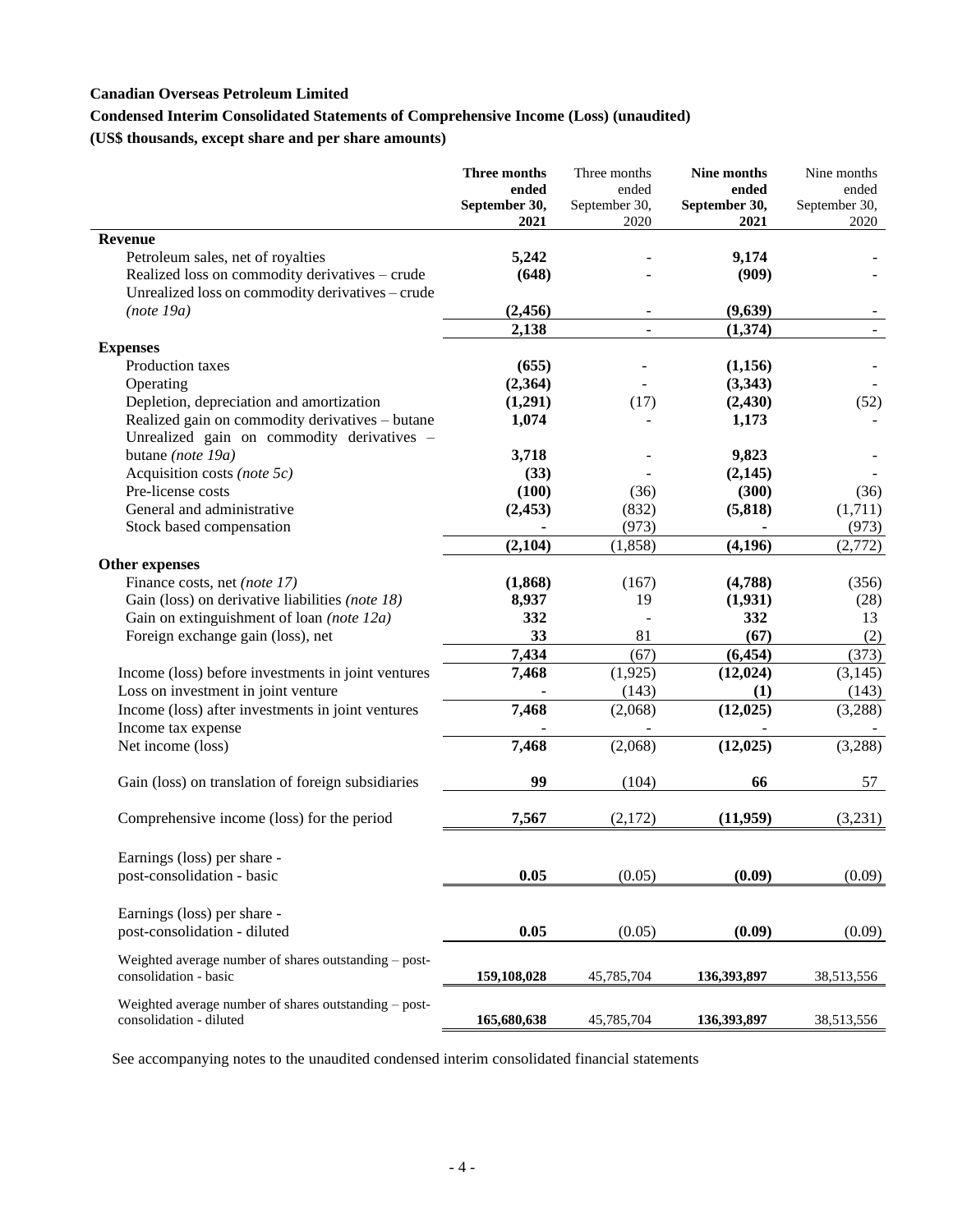### **Canadian Overseas Petroleum Limited**

## **Condensed Interim Consolidated Statements of Changes in Equity (Deficit) (unaudited)**

**For the nine months ended September 30, 2021 and 2020**

**(US\$ thousands)**

|                                                                                                             | Contributed             |                 |                           | <b>Accumulated</b><br>Other |                                        |                               |
|-------------------------------------------------------------------------------------------------------------|-------------------------|-----------------|---------------------------|-----------------------------|----------------------------------------|-------------------------------|
|                                                                                                             | <b>Share</b><br>Capital | <b>Warrants</b> | Capital<br><b>Reserve</b> | <b>Deficit</b>              | Comprehensive<br>$Loss$ <sup>(1)</sup> | <b>Total</b><br><b>Equity</b> |
| Balance at December 31, 2019                                                                                | 138,087                 | 107             | 50,394                    | (187, 430)                  | (2,149)                                | (991)                         |
| Issued further to placings, net of issue costs                                                              |                         |                 |                           |                             |                                        |                               |
| (note 16a)                                                                                                  | 2,218                   |                 |                           |                             |                                        | 2,218                         |
| Issued further to YARF loan, debt exchange                                                                  |                         |                 |                           |                             |                                        |                               |
| and payments for fees (note 16a)                                                                            | 1,975                   |                 |                           |                             |                                        | 1,975                         |
| Issued further to exercise of broker's                                                                      |                         |                 |                           |                             |                                        |                               |
| warrants (note 16a)                                                                                         | 255                     |                 |                           |                             |                                        | 255                           |
| Fair value of broker's warrants exercised                                                                   |                         |                 |                           |                             |                                        |                               |
| (note 16b)                                                                                                  | 107                     | (107)           |                           |                             |                                        |                               |
| Fair value of finder's warrants issued (note                                                                |                         |                 |                           |                             |                                        | 145                           |
| 16b)<br>Stock options granted (note 16c)                                                                    |                         | 145             | 866                       |                             |                                        | 866                           |
| Comprehensive loss for the                                                                                  |                         |                 |                           |                             |                                        |                               |
| Period                                                                                                      |                         |                 |                           | (3,288)                     | 57                                     | (3,231)                       |
| Balance at September 30, 2020                                                                               | 142,642                 | 145             | 51,260                    | (190, 718)                  | (2,092)                                | 1,237                         |
|                                                                                                             |                         |                 |                           |                             |                                        |                               |
| <b>Balance at December 31, 2020</b>                                                                         | 142,639                 | 145             | 51,260                    | (192, 391)                  | (2,248)                                | (595)                         |
| Issued further to placings, net of issue costs<br>(note 16a)<br>Issued further to CEO loan conversion (note | 26,127                  |                 |                           |                             | $\blacksquare$                         | 26,127                        |
| 16a(i)<br>Issued further to payment of purchase price                                                       | 155                     |                 |                           |                             |                                        | 155                           |
| of Atomic (note 5)<br>Issued as payment of Finder's and Broker's                                            | 4,000                   |                 |                           |                             |                                        | 4,000                         |
| Fee (note 16a)                                                                                              | 2,313                   |                 |                           |                             |                                        | 2,313                         |
| Issued as payment of advisory services (note<br>16a(iii)                                                    | 202                     |                 |                           |                             |                                        | 202                           |
| Issued further to exercise of Unit Warrants                                                                 |                         |                 |                           |                             |                                        |                               |
| (note~I6a(i))<br>Fair value of Unit Warrants issued presented                                               | 5,479                   |                 |                           |                             |                                        | 5,479                         |
| as derivative liability (note $16a(i)$ )<br>Fair value of Unit Warrants exercised (note                     | (2,132)                 |                 |                           |                             |                                        | (2,132)                       |
| 16a(i)<br>Issued further to exercise of 2020 3rd                                                            | 4,590                   |                 |                           |                             |                                        | 4,590                         |
| Finder's Warrants (note $16a(iv)$ )                                                                         | 112                     |                 |                           |                             |                                        | 112                           |
| Fair value of Finder's and Broker's Warrants                                                                |                         |                 |                           |                             |                                        |                               |
| issued (note 16b)                                                                                           |                         | 955             |                           |                             |                                        | 955                           |
| Fair value of expired and exercised 2020 3rd                                                                |                         |                 |                           |                             |                                        |                               |
| Finder's warrants (note 16b)                                                                                | 63                      | (63)            |                           |                             |                                        |                               |
| Comprehensive loss for the                                                                                  |                         |                 |                           |                             |                                        |                               |
| period                                                                                                      |                         |                 |                           | (12, 025)                   | 66                                     | (11,959)                      |
| <b>Balance at September 30, 2021</b>                                                                        | 183,548                 | 1,037           | 51,260                    | (204, 416)                  | (2,182)                                | 29,247                        |

(1) As at September 30, 2021 and 2020, the accumulated other comprehensive loss balance consists of unrealized foreign exchange on the translation of foreign subsidiaries.

See accompanying notes to the unaudited condensed interim consolidated financial statements.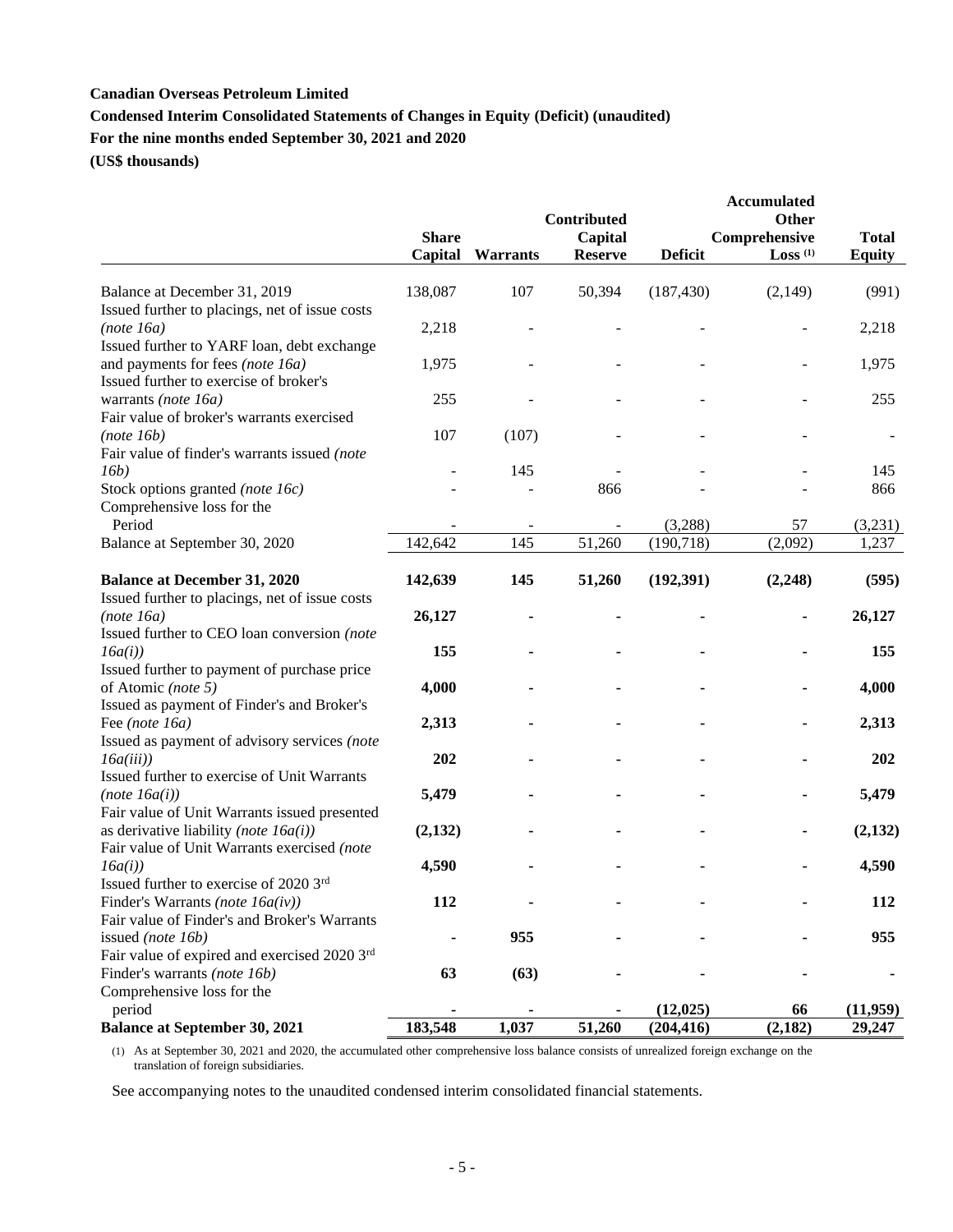## **Canadian Overseas Petroleum Limited**

# **Condensed Interim Consolidated Statements of Cash Flows (unaudited)**

**(US\$ thousands)**

|                                                                      | Three months  | Three months  | Nine months   | Nine months   |
|----------------------------------------------------------------------|---------------|---------------|---------------|---------------|
|                                                                      | ended         | ended         | ended         | ended         |
|                                                                      | September 30, | September 30, | September 30, | September 30, |
|                                                                      | 2021          | 2020          | 2021          | 2020          |
| <b>Cash From (Used In) Operating Activities</b><br>Net income (loss) |               | (2,068)       |               |               |
|                                                                      | 7,468         |               | (12, 025)     | (3,288)       |
| Add (deduct) non-cash items:                                         |               |               |               |               |
| Gain on waived 2019 director's fees                                  |               |               |               | (431)         |
| Depletion, depreciation and amortization                             | 1,291         | 17            | 2,430         | 52            |
| Unrealized loss on commodity derivatives – crude (note 19a)          | 2,456         |               | 9,639         |               |
| Unrealized gain on commodity derivatives – butane (note 19a)         | (3,718)       |               | (9, 823)      |               |
| Finance costs, net (note 17)                                         | 1,868         | 167           | 4,788         | 356           |
| Gain on extinguishment of loan (note 12a)                            | (332)         |               | (332)         | (13)          |
| (Gain) loss on derivative liabilities (note 18)                      | (8,937)       | (19)          | 1,931         | 28            |
| Stock based compensation                                             |               | 973           |               | 973           |
| Unrealized foreign exchange (gain) loss, net                         | (24)          | (129)         | (10)          | 17            |
| Loss on investment in joint venture                                  |               | 143           | 1             | 143           |
|                                                                      | 72            | (916)         | (3,401)       | (2,163)       |
| Net change in non-cash operating working capital <i>(note 21)</i>    | (3, 432)      | (1, 864)      | (7, 149)      | (821)         |
|                                                                      | (3,360)       | (2,780)       | (10, 550)     | (2,984)       |
| <b>Cash From (Used In) Financing Activities</b>                      |               |               |               |               |
| Issuance of share capital, net of issue costs                        | 2,672         | 4,486         | 29,801        | 4,486         |
| Gross proceeds from senior credit facility (note 13)                 |               |               | 45,000        |               |
| Lender's & borrower's fees paid on senior credit facility            | (15)          |               | (3,460)       |               |
| Interest paid on credit facility (note 17)                           | (1, 438)      |               | (3,094)       |               |
| Proceeds from CEO loan                                               |               |               |               | 153           |
| (Repayment) proceeds of YARF loan (note 12b)                         |               | 374           | (683)         | 463           |
| Payment of lease obligations, net of rent concessions                | (28)          | (12)          | (90)          | (33)          |
| Net change in non-cash financing working capital (note 21)           | 242           | 175           | 137           | 151           |
|                                                                      | 1,433         | 5,023         | 67,611        | 5,220         |
| <b>Cash From (Used In) Investing Activities</b>                      |               |               |               |               |
|                                                                      |               |               |               |               |
| Atomic Group Acquisition cash consideration paid (note 5)            |               |               | (45,079)      |               |
| Atomic Group Acquisition cash acquired (note 5)                      |               |               | 9,160         |               |
| Additions to plant, property and                                     |               |               |               |               |
| equipment (note 10)                                                  | (5,159)       | (4)           | (10,608)      | (3)           |
| Additions to exploration and evaluation assets (note 9)              | (745)         |               | (962)         |               |
| Additions to investment in joint venture (note 7)                    |               | (143)         | (1)           | (143)         |
| Interest income                                                      | 1             |               | $\mathbf{2}$  |               |
| Net change in non-cash investing working capital (note 21)           | 3,847         |               | 580           |               |
|                                                                      | (2,056)       | (147)         | (46,908)      | (146)         |
| Increase (decrease) in cash and cash equivalents                     |               |               |               |               |
| during the period                                                    | (3,983)       | 2,096         | 10,153        | 2,090         |
| Effect of foreign exchange on cash and cash                          |               |               |               |               |
| equivalents held in foreign currencies                               | (72)          | 46            | (57)          | 41            |
| Cash and cash equivalents, beginning of year                         | 15,552        | 64            | 1,401         | 75            |
| Cash and cash equivalents, end of period                             | 11,497        | 2,206         | 11,497        | 2,206         |

See accompanying notes to the unaudited condensed interim consolidated financial statements.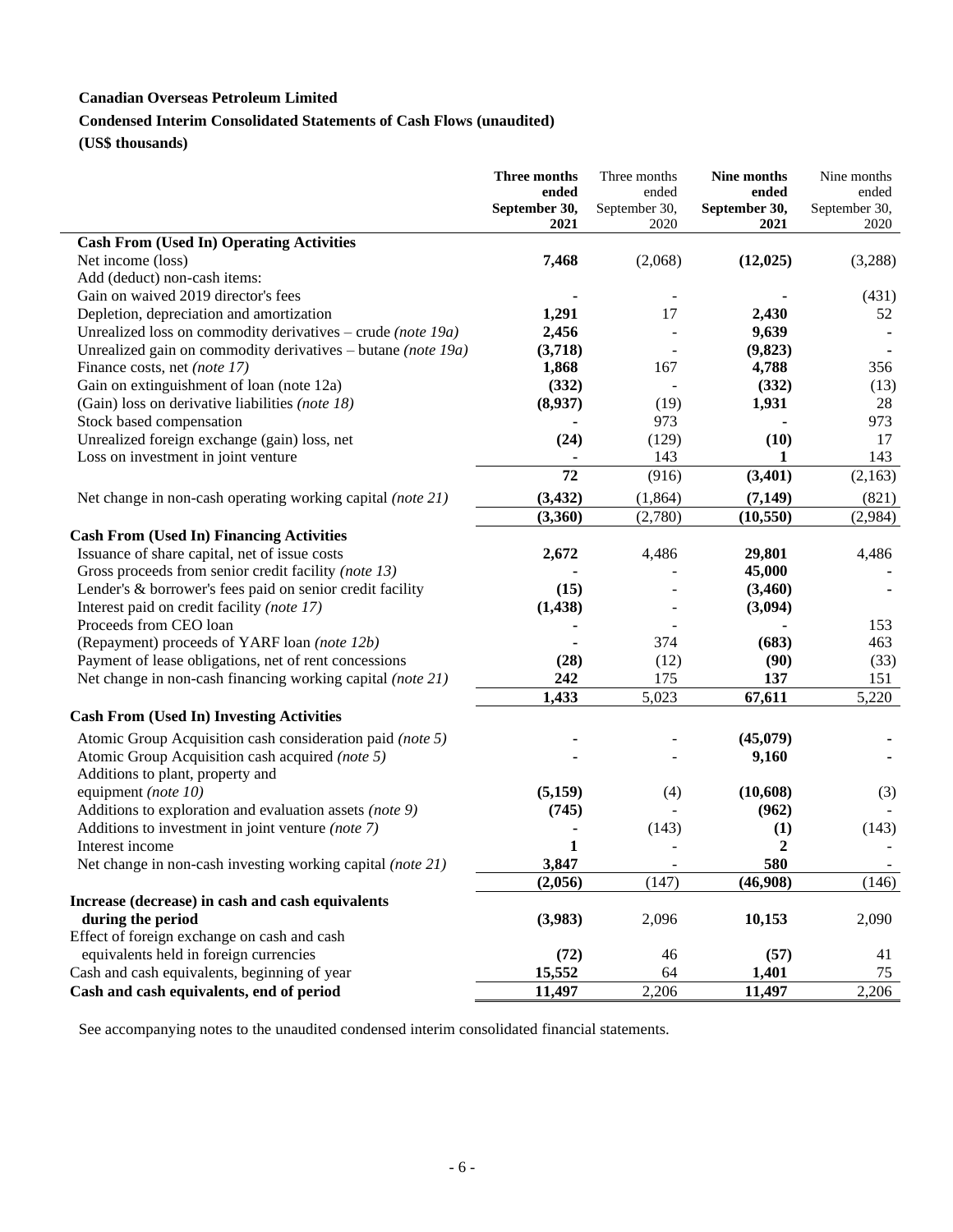### **1. NATURE OF OPERATIONS**

Canadian Overseas Petroleum Limited ("**COPL**" or the "**Company**"), is a widely-held publicly traded company incorporated and domiciled in Canada. The Company's common shares with no par value (the "**Common Shares**") are traded on the London Stock Exchange (the "**LSE**") in the UK under the symbol "COPL" and on the Canadian Securities Exchange (the "**CSE**") in Canada under the symbol "XOP". The Company moved its listing from the TSX Venture Exchange to the CSE on October 31, 2018. The Company's registered office is Suite 400, 444 – 7th Avenue SW, Calgary, Alberta, Canada.

COPL and its subsidiaries are involved in the identification, acquisition, exploration and development of oil and natural gas reserves and holding interests in petroleum assets. As at September 30, 2021, the Company had the following subsidiaries, all of which are wholly-owned directly or indirectly:

- COPL Technical Services Limited, which is involved in providing technical and administrative services to the COPL group of companies;
- Canadian Overseas Petroleum (UK) Limited ("**COPL UK**"), incorporated in the United Kingdom ("**UK**") which provides technical and project related services to the COPL group of companies;
- Canadian Overseas Petroleum (Bermuda Holdings) Limited, Canadian Overseas Petroleum (Bermuda) Limited and Canadian Overseas Petroleum (Namibia) Limited, which were incorporated to conduct operations in Africa.
- Canadian Overseas Petroleum (Ontario) Limited which was incorporated on December 15, 2017 for the purpose of an anticipated operation in Ontario, Canada.
- COPL America Holding Inc and COPL America Inc. ("**COPL America**"), incorporated on February 23, 2021 for the purpose of holding oil and gas operations in the United States of America ("**US**");
- Atomic Oil & Gas LLC ("**Atomic**") an oil and gas company with producing assets in Wyoming, US, acquired on March 16, 2021.
- PipeCo LLC ("**PipeCo**") owns the gas pipeline and infrastructure that service one of the petroleum assets in which Atomic has a working interest.
- Southwestern Production Corp. ("**SWP**") an operator of oil and gas assets of Atomic and Pipeco; acquired in March 16, 2021.

The Company, along with an unrelated company, Shoreline Energy International Limited, incorporated Shoreline Canoverseas Petroleum Development Corporation Limited ("**ShoreCan**") in October 2014 in Bermuda to focus on acquisitions of upstream oil and gas exploration, development and producing assets in Africa. Both partners hold a 50% interest in the ShoreCan joint venture.

#### **2. BASIS OF PREPARATION**

#### *Basis of Preparation and Compliance*

The Company's unaudited condensed interim consolidated financial statements as at and for the three and nine months ended September 30, 2021 and 2020 ("**Financial Statements**") have been prepared in accordance with International Financial Reporting Standards ("**IFRS**") as issued by the International Accounting Standards Board ("**IASB**") applicable to the preparation of interim financial statements including IAS 34 "*Interim financial reporting*". Certain information and disclosures normally included in the notes of the annual consolidated financial statements have been condensed or have been disclosed on an annual basis only.

The Company's Financial Statements should be read in conjunction with the Company's annual audited consolidated financial statements as at and for the years ended December 31, 2020 and 2019, which outline the Company's significant accounting policies in note 3 thereto, which have been applied consistently in these Financial Statements. The new accounting policies and updates to significant accounting policies applied in preparation of these Financial Statements as a result of a business combination in March 2021 (see note 5) as well as updates to the Company's critical accounting judgments and key sources of estimation uncertainty are set out in note 3 of the Financial Statements. Certain prior period amounts have been reclassified throughout the Financial Statements to conform with current period presentation.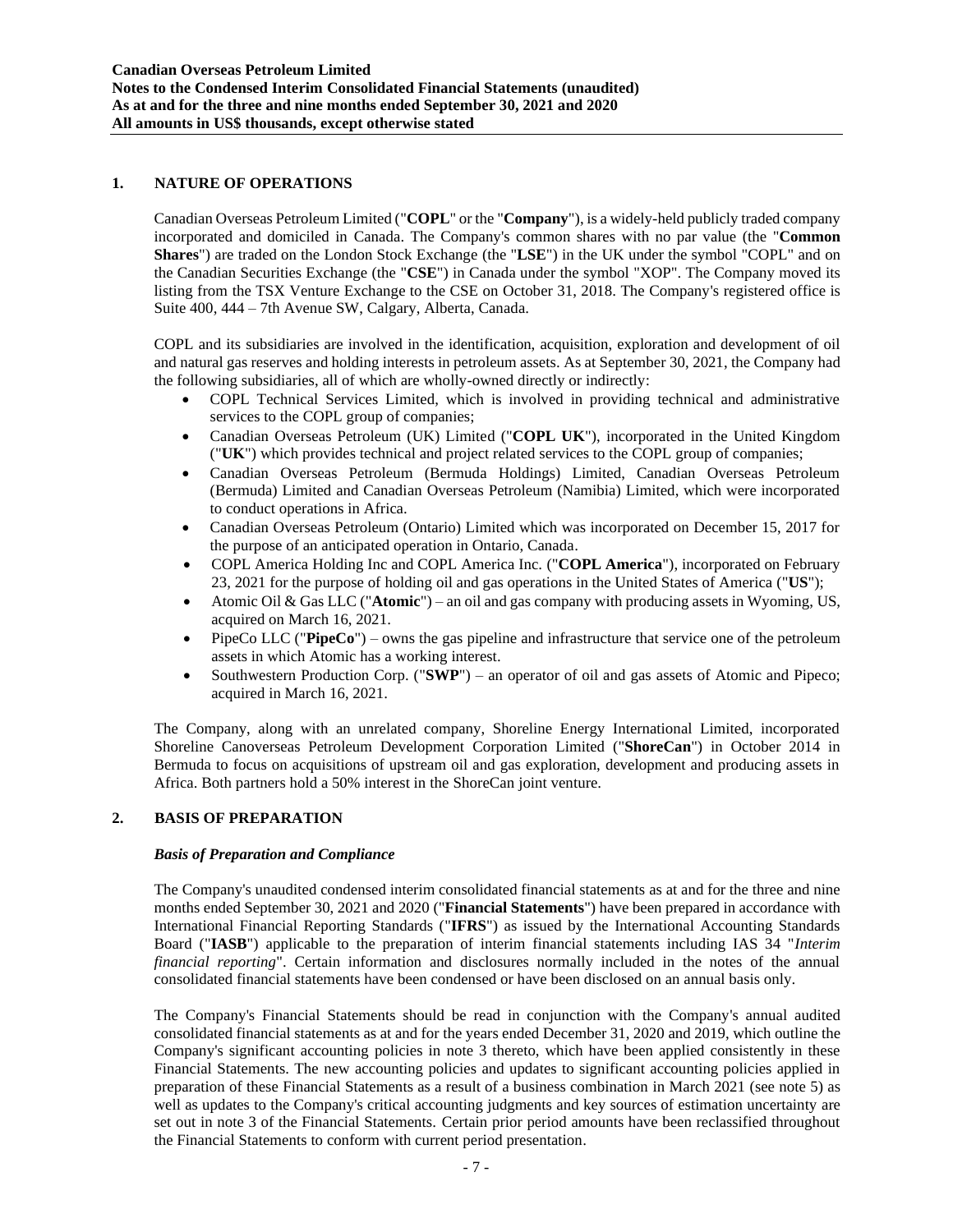These Financial Statements are presented in US dollars ("**US\$**"), which is both the functional and presentation currency. All financial information presented in tables has been rounded to the nearest thousand US\$ unless otherwise noted.

These Financial Statements were authorized for issue by the Company's Board of Directors on November 12, 2021.

### **3. SIGNIFICANT ACCOUNTING POLICIES**

#### *Basis of consolidation*

The Financial Statements include the financial statements of COPL and its subsidiaries.

Subsidiaries are fully consolidated from the date of acquisition, being the date on which the Company obtains control, and continue to be consolidated until the date that such control ceases. All intercompany transactions and balances have been eliminated on consolidation.

### *Revenue*

Revenue associated with the sale of crude oil is measured based on the consideration specified in contracts with customers. Revenue from contracts with customers is recognized when or as the Company satisfies a performance obligation by transferring a promised good or service to a customer. A good or service is transferred when the customer obtains control of that good or service. The transfer of control of oil usually coincides with title passing to the customer and the customer taking physical possession. The Company principally satisfies its performance obligations at that point in time. Oil sales revenue recognized is net of royalties as the Company is acting as an agent and represents the net revenue attributable to the Company.

The Company receives payment for its produced oil from the purchaser generally within two months. The Company does not have any contracts where the period between the transfer of control of the commodity to the customer and payment by the customer exceeds one year. As a result, the Company does not adjust its revenue transactions for the time value of money or to reflect a significant financing component in connection with contracts with customers. Items such as royalties are netted against revenue. These items are netted to reflect the deduction for other parties' proportionate share of the revenue for which the Company is acting as an agent in collecting and disbursing proceeds on behalf of the royalty owners.

### *Finance costs, net*

Net financing costs include interest expense on borrowings, interest on lease liabilities, financing costs, accretion of interest on the senior credit facility and accretion of the discount on asset retirement obligations ("**ARO**").

Borrowing costs incurred for the acquisition, construction or production of qualifying assets, are capitalized to the cost of those assets during the substantial period of time (greater than one year) to get the underlying assets ready for their intended use, until such time as these assets are substantially ready for their intended use. The capitalization rate, used to determine the amount of borrowing costs to be capitalized, is dependent on whether general borrowings (weighted average interest rate) or specific borrowings (specified rate) were used during the period. All other borrowing costs are charged to net earnings (loss) using the effective interest method.

Interest income is recognized as earned.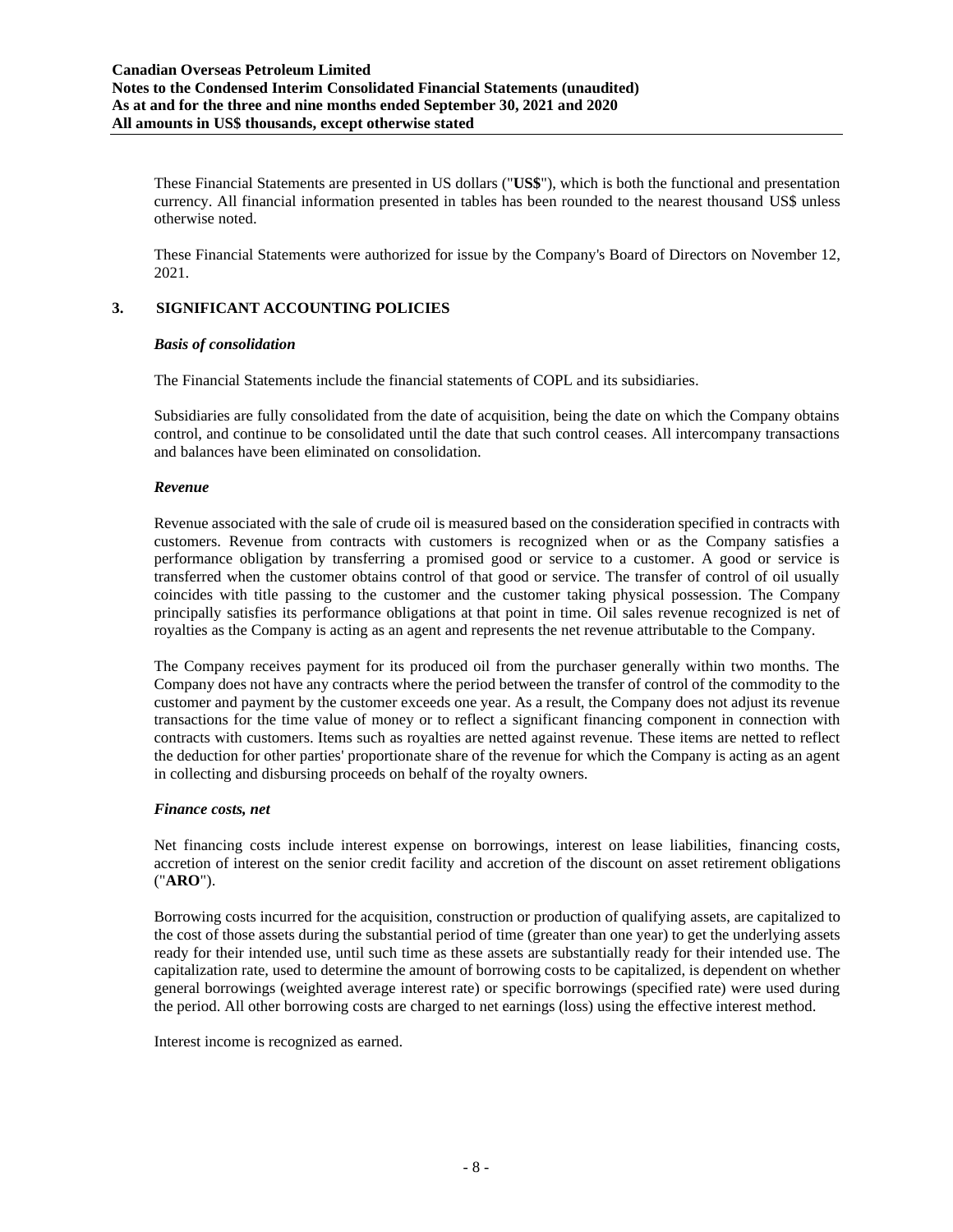### *Exploration and evaluation assets ("E&E")*

The Company accounts for exploration and evaluation costs in accordance with IFRS 6 "*Exploration for and Evaluation of Mineral Resources*". E&E costs related to each prospect are initially capitalized within E&E assets. Such E&E assets may include costs of acquiring leases, technical services and studies, seismic acquisition, exploratory drilling and testing, directly attributable overhead and administrative expenses, including remuneration of operation personnel and supervisory management and the projected costs of retiring the assets, if any, but do not include general prospecting or evaluation costs incurred prior to having obtained the legal rights to explore an area of mutual interest ("pre-license costs"), which are expensed as incurred and recognized in the net earnings (loss). E&E assets are subject to ongoing management review to confirm the intent to establish technical feasibility and commercial viability of a discovery. This assessment includes many changing factors, including project economics, expected capital expenditures and production costs, access to infrastructure, obtaining and the timing of receiving required regulatory approvals, and potential infrastructure expansions.

E&E assets remain capitalized until technical feasibility and commercial viability of extracting oil and gas is determinable. The technical feasibility and commercial viability of exploration assets are dependent upon the assignment of a sufficient amount of economically recoverable reserves relative to the estimated potential resources available, available infrastructure to support commercial development, as well as obtaining necessary internal and external approvals. At least annually, a review of each prospect is carried out to ascertain whether proved or probable reserves have been discovered. Exploration assets may have sales from petroleum products associated with production from test wells, and resulting revenue is recognized in net earnings (loss).

Upon determination of proved plus probable reserves, E&E assets attributable to those reserves are first tested for impairment at the cash-generating unit ("**CGU**") level, and then reclassified from E&E assets to property, plant and equipment. E&E costs related to prospects for which no proved or probable reserves exist, and lease expiries, are expensed. If a decision is made by management not to continue an E&E project, the E&E asset is derecognized, and all associated costs are charged to the net earnings (loss).

E&E assets are not subject to depreciation and depletion.

### *Property, plant and equipment ("PP&E")*

PP&E consists of development and production oil assets ("**Petroleum Assets**"), office equipment and equipment inventory.

Petroleum Assets are measured at cost less accumulated depletion, depreciation and amortization, and accumulated impairment. Petroleum Assets are grouped into CGUs for impairment testing.

Expenditures for the construction, installation or completion of infrastructure facilities such as processing facilities, pipelines and the drilling of development wells, including unsuccessful development or delineation wells, are capitalized within Petroleum Assets, as long as the facts and circumstances indicate that it is technically feasible and economically viable to extract identified reserves.

#### (i) Initial costs

The initial cost of an asset is comprised of the purchase price or construction cost, any costs directly attributable to bringing the asset into operation, the initial estimate of ARO, and capitalized borrowing costs for qualifying assets. The purchase price or constructed cost is the aggregate amount paid and the fair value of any other consideration given to acquire the asset.

Capitalized oil and gas interests represent costs incurred to develop proved or probable reserves, or to enhance production from such reserves that extends their useful lives, and are accumulated on a field or geotechnical basis, unless such expenses are deemed operational in nature and are expensed as incurred.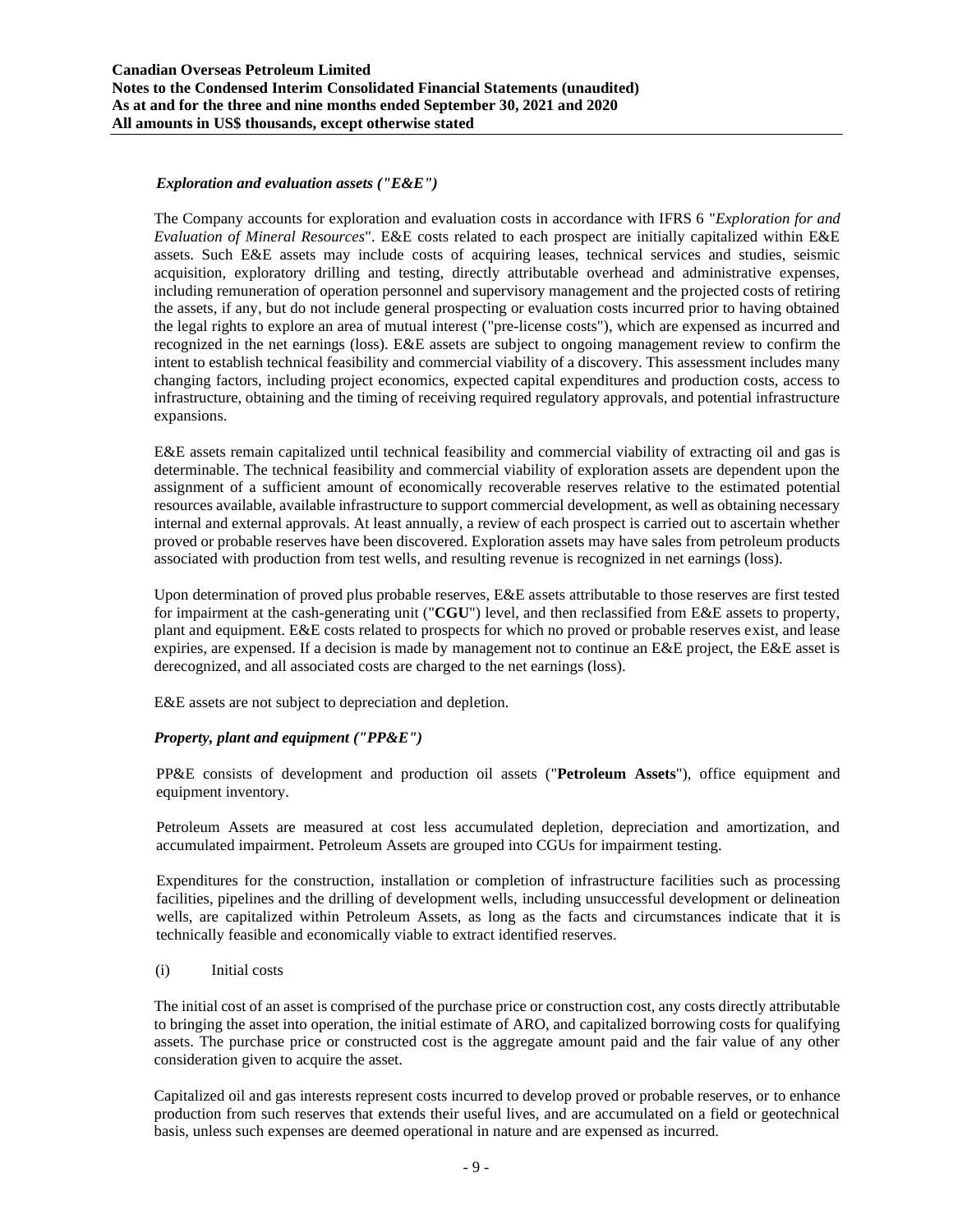Other items of property, plant and equipment are carried at cost less accumulated depreciation and net of accumulated impairment.

#### (ii) Subsequent costs

Costs incurred subsequent to the determination of technical feasibility and commercial viability are included in the asset's carrying amount or recognized as a separate asset, as appropriate, only when it is probable that future economic benefits associated with the item will flow to the Company and the cost can be measured reliably. The carrying amount of a replaced asset is de-recognized when replaced, if material. The costs of day-to-day servicing are charged to earnings (loss) during the period in which they are incurred.

### (iii) Asset exchanges and disposals

Exchanges of assets are measured at fair value unless the exchange transaction lacks commercial substance or the fair value of neither the asset received, nor the asset given up is reliably measurable. The cost of the acquired asset is measured at the fair value of the asset given up, unless the fair value of the asset received is more clearly evident. Where fair value is not used, the cost of the acquired asset is measured at the carrying value of the asset given up. The gain or loss on de-recognition of the asset given up is recognized in the net earnings (loss).

Gains and losses on disposal of property, plant and equipment, including oil and gas interests, are determined by comparing the proceeds from disposal with the carrying value of property, plant and equipment.

(iv) Depletion, depreciation and amortization

The net carrying value of Petroleum Assets is depleted by CGU using the units-of-production method based on the ratio of production to the related proved plus probable reserves, taking into account estimated future development costs necessary to bring those reserves into production. Future development costs are estimated taking into account the level of development required to bring any related non-producing or undeveloped reserves into production, which may include the costs of drilling and completing wells. These estimates are reviewed at least annually by independent reserve engineers in conjunction with their evaluation of the Company's proved and probable reserves. Changes in estimates used in prior periods, such as proved plus probable reserves, that affect the unit-of-production calculations are dealt with on a prospective basis. Major development projects are not depleted, depreciated or amortized until production commences. Proved plus probable reserves are determined by independent engineers in accordance with NI 51-101.

For plant, drilling equipment, field rental equipment and other assets, depreciation is recognized in net earnings (loss) on a straight-line basis over the estimated useful lives of each item of property, plant and equipment. The depreciation of administrative assets is calculated on a straight-line basis over estimated useful lives that range from 3 to 5 years. The depreciation methods, useful lives and residual values are reviewed at each reporting date.

### *Impairment of non-financial assets*

#### Property, plant and equipment

The Company's property, plant and equipment is grouped into CGUs for the purpose of assessing impairment. A CGU is a grouping of assets that generate cash inflows independently of other assets held by the Company. CGUs are reviewed at each reporting date for indicators of potential impairment and, in the case of previously impaired CGUs, reversal of impairment. If such indicators exist, an impairment test is performed by comparing the CGU's carrying value to its recoverable amount, defined as the greater of a CGU's fair value less costs of disposal and its value in use. Any excess of carrying value over the recoverable amount is recognized in the net earnings (loss) as an impairment charge. If there is an indicator that a previously recognized impairment charge may no longer exist or may have decreased, the recoverable amount of the relevant CGU is calculated and compared against the carrying amount. An impairment charge is reversed to the extent that the asset's recoverable amount does not exceed the carrying amount that would have been determined, net of accumulated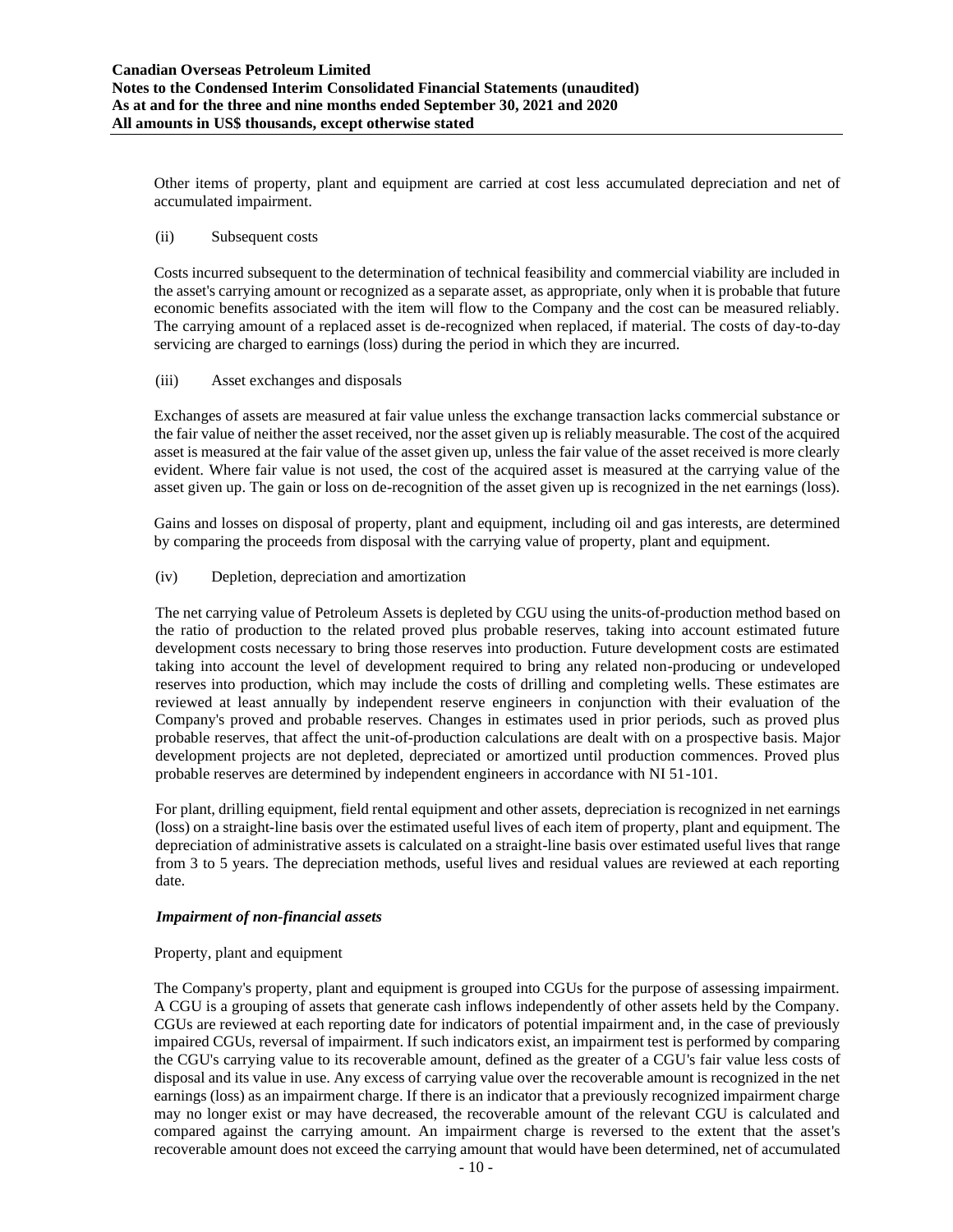depreciation, depletion and amortization, if no impairment charge had been recognized. A reversal of impairment of property, plant and equipment is recognized in net earnings (loss).

#### E&E assets

E&E assets are assessed for impairment at the operating segment level and are reviewed at each reporting date for indicators of potential impairment, or in the case of previously impaired E&E assets, reversal of impairment. An impairment charge on E&E assets is recognized if the carrying value of the E&E assets exceeds the recoverable amount. Impairment of E&E assets is recognized in the net earnings (loss) as an E&E impairment charge. If there is an indicator that a previously recognized impairment charge may no longer exist or may have decreased, the recoverable amount of the relevant E&E asset is calculated and compared against the carrying amount. A reversal of impairment of E&E assets is recognized in net earnings (loss).

#### *Provisions*

The ARO liability includes present obligations where the Company will be required to dismantle, decommission and perform site restoration activities. The ARO liability is measured at the present value of management's best estimate of expenditures required to settle the present obligation using a relevant risk-free rate at each reporting date. Subsequent to the initial measurement, the obligation is adjusted at the end of each period to reflect the passage of time and changes in the estimated future cash flows or discount rate underlying the obligation. The provision is accreted over time through charges to net financing costs. Changes in the future cash flow estimates resulting from revisions to the estimated timing, amount of undiscounted cash flows or the discount rate are recognized as changes in the ARO liability and related asset. Actual costs incurred upon settlement of the ARO liability are charged against the provision to the extent the provision was established.

A provision is recorded for the estimated cost of site restoration and capitalized in the relevant asset category. The capitalized amount is depleted, depreciated and amortized on the units-of-production method based on proved plus probable reserves.

#### *Offsetting of financial instruments*

Financial assets and financial liabilities are offset, and the net amount reported in the consolidated statement of financial position if there is a currently enforceable legal right to offset the recognized amounts and there is an intention to settle on a net basis, or to realize the assets and settle the liabilities simultaneously.

#### *Risk Management Contracts*

The Company is exposed to commodity price risks resulting from fluctuations in commodity prices in the normal course of its business. The Company may use a variety of instruments to manage this risk. The Company has elected to not apply hedge accounting. Therefore, the Company accounts for such instruments using the fair value method by initially recording an asset or liability and recognizing changes in the fair value of the instruments in net earnings (loss) as unrealized gains or losses on risk management contracts. Fair values of financial instruments are based on third party quotes or valuations provided by independent third parties. Any realized gains or losses on risk management contracts are recognized in net earnings (loss) in the period they occur. The Company's risk management contracts have been assessed on the fair value hierarchy and are all considered Level 2. Commodity derivatives are carried as financial assets when the fair value is positive and as financial liabilities when the fair value is negative.

#### *Segment reporting*

Operating segments have been determined based on the nature of the Company's activities and the geographic locations in which the Company operates, and are consistent with the level of information regularly provided to and reviewed by the Company's chief decision makers. As at September 30, 2021 and the three and nine months then ended, the Company had only one operating segment in the US and all net oil sales revenue is from light crude oil.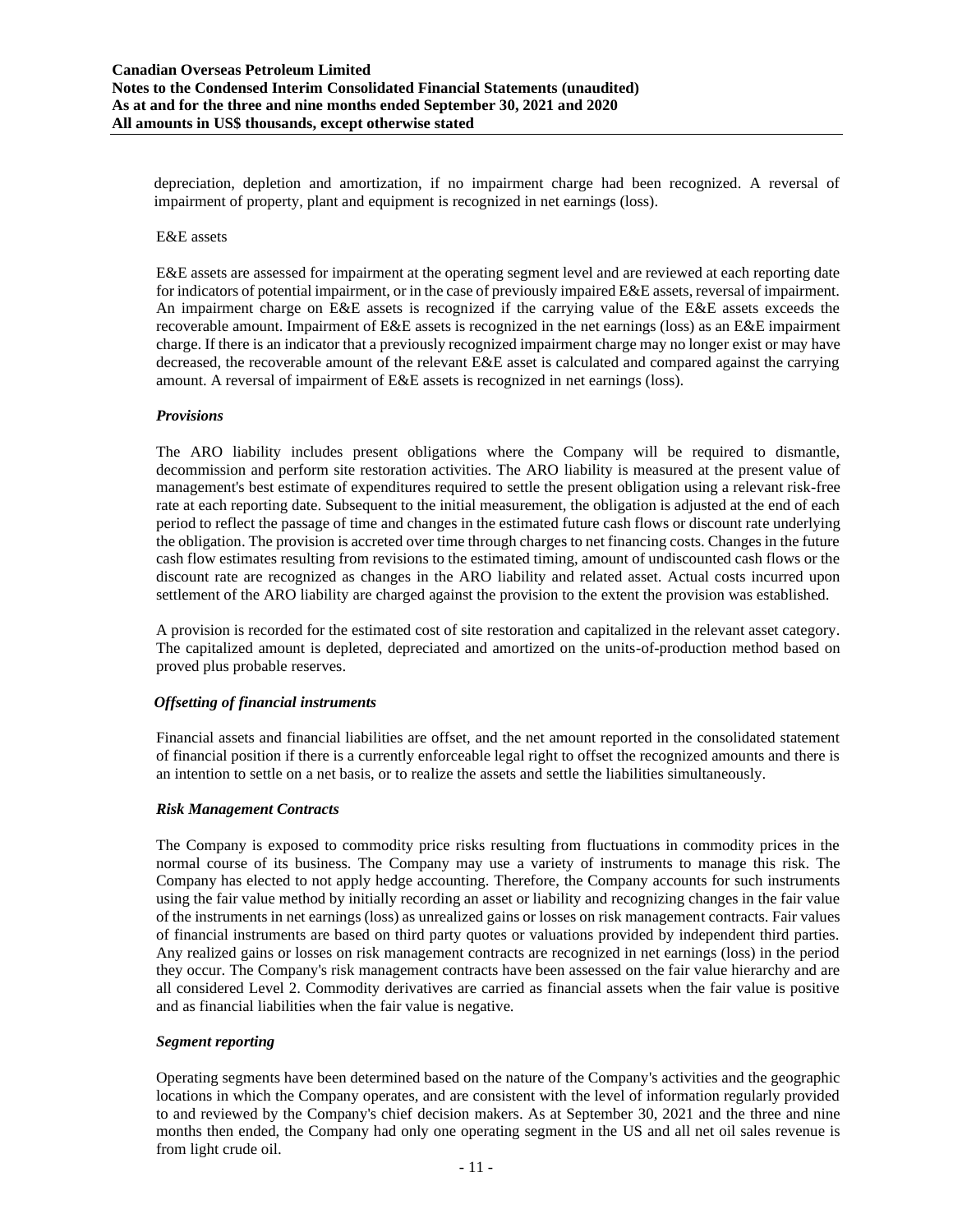#### *Significant accounting judgments and estimates*

#### *Critical judgments in applying accounting policies*

Critical judgments that have the most significant effect on the amounts recognized in the consolidated financial statements include the following:

ARO – Inherent in the calculation of ARO are numerous assumptions and judgements including the ultimate settlement amounts, inflation factors, risk-free discount rates, timing of settlement and changes in the legal and regulatory environments. To the extent future revisions to these assumptions impact the measurement of the existing ARO liability, a corresponding adjustment is made to the Petroleum Asset balance. The risk-free discount rate is based on the US long-term bond yield. The ARO carrying value and accretion expense from period-to-period may differ due to changes in laws and regulations, technology, the expected timing of expenditures, and market conditions affecting the discount rate applied.

Determination of the CGU – The Company's Petroleum Assets are grouped into CGUs based on the ability of these assets to generate separately identifiable independent cash inflows. The classification of assets into CGUs requires significant judgement and interpretation. Management considers factors such as integration among assets, shared infrastructure, common sales points, geography and how management makes decisions about the Company's operations.

Assessment of impairments or reversal of previous impairments – Management applies judgment in assessing the existence of indicators of impairment or impairment reversal at a CGU level quarterly or when an indication of impairment exists based on various internal and external factors.

E&E – Exploration and evaluation costs are initially capitalized with the intent to establish commercially viable reserves. E&E assets include undeveloped land and costs related to exploratory wells. The Company is required to make estimates and judgments about future events and circumstances regarding the future economic viability of extracting the underlying resources. Changes to project economics, resource quantities, expected production techniques, unsuccessful drilling, expired mineral leases, production costs and required capital expenditures are important factors when making this determination. To the extent a judgment is made that the underlying reserves are not viable, the E&E costs will be impaired and charged to net earnings (loss).

#### *Key sources of estimation uncertainty*

The following are key estimates and the assumptions made by management affecting the measurement of balances and transactions in the consolidated financial statements:

Business combinations – Management makes estimates of the fair value of assets acquired and liabilities assumed which includes assessing the value of the oil and gas properties based upon an estimation of recoverable quantities of proved and probable reserves being acquired.

Stock-based compensation, warrants and derivative liability – the amounts recorded in respect of stock options granted and share purchase warrants granted are based on the Company's estimation of their fair value, calculated using assumptions regarding the expected life of the option or warrant, interest rates and volatility. By their nature, these estimates and assumptions are subject to uncertainty, and the actual fair value of options or warrants may differ at any time.

Reserves estimation – The Company's oil reserves are evaluated and reported on by independent petroleum engineers and are determined in accordance with Canadian practices and specifically in accordance with National Instrument 51-101, Standards of Disclosure for Oil and Gas Activities ("**NI 51-101**"), and the Canadian Oil and Gas Evaluation Handbook. The estimation of reserves is a subjective process. Forecasts are based on engineering data, projected future rates of production, commodity prices and the timing of future expenditures, all of which are subject to numerous uncertainties and various interpretations. The Company expects that its estimates of reserves will change to reflect updated information.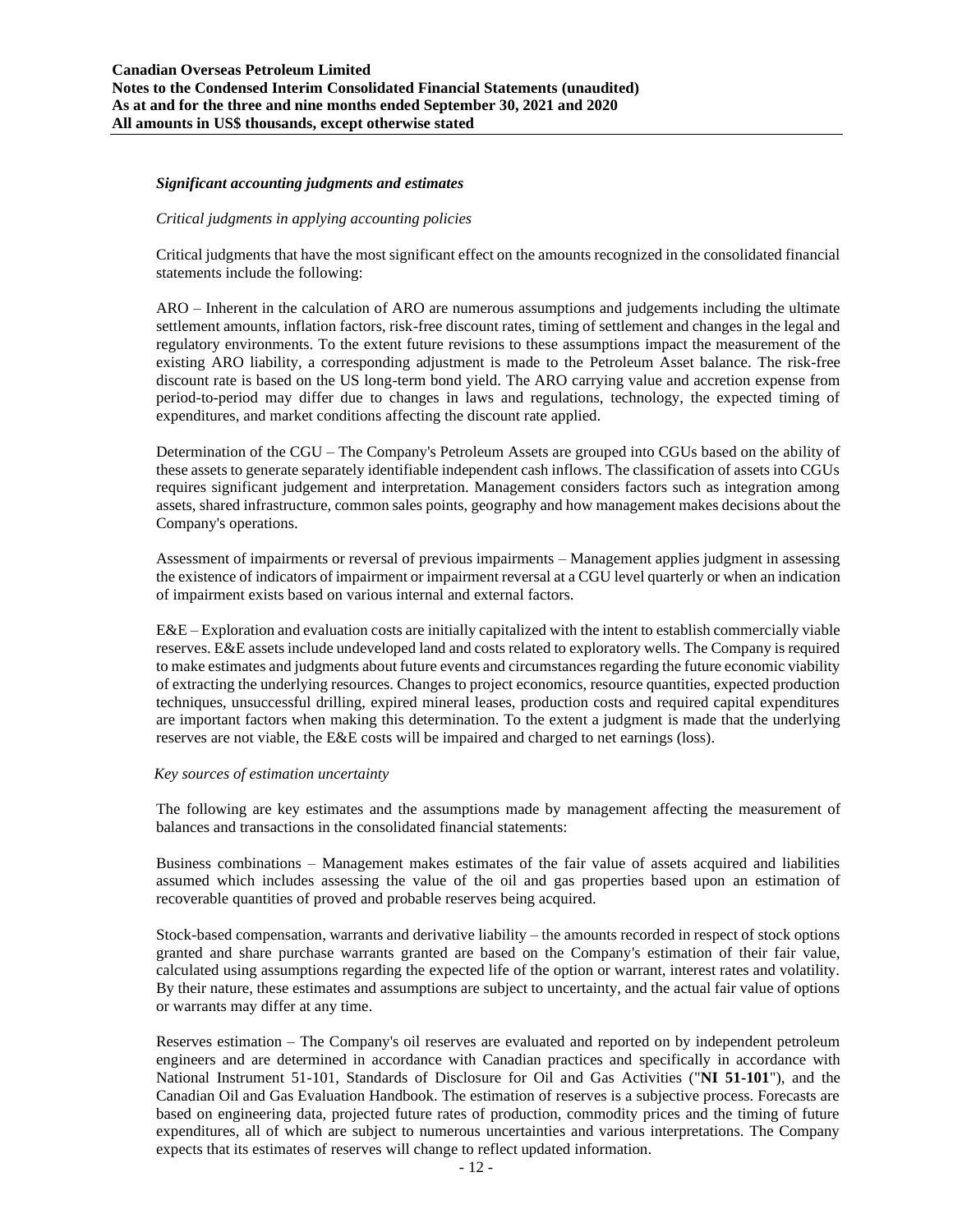Reserve estimates can be revised upward or downward based on actual reservoir performance, the results from capital expenditure programs, revisions to previous estimates, new discoveries and acquisitions and dispositions during the year. By their nature, these estimates are subject to measurement uncertainty, and the impact on the consolidated financial statements from changes in such estimates in future periods could be material. Changes in reserve estimates can affect the impairment of assets, including the reversal of previously recorded impairments, the estimation of ARO, the economic feasibility of E&E assets and the amounts recognized for depletion and depreciation of Petroleum Assets.

Impairment of assets – when indicators of impairment exist, the carrying value of each CGU is compared to its recoverable amount which is defined as the higher of its fair value less cost of disposal ("**FVLCD**") or its value in use ("**VIU**"). The VIU is estimated as the present value of the future cash flows expected to arise from the continuing use of the CGU or an asset. The FVLCD is the amount that would be realized from the disposition of the asset or CGU in an arm's length transaction between knowledgeable and willing parties.

Impairment of investment in joint venture – After application of the equity method, the net investment in joint venture is assessed for impairment annually and when circumstances suggest that the carrying amount might exceed the recoverable amount. The Company assesses whether it is necessary to recognize any additional impairment loss with respect to its net investment in the joint venture or any other amount that does not constitute part of the net investment. These estimates include the market, economic, legal and political environment in which the joint venture operates, as well as changes in the joint venture's financial condition. Any reversal of impairment losses is recognized to the extent that the recoverable amount of the investment subsequently increases.

Incremental borrowing rate – incremental borrowing rates are based on judgments including the Company's own credit risk, economic environment, term, currency and risks specific to the underlying assets. The carrying balance of the right-of-use assets, lease liabilities, and the resulting depreciation and amortization and finance expenses may differ due to changes in the market conditions and lease term.

Provisions, commitments and contingent liabilities – amounts recorded as provisions and amounts disclosed as commitments and contingent liabilities are estimated based on the terms of the related contracts and management's best knowledge at the time of issuing the consolidated financial statements. The actual results ultimately may differ from those estimates as future confirming events occur.

Allowance for expected credit loss ("**ECL**") - amount of ECL is sensitive to changes in circumstances and of forecast economic conditions and may not be indicative of actual credit losses.

Risk Management contracts – estimate of fair value is dependent upon forward commodity prices and the volatility of those prices.

Senior Credit Facility – the amounts assigned to the host contract and the embedded derivative (LIBOR floor) and the warrants associated with this debt are based on the Company's estimation of their fair value, calculated using assumptionsincluding the LIBOR forward curves. By nature, these estimates and assumptions are subject to uncertainty, and the actual fair value of the derivative liabilities may differ.

#### *New and amended accounting standards adopted*

#### *Interest Rate Benchmark Reform*

On January 1, 2021, the Company adopted Interest Rate Benchmark Reform ("**IBOR**") - Phase 2 issued by the IASB which required amendments to IFRS 9 "*Financial Instruments*", IAS 39 "*Financial Instruments: Recognition and Measurement*", IFRS 7 "*Financial Instruments: Disclosures*", and IFRS 16 "*Leases*". The IBOR Phase 2 Amendments primarily relate to the modification of financial instruments, allowing for a practical expedient for modifications required by the reform. The practical expedient for modifications is accounted for by updating the effective interest rate without modification of the financial instrument and is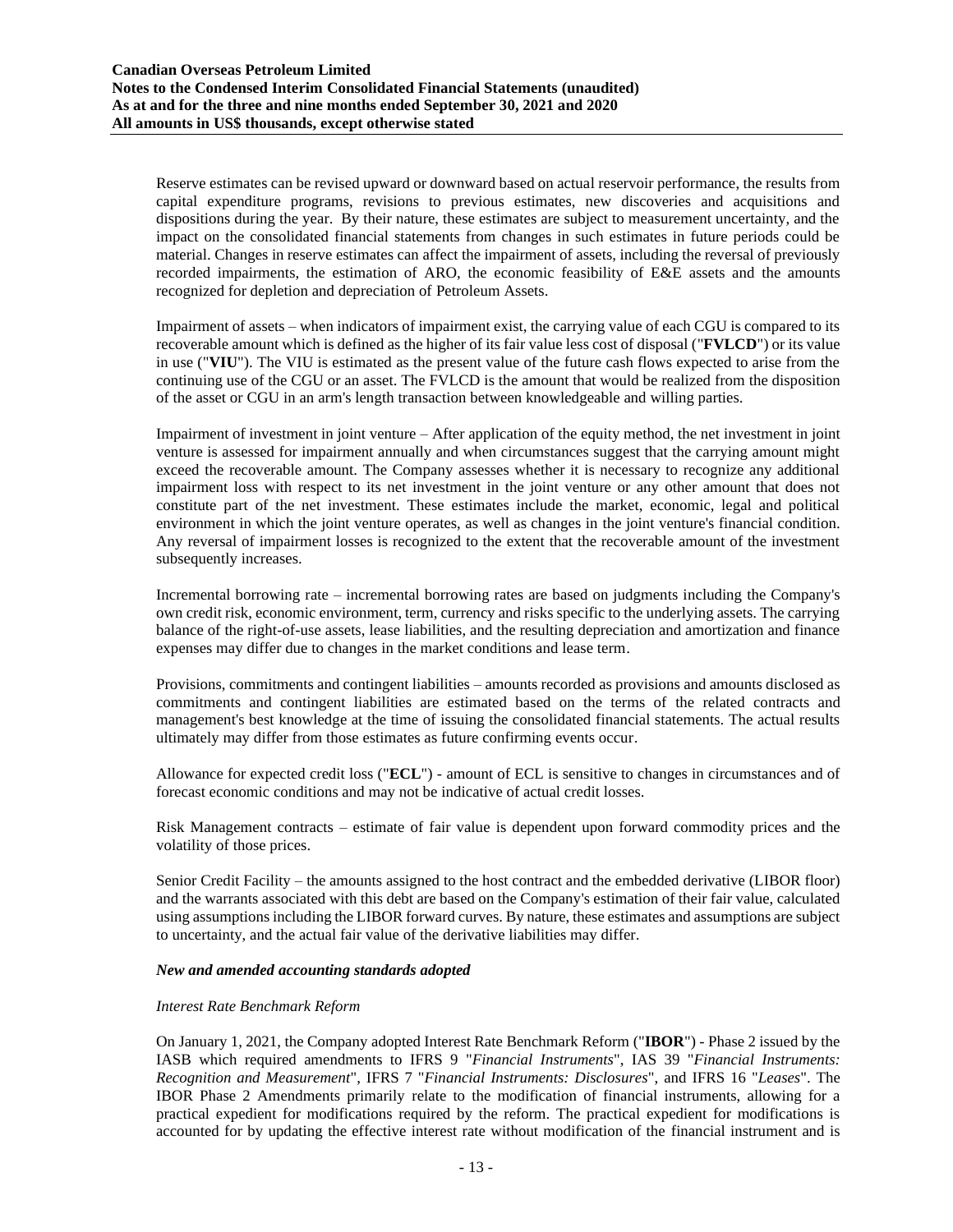subject to satisfying all qualifying criteria. There was not a material impact to the Company's Financial Statements.

### *Business Combinations*

On January 1, 2021, the Company adopted the amendments to IFRS 3 "*Business Combinations*" that clarified the definition of a business and included an election to use a concentration test. The concentration test provides for a simplified assessment of an acquisition transaction that results in an asset acquisition if substantially all of the fair value of the gross assets is concentrated in a single identifiable asset or a group of similar identifiable assets. If an election to use the concentration test is not made, or the test failed, then the assessment focuses on the existence of a substantive process. An asset acquisition does not result in the recognition of goodwill, which can only be recognized as a result of acquiring a business. See note 5 for the business combination completed during the nine months ended September 30, 2021. The concentration test was not elected.

### *Leases*

On January 1, 2021, the Company adopted the amendments to IFRS 16 "*Leases*" that provides relief to lessees from applying IFRS 16 to lease modification accounting for rent concessions received as a direct consequence of the COVID-19 pandemic. There was no material impact on the Company's Financial Statements.

### **4. RECENT DEVELOPMENTS AND IMPACT ON ESTIMATION UNCERTAINTY**

On March 11, 2020, the World Health Organization declared a global pandemic following the emergence and rapid spread of a novel strain of the coronavirus (commonly known as "**COVID-19**"). The outbreak and subsequent measures intended to limit the pandemic contributed to significant declines and volatility in global financial markets. The pandemic negatively impacted global commercial activity, including the demand for oil and gas.

The full extent of the impact of COVID-19 on the Company's operations and future financial performance is currently unknown. It will depend on future developments that are uncertain and unpredictable, including the duration and spread of COVID-19, its continued impact on capital and financial markets on a macro-scale, any new information that may emerge concerning the severity of the virus and world-wide coverage and effectiveness of vaccination. The Company is taking measures to mitigate the broader public health risks associated with COVID-19 for its business and employees, including ensuring employees self-isolate and/or work from home where possible, in line with the recommendations of relevant health authorities. However, due to the outbreak, there may be short-term impacts on the Company's supply chain and planned work programs in Nigeria. Similarly, government-imposed travel restrictions may impair the ability of certain of the Company's employees, advisers and contractors to deliver their services to the Company, conduct physical inspections, or undertake planned operations. In addition, the volatility and disruption of financial markets associated with the outbreak may adversely impact the Company's ability to obtain financing.

The COVID-19 outbreak presents uncertainty and risk with respect to the Company, its performance, and estimates and assumptions used by management in the preparation of its financial results. This situation may continue for the time being and there can be no assurance that it will not cause a material adverse effect on the Company's planned operations.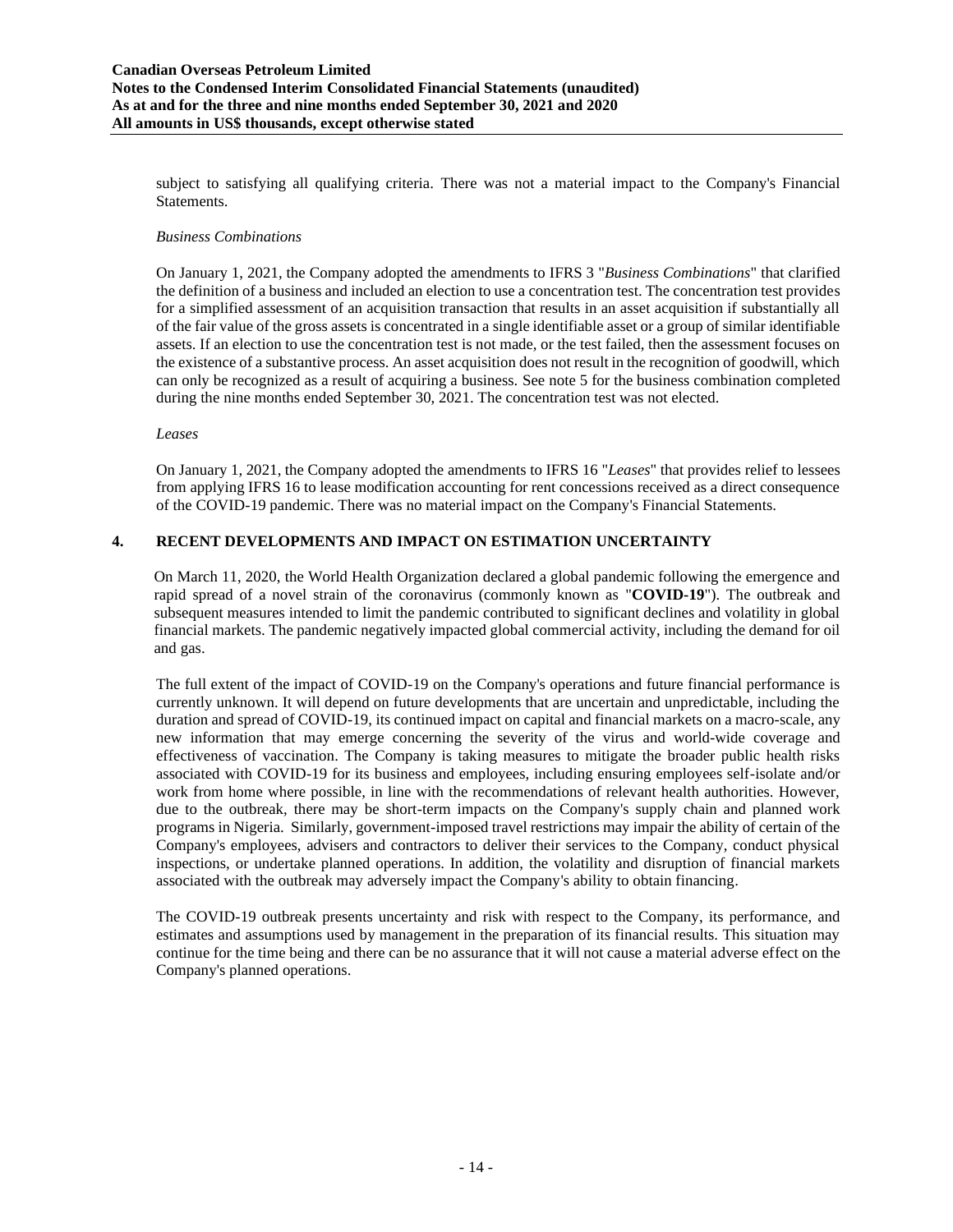### **5. BUSINESS COMBINATION - ATOMIC GROUP ACQUISITION**

#### **(a) Summary of the acquisition**

On December 16, 2020, COPL announced that it had agreed to acquire 100% of the membership interests in Atomic and 100% of the shares in SWP (entities collectively, the "**Atomic Group**") (together the "**Atomic Group Acquisition**") for aggregate consideration of \$54.0 million. The effective date of the transaction was December 1, 2020 as defined in the Stock and Membership Interest Purchase Agreement between the seller and the Company (the "**Atomic SPA**"). The opportunity to undertake this acquisition became available to the Company as a result of the COVID-19 environment and the drop in oil prices during 2020. This strategic acquisition represents a step change in the capacity and revenue generating opportunities available to the Company.

On March 16, 2021 (the "**Closing**"), the Company closed the Atomic Group Acquisition. For accounting purposes, the acquisition date is March 16, 2021, when the Company assumed control. In accordance with the Atomic SPA, certain assets and corresponding liabilities were excluded from the acquisition.

The Atomic Group was a closely-held private oil and gas company with assets located in the Powder River Basin in the State of Wyoming, US where it holds operated interests in approximately 47,992 gross contiguous acres of leasehold interests. There are two oil production units within the lease block: the Barron Flats Shannon Miscible Flood Unit (58.0% working interest "**WI**") (the "**BFU**") and the Cole Creek Unit (66.7% WI) (the "**CCU**"), as well as one unitized exploration area, the Barron Flats Deep Federal Unit (55.6% WI). PipeCo is a wholly-owned subsidiary of Atomic that holds a 100% interest in a gas pipeline and infrastructure that services the Barron Flats area. SWP is the operator of all above mentioned oil and gas assets.

The Atomic Group Acquisition was accounted for in accordance with IFRS 3, "*Business Combinations*" using the acquisition method whereby the identifiable assets and liabilities assumed are recognized and measured at their fair value at the date of the acquisition, with the exception of income taxes, lease liabilities and right-ofuse assets. The ARO associated with the acquired assets is subsequently remeasured at the end of the reporting period using a risk-free discount rate, with any changes recognized in the ARO and associated PP&E balances on the consolidated statement of financial position (see note 15).

#### **(b) Purchase price allocation**

In accordance with the Atomic SPA, the \$54.0 million purchase price is comprised of \$50.0 million in cash and \$4.0 million settled through the issuance of COPL Common Shares (collectively, the "**Atomic Purchase Price**"). On March 16, 2021, the Company issued 818,873,319 Common Shares to the seller representing the fixed \$4.0 million of the purchase price consideration that was payable in COPL's Common Shares determined using the weighted average closing price of COPL's Common Shares on the LSE in the five (5) business days preceding the business day prior to the Closing as prescribed in the Atomic SPA. The Company financed the Atomic Purchase Price partially using the net proceeds from a non-brokered placing (see note 16), and external debt of \$45.0 million (see note 13). Further to the Atomic SPA, the Company made a non-refundable deposit payment of \$1.0 million on December 15, 2020, which was due upon signing the Atomic SPA and a refundable deposit of \$4.0 million on December 31, 2020. Accordingly, \$5.0 million was recognized as a prepaid purchase price in the Company's consolidated statement of financial position as at December 31, 2020. Subsequent to December 31, 2020, the remaining \$4.0 million refundable deposit was paid. At Closing, the Company settled the Atomic Group's external debt of \$26.1 million, paid \$10.0 million in cash to the seller, and withheld \$5.0 million of the Atomic Purchase Price pending the finalization of certain adjustments as agreed between the seller and the Company. Subsequently, on April 14, 2021, the Company released \$5.0 million to the seller.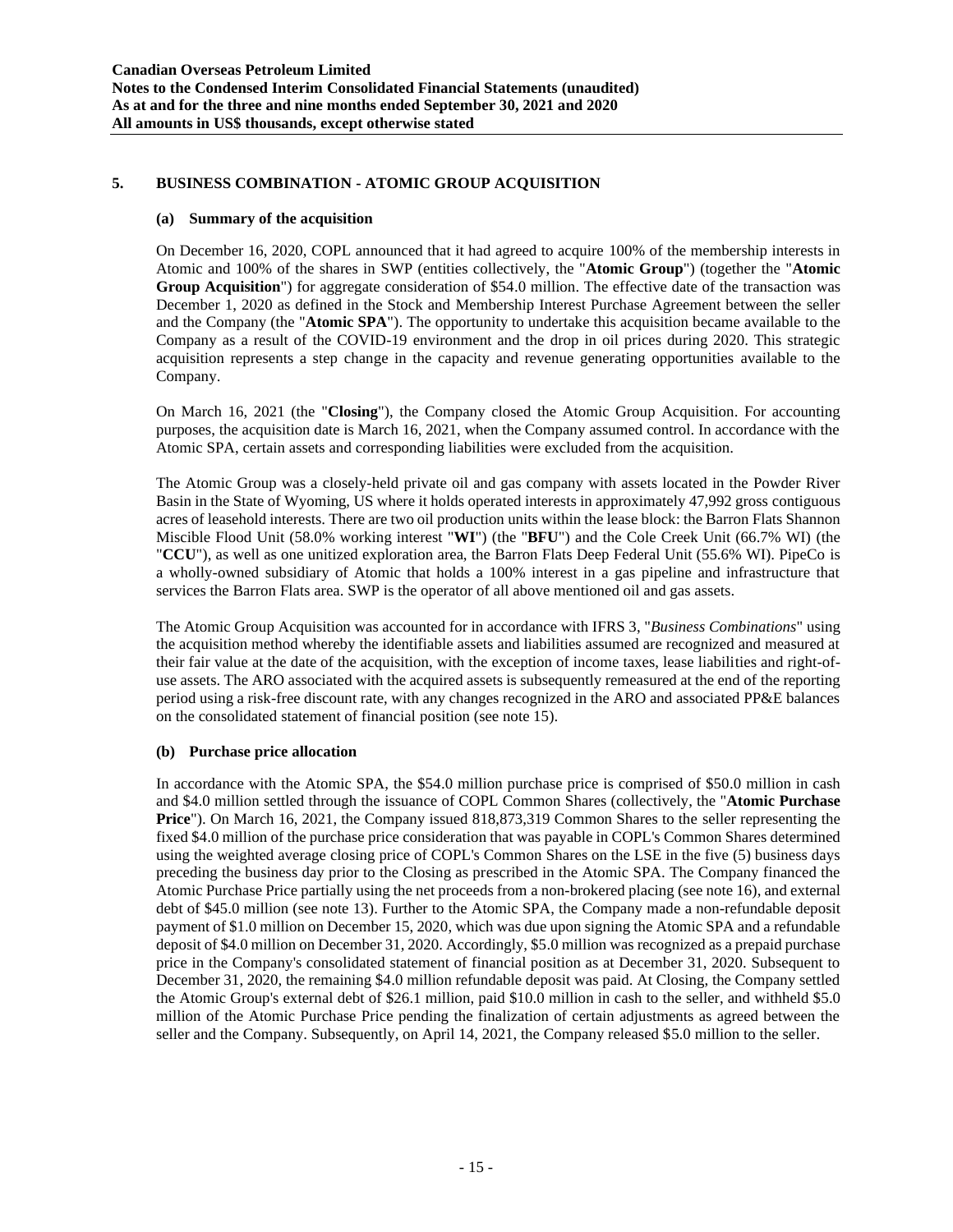As of the date of approval of these Financial Statements, the net debt and working capital adjustments to the Atomic Purchase Price as outlined in accordance with the Atomic SPA have not been finalized and a final settlement has not been reached with the seller. Accordingly, the Atomic Purchase Price has not been finalized.

The following preliminary purchase price allocation, subject to final settlement of the net debt and working capital adjustments that impacts the final purchase consideration, is based on management's best estimate of the fair value assigned to the assets acquired and the liabilities assumed. The increase in the cash portion of the Atomic Purchase Price to \$50.1 million resulted from the previous debt facility settled on the Closing being adjusted to include interest and additional financing cost of \$0.1 million incurred since December 31, 2020. Upon finalizing the Atomic Purchase Price, adjustments may be required to the following allocation to the fair value of the net assets acquired.

|                                       | <b>March 16, 2021</b> |
|---------------------------------------|-----------------------|
|                                       |                       |
| <b>Purchase Consideration:</b>        |                       |
| Cash                                  | 50,079                |
| <b>COPL Common Shares</b>             | 4,000                 |
| <b>Total consideration</b>            | 54,079                |
|                                       |                       |
| Identifiable net assets:              |                       |
| Cash                                  | 9,160                 |
| Working capital, net (excluding cash) | (11, 469)             |
| E&E assets ( <i>note</i> 9)           | 1,665                 |
| $PP&E$ (note 10)                      | 54,716                |
| Right-of-use assets                   | 41                    |
| $ARO$ (note 15)                       | (34)                  |
| Total identifiable net assets         | 54,079                |
| Goodwill/Bargain purchase gain        |                       |

The assignment of fair value to the underlying net assets acquired is limited to the total consideration and does not result in recognition of either goodwill or negative goodwill (bargain purchase gain). Best estimates were determined based on available information at the time of preparation of these Financial Statements. The Company is continuing its review to determine the identification of intangible assets, assumption of liabilities, identification of contingent liabilities and working capital adjustments during the allowable measurement period, which shall not exceed one year from the Closing. Considering the nature of the assets acquired, the majority of the fair value is assigned to the petroleum assets.

As at March 16, 2021, the fair value assigned in the preliminary purchase price allocation to accounts receivables was \$2.2 million, including joint interest receivables from partners of \$1.1 million and revenue receivables of \$1.1 million. These receivables do not have a significant financing component, as these balances are usually collected within 60 days. As at March 16, 2021, the gross contractual amounts were deemed equal to the fair value assigned and based on management's best estimate the cash flows associated with these receivables were deemed collectible.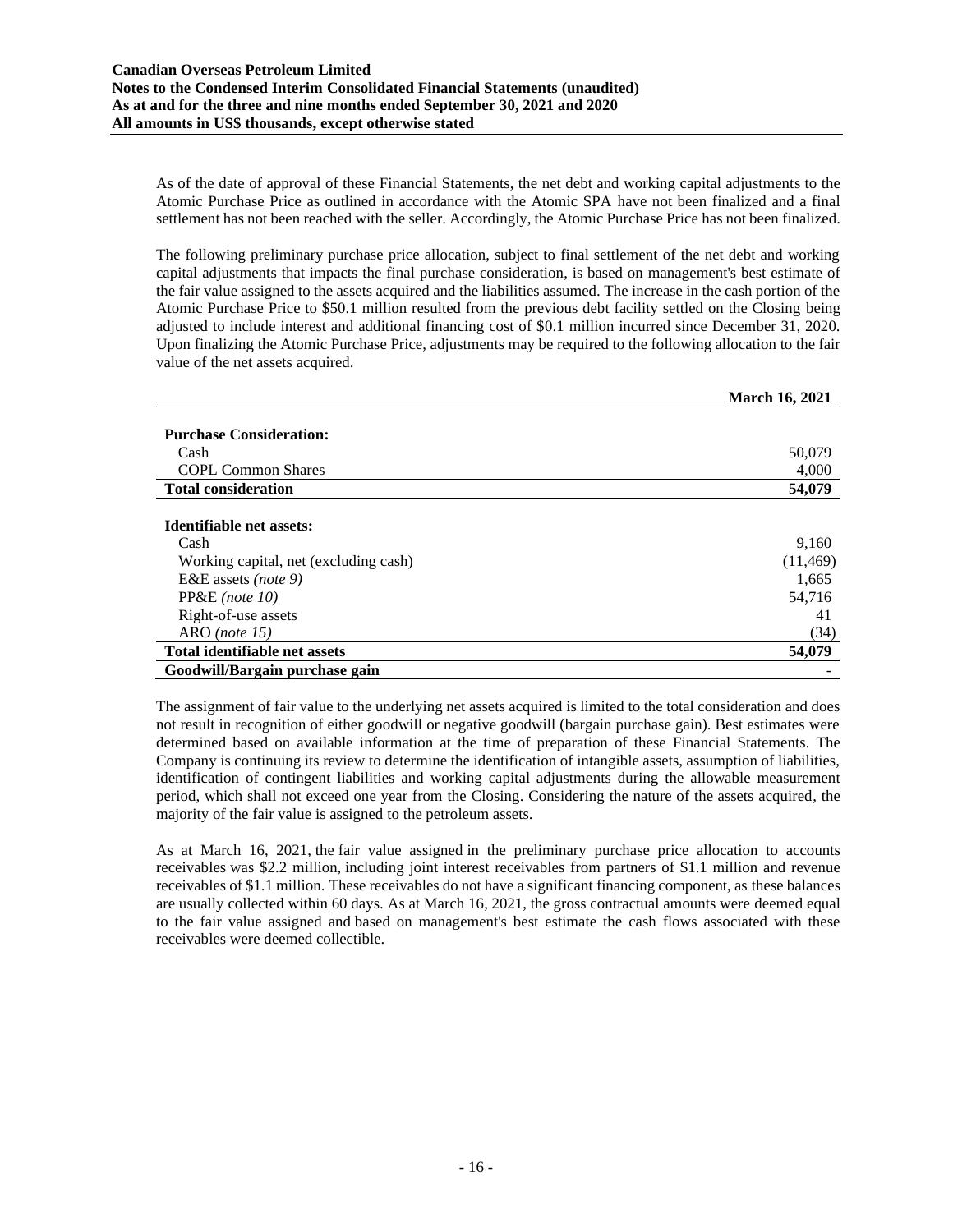Atomic and PipeCo were treated as limited liability companies, and SWP as an S corporation, which all are treated as a partnership for US federal, state, and local income tax purposes. Accordingly, members and owners are taxed on their allocable share of taxable income or loss in accordance with the operating agreement. Beginning January 1, 2018, new rules apply to Internal Revenue Service ("**IRS**") audits of partnerships. Under these rules, adjustments resulting from an IRS audit may be assessed at the partnership level on behalf of its members. Accordingly, no income taxes were payable by these entities. No deferred tax implications were recognized in the preliminary purchase price allocation as for tax purposes the Atomic Group Acquisition is deemed to be an asset acquisition, as a Section 338 (h)(10) election of the Internal Revenue Code was filed with the IRS.

### **(c) Acquisition costs**

Acquisition costs directly attributable to the Atomic Group Acquisition are expensed as incurred. In aggregate, the Company incurred \$2.5 million in acquisition costs of which approximately \$0.4 million was recognized prior to January 1, 2021 and \$2.1 million during the nine months ended September 30, 2021. These acquisition costs exclude share issuance costs that are netted against share capital in the consolidated statement of financial position.

### **(d) Revenue and net loss**

Results of the Atomic Group Acquisition are included in the Financial Statements as at September 30, 2021 and for the period from the Closing to September 30, 2021. The acquired business contributed net oil sales of \$9.2 million and \$1.9 million of net income from the date of acquisition to September 30, 2021.

|                                | <b>September 30, 2021</b> | December 31, 2020 |
|--------------------------------|---------------------------|-------------------|
| Cash<br><b>Escrow</b> accounts | 9,551<br>1,891            | 1,381             |
| Credit card deposits           | 55                        | 20                |
|                                | 11.497                    | 1,401             |

### **6. CASH AND CASH EQUIVALENTS**

Cash balances earn interest, whenever possible, at floating rates based on daily bank deposit rates.

Escrow amounts of \$1.9 million as at September 30, 2021 relate to cash held in escrow accounts with respect to a portion of production taxes and some royalty payments due, further to US legal requirements.

The fair value of cash and cash equivalents was \$11.5 million as at September 30, 2021 (December 31, 2020 - \$1.4 million). The Company deposits its cash with reputable Canadian, US and Bermudian banks. The Company did not have any overdraft facilities in place as at September 30, 2021 and December 31, 2020.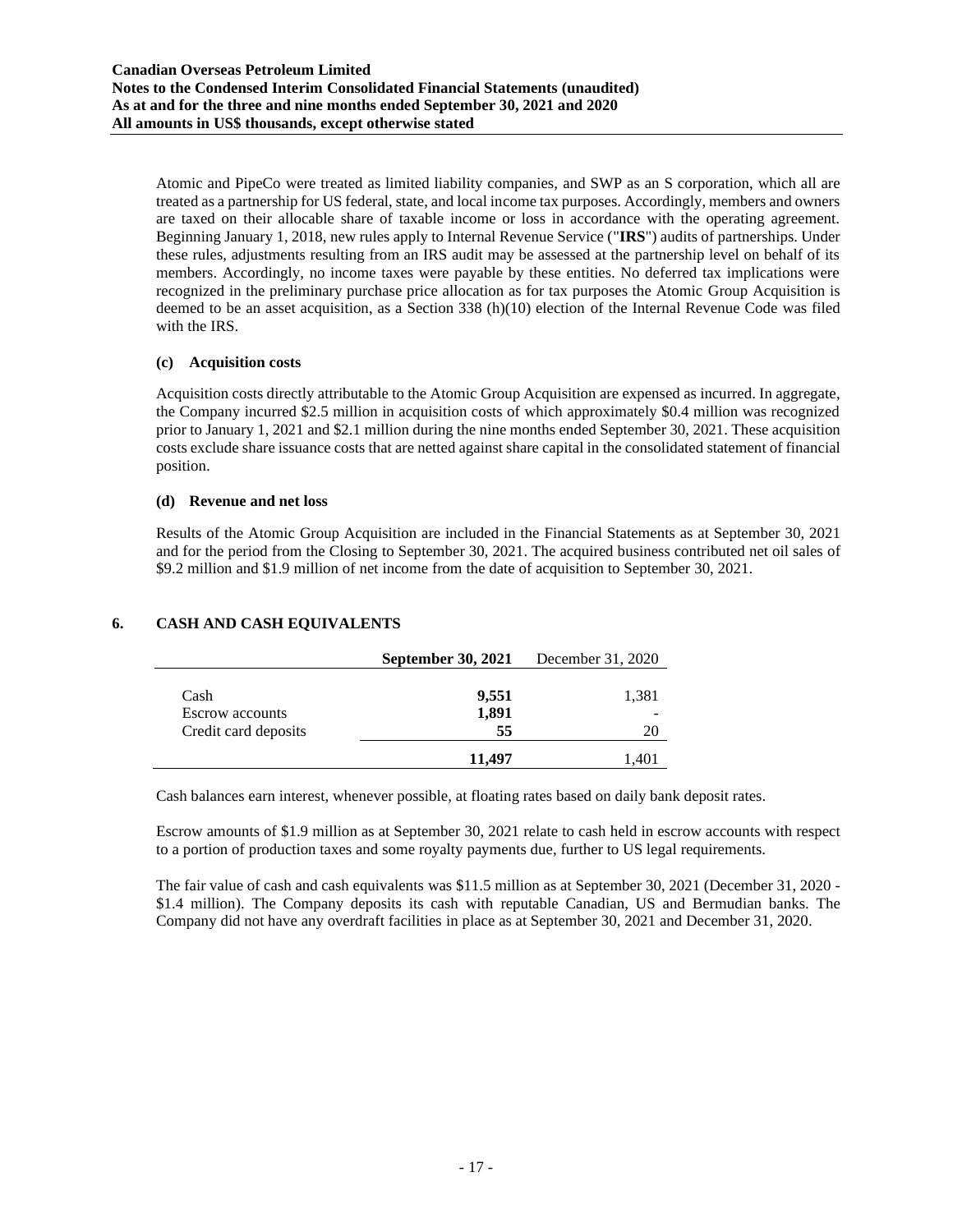### **7. INVESTMENT IN JOINT VENTURE**

The Company currently holds a 50% interest in a jointly controlled entity, ShoreCan, focusing on acquisitions of upstream oil and gas exploration, development and producing assets in sub-Saharan Africa. From time to time the Company or its joint venture partner pay for ShoreCan's general and administrative expenses on behalf of the other partner.

On September 13, 2016, COPL announced that ShoreCan had completed the acquisition of 80% of the share capital of Essar Exploration and Production Limited (Nigeria) ("**Essar Nigeria**"). Essar Nigeria's sole asset is a 100% interest and operatorship of an oil prospecting license, located about 50 km offshore in the central area of the Niger Delta ("**OPL 226**").

As at September 30, 2021, the Company had a receivable from its joint venture partner in respect of ShoreCan expenses of \$0.4 million paid by the Company on the behalf of its joint venture partner. Since December 31, 2020, the Company has recognized a full allowance for the accounts receivable from its joint venture partner. Accordingly, an expected credit loss of \$1,000 was recognized as part of general and administrative cost in the Company's consolidated statement of loss and comprehensive loss for the nine months ended September 30, 2021 (\$NIL for nine months ended September 30, 2020 and \$0.4 million for the year ended December 31, 2020).

In 2018, ShoreCan and Essar Exploration and Production Limited, Mauritius ("**Essar Mauritius**"), the company that owns 20% of Essar Nigeria shares, were in disagreement about whether the other party was in compliance with its obligations under the Essar Nigeria shareholders agreement (the "**Shareholders Agreement**").

On August 4, 2020, the Company announced that ShoreCan had executed definitive agreements with Essar Mauritius to resolve their disputes. ShoreCan and Essar Mauritius entered into a Sale and Purchase Agreement (the "**Essar SPA Agreement**"), and other agreements, with each other concerning, among other things, their respective obligations under the Shareholders Agreement. On February 1, 2021, the Company announced, that ShoreCan and Essar Mauritius had agreed to extend the completion date of the definitive agreements to April 30, 2021. The signing of the definitive agreement has been extended to November 30, 2021.

### **8. ACCOUNTS RECEIVABLE**

|                                                                                | September 30,<br>2021 | December 31.<br>2020 |
|--------------------------------------------------------------------------------|-----------------------|----------------------|
| Revenue receivable<br>Joint interest billings receivable                       | 1,270<br>2,800        |                      |
| Receivable due to realized commodity<br>contracts<br>Other accounts receivable | 253<br>39             | 40                   |
| Total                                                                          | 4.362                 | 40                   |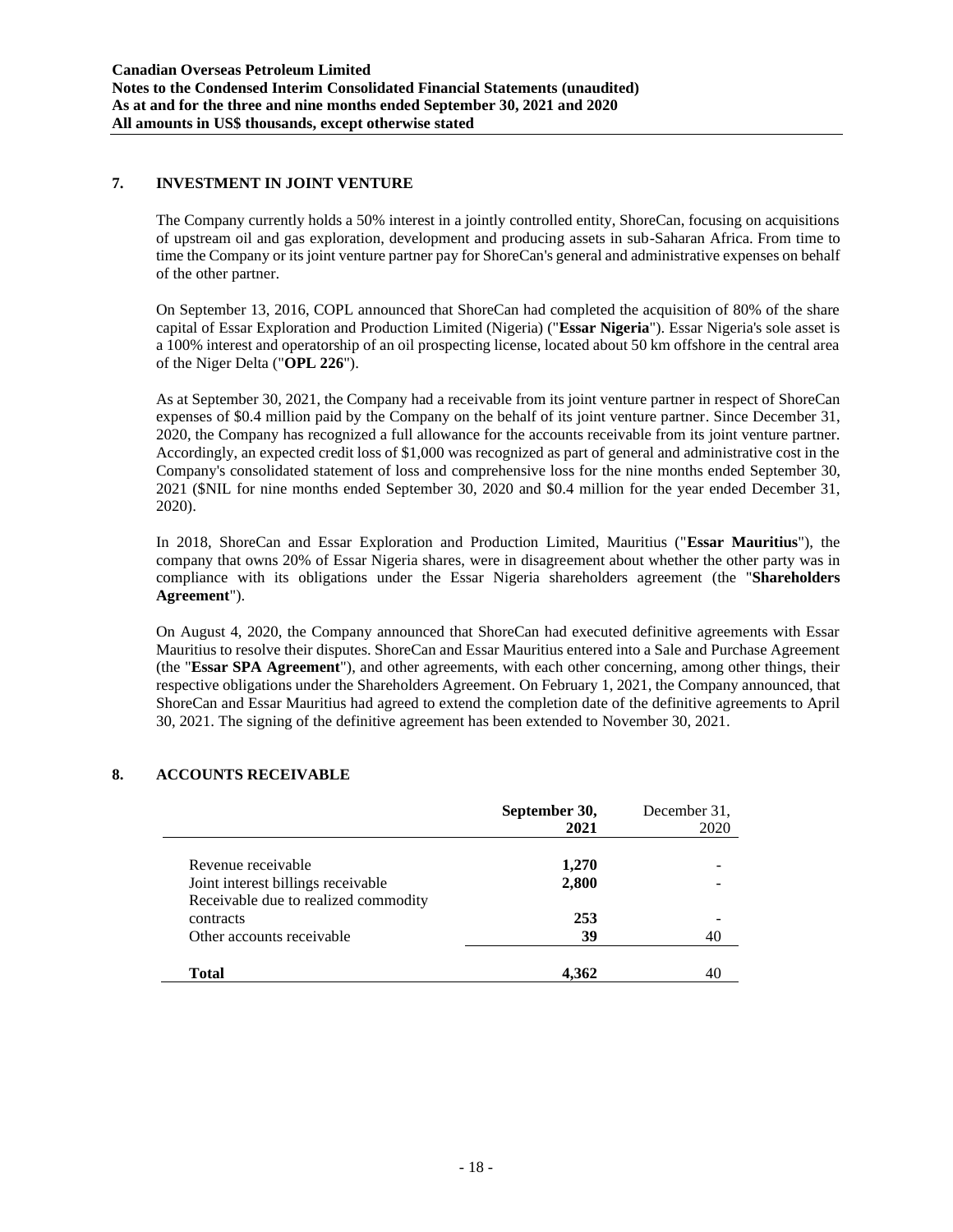### **9. EXPLORATION AND EVALUATION ASSETS**

L.

÷

|                                | September 30,<br>2021 | December 31.<br>2020 |
|--------------------------------|-----------------------|----------------------|
| Balance, beginning of the year |                       |                      |
| Acquisition (note 5)           | 1,665                 | -                    |
| <b>Additions</b>               | 962                   |                      |
| ARO                            | 45                    |                      |
| Balance, end of the period     | 2.672                 |                      |

E&E assets relate to the undeveloped area in Barron Flats Deep Federal Unit in which Atomic holds a 55.6% WI, acquired as part of the Atomic Group Acquisition (see note 5) that will require further exploration work and is pending a determination of proven or probable reserves. E&E additions relate mainly to an exploration well drilled in August 2021.

### **10. PROPERTY, PLANT AND EQUIPMENT**

|                                                   | Petroleum     | <b>Administrative</b> |         |
|---------------------------------------------------|---------------|-----------------------|---------|
|                                                   | <b>Assets</b> | <b>Assets</b>         | Total   |
| Cost, beginning of the year                       |               | 313                   | 313     |
| Acquisition ( <i>note</i> 5)                      | 54,666        | 50                    | 54,716  |
| <b>Additions</b>                                  | 10,362        | 246                   | 10,608  |
| Disposals                                         |               | (2)                   | (2)     |
| Change in asset retirement obligation             | 3,025         |                       | 3,025   |
| Cost, end of the period                           | 68,053        | 607                   | 68,660  |
| Accumulated depletion, depreciation, amortization |               |                       |         |
| and impairment, beginning of the year             |               | (252)                 | (252)   |
| Depletion, depreciation and amortization          | (2,304)       | (38)                  | (2,342) |
| Disposals                                         |               | 2                     | 2       |
| Accumulated depletion, depreciation,              |               |                       |         |
| amortization and impairment, end of the period    | (2,304)       | (288)                 | (2,592) |
| Net carrying amount, beginning of the year        |               | 61                    | 61      |
| Net carrying amount, end of the period            | 65,749        | 319                   | 66,068  |

Petroleum assets relate to two oil producing units that were included in the Atomic Group Acquisition (see note 5): the **BFU** and the CCU in the State of Wyoming and a gas pipeline that services the BFU for the purpose of miscible flood injections.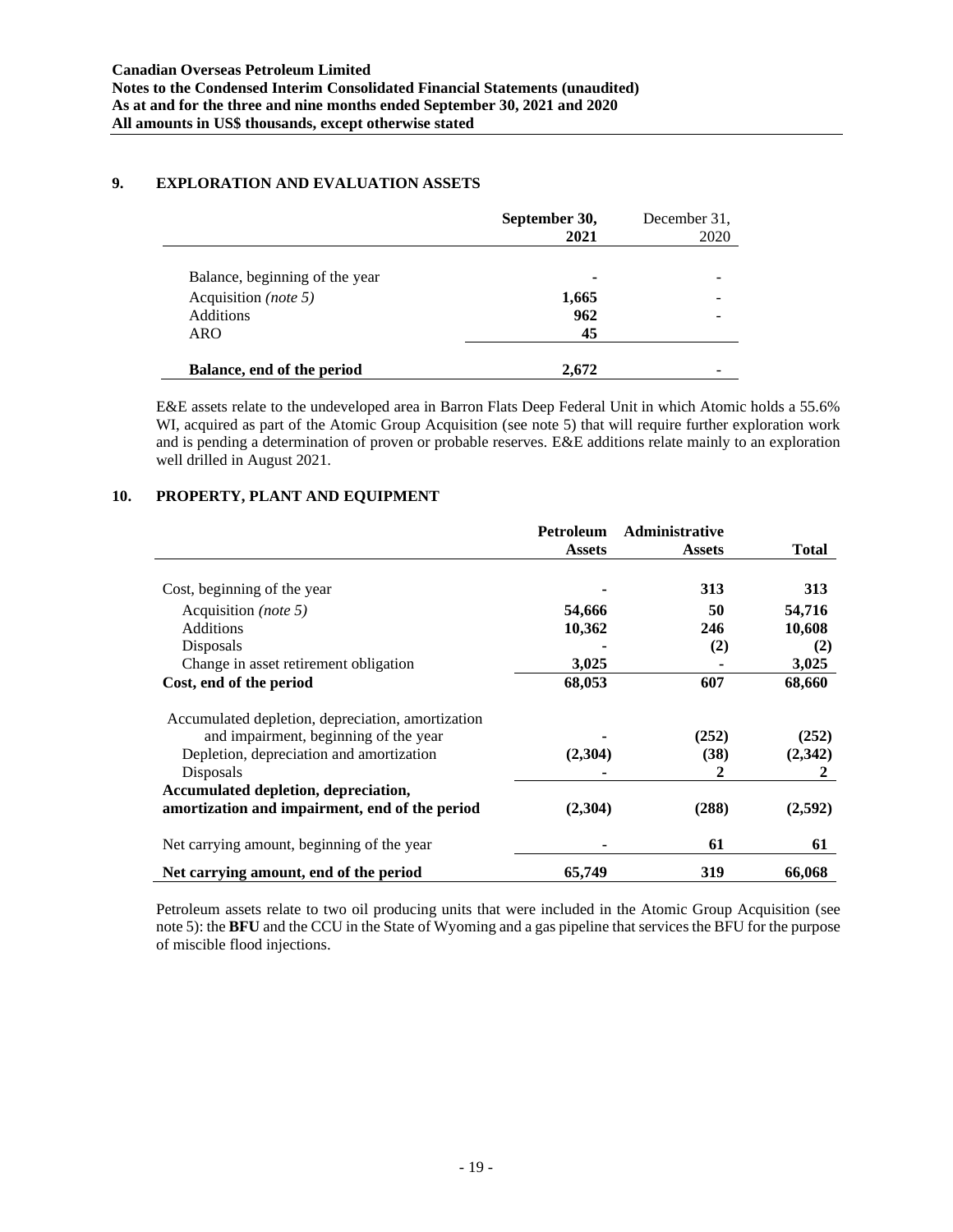### **11. ACCOUNTS PAYABLE AND ACCRUED LIABILITIES**

|                                        | September 30,<br>2021 | December 31.<br>2020 |
|----------------------------------------|-----------------------|----------------------|
| Trade payables and accrued liabilities | 4,851                 | 1,065                |
| Revenue related payable                | 2,360                 |                      |
| Production taxes payable               | 3,001                 |                      |
| Other                                  |                       |                      |
|                                        |                       |                      |
| Total                                  | 10.212                | 1,066                |

### **12. SHORT-TERM LOAN**

#### **(a)** *Paycheck Protection Program Note*

Further to the Atomic Group Acquisition, the Company assumed a loan entered into by SWP. On April 14, 2020, SWP had entered into an unsecured promissory note in the amount of \$0.3 million under the Paycheck Protection Program (the "**PPP Note**"). The Paycheck Protection Program was established under the Coronavirus Aid, Relief, and Economic Security Act (the "**CARES Act**") and is administered by the US Small Business Administration (the "**SBA**"). The annual interest rate on the PPP Note is 0.98%. Monthly principal and interest payments were deferred for a period of nine months after the date of the loan. If the loan is not forgiven, equal monthly payments of principal and interest commence one month after the deferral period and until the maturity on April 13, 2022.

Under the terms of the CARES Act, PPP Note recipients could apply for and be granted forgiveness for all or a portion of the loan granted under the PPP Note. Under terms of the CARES Act, these funds were to be used for payroll and utility payments.

On April 26, 2021 SWP applied for forgiveness of the PPP Note and on July 1, 2021 the SBA approved the application. Accordingly, the Company recognized a gain on extinguishment of this loan of \$0.3 million for the three and nine months ended September 30, 2021.

### **(b)** *YARF Loan*

On June 15, 2020, the Company entered into a loan agreement with YA II PN, Ltd ("**YA**") and Riverfort Global Opportunities PCC ("**RF**" and, together with YA, the "**YARF Lenders**" or "**YARF**") for an unsecured facility (the "**YARF Loan Agreement**") of £0.6 million (\$0.8 million) (the "**YARF Loan**"). Each drawdown was repayable in cash six months from its respective drawdown date.

The total balance of the YARF Loan of £0.5 million (\$0.7 million) outstanding as at December 31, 2020 was repaid in accordance with the YARF Loan Agreement, which was £0.1 million (\$0.2 million) on January 5, 2021 and £0.4 million (\$0.5 million) on February 5, 2021.

Further to the Loan Agreement, on July 2, 2020, the Company issued, as additional compensation to the YARF Lenders, a total of 100,000,000 Common Share purchase warrants (the "**YARF Warrants**") exercisable within 24 months, at an exercise price of £0.0039 (\$0.0049) per YARF Warrant. These YARF Warrants are still outstanding as at September 30, 2021.

The exercise price of the YARF Warrants is in British pound sterling ("**GBP**"), and the Company's functional currency is in US\$. As there is variability in these exchange rates, the YARF Warrants are classified as a derivative financial instrument and subsequently revalued on each balance sheet date. The fair value of YARF Warrants was estimated using a Black-Scholes option pricing model at \$0.09 million as at December 31, 2020 and \$0.1 million as at September 30, 2021.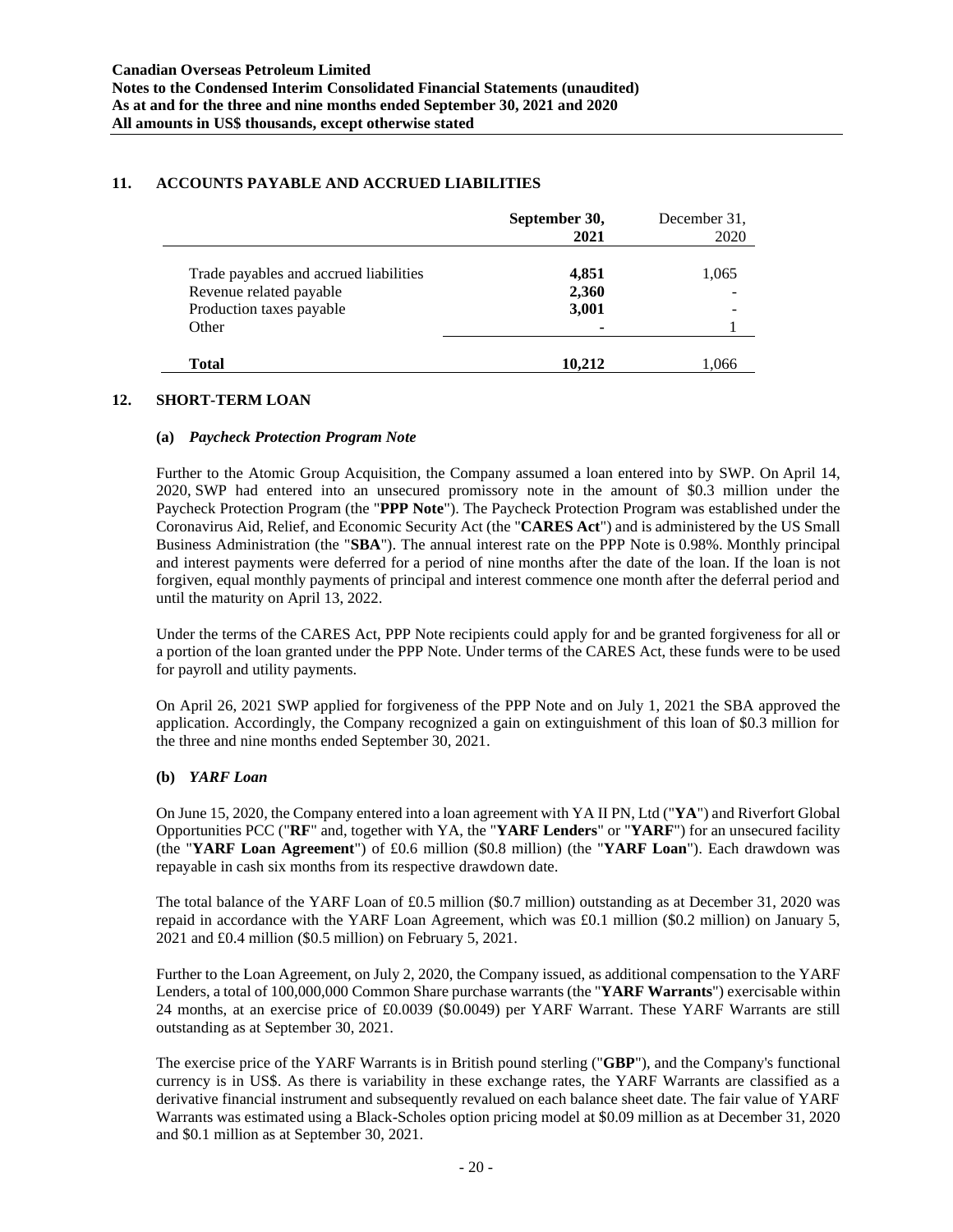Accordingly, the Company recognized a loss on derivative liability of \$16,000 and a related foreign exchange gain of \$6,000 in its statement of comprehensive loss for the nine months ended September 30, 2021.

The following assumptions were used for the Black-Scholes option pricing model to estimate the fair value of the YARF Warrants at the dates of valuation:

|                               | September 30, 2021 | December 31, 2020 |
|-------------------------------|--------------------|-------------------|
| Risk-free interest rate       | 0.24%              | $(0.18\%)$        |
| Weighted average life (years) | 0.75               | 1.50              |
| Expected volatility           | 90%                | 90%               |
| Expected dividend yield       |                    |                   |
| COPL's stock price*           | \$0.0043           | \$0.0032          |

\*Closing price on the LSE, translated into US\$ as at the date of valuation.

### **13. SENIOR CREDIT FACILITY**

The Atomic Group Acquisition was funded in part with debt through a loan agreement dated March 16, 2021 between a US based Global Investment Firm (the "**Lender**") and COPL America (the "**Borrower**") repayable within a 4 year term (collectively, the "**Senior Credit Facility**" or the "**SCF**"). To fund the Atomic Group Acquisition, the Company drew an initial principal loan amount of \$45.0 million. The amount funded to COPL America of approximately \$43.2 million, net of financing costs and transaction costs was used to settle Atomic's previously outstanding external debt of \$26.1 million, a \$10.0 million payment to the seller, the \$5.0 million of the Atomic Purchase Price initially withheld and paid subsequent to Closing, and the remainder for funding ongoing operations of COPL America (see note 5).

The Senior Credit Facility agreement is subject to an interest rate of LIBOR (with a floor of 2%) plus 10.5% per annum with such interest to be paid monthly in arrears. From the first anniversary of the Senior Credit Facility the outstanding loan principal will be repaid monthly by COPL America's cash resources in excess of \$2.5 million, and COPL America may prepay amounts outstanding subject to prepayment premiums from the first anniversary of the loan. The Senior Credit Facility includes the following covenants: spending on capital expenditures subject to lender approval, and the maintenance of certain financial ratios for asset coverage (1.5:1.0), a leverage ratio (range of 2.5:1 and 3.0:1) and liquidity (45 day minimum average balance of unrestricted cash must be at least \$2.5 million). Financial ratio covenants are applicable for the periods commencing after the first anniversary of the SCF. The Senior Credit Facility did not require security or guarantees provided by the Company or its wider group outside of the US and all financial ratios are calculated with reference to only COPL America and its US subsidiaries. The Senior Credit Facility has an accordion feature whereby the Borrower may draw upon up to a further \$20.0 million for future development, at the sole discretion of the Lender. As at September 30, 2021, the accordion feature was undrawn.

Under a separate warrant agreement dated March 16, 2021, the Lender was granted five (5) warrants representing 5% of the Common Shares of COPL America for an exercise price of \$0.01 per warrant (the "**Lender Warrants**"). These Lender Warrants are not exercisable until the Senior Credit Facility is paid or at maturity. On maturity, the Lender would be entitled to redeem such Lender Warrants for an amount of cash equal to the greater of 5% of the Company's market capitalization or 5% of the net asset value of COPL America at such time. These Lender Warrants were issued as a requirement of the Lender for providing the Senior Credit Facility and are part of the cost of debt and factored into overall determination of the effective interest rate for the facility. As the Lender Warrants are a puttable financial instrument at the option of the Lender, the Company cannot avoid issuing cash to the Lender and they are classified as derivative liabilities recognized at fair value upon issuance and measured at each reporting period end with changes in fair value recognized in net earnings (loss).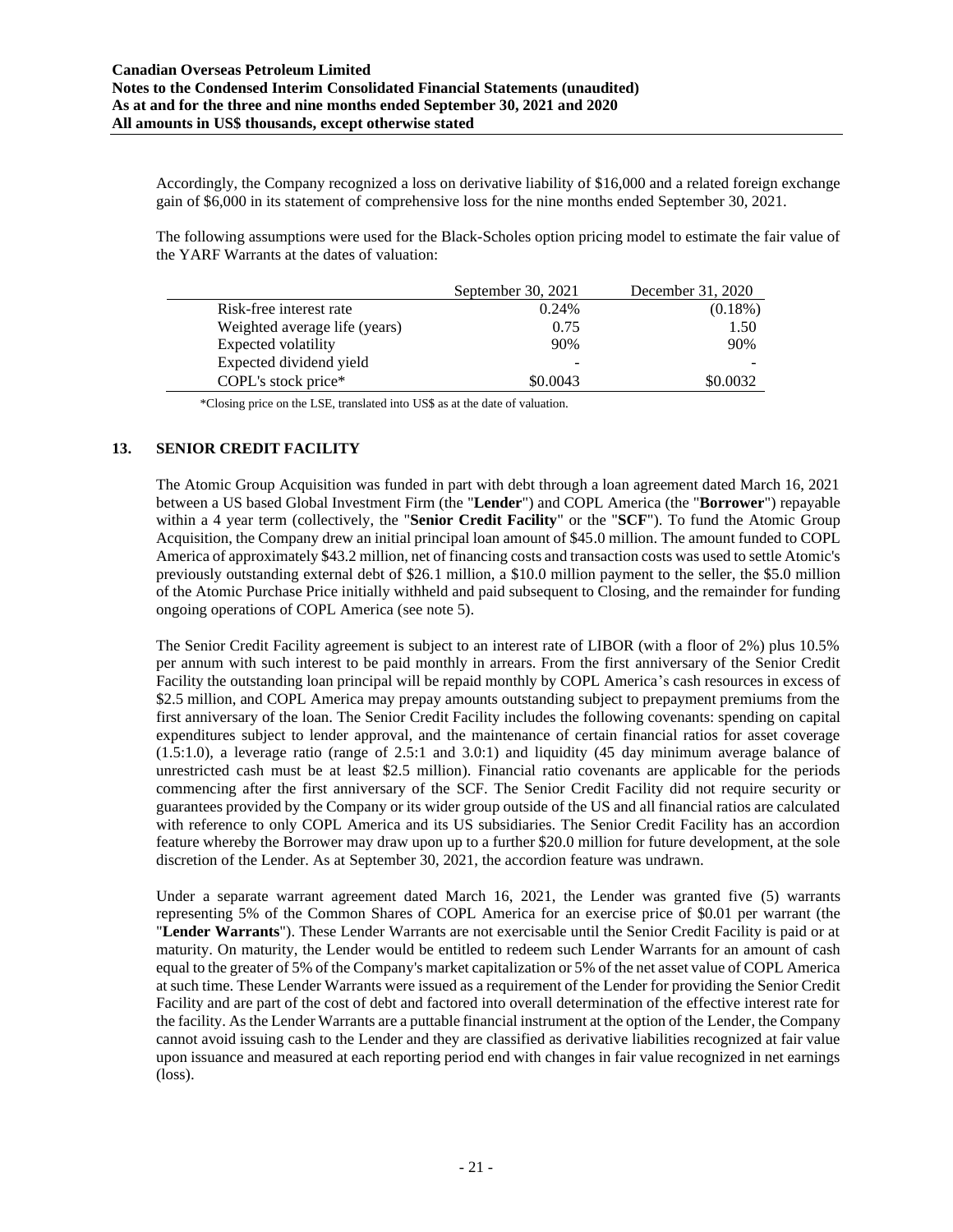The following table provides a summary of the Senior Credit Facility including associated derivative liabilities as at September 30, 2021:

|                                              | <b>Senior</b>   | <b>Derivative</b>  |              |
|----------------------------------------------|-----------------|--------------------|--------------|
|                                              | <b>Credit</b>   | <b>Liabilities</b> |              |
|                                              | <b>Facility</b> | (note 14)          | <b>Total</b> |
|                                              |                 |                    |              |
| Principal amount                             | 45,000          |                    | 45,000       |
| Lender's closing and legal costs (c)         | (1,870)         |                    | (1,870)      |
| Borrower's closing and legal costs (c)       | (1,560)         |                    | (1,560)      |
| Initial valuation of Lender Warrants (a)     | (4,900)         | 4,900              |              |
| Initial valuation of LIBOR floor (b)         | (2,252)         | 2,252              |              |
| Financing costs expensed upon initial        |                 |                    |              |
| valuation (c)                                | 545             |                    | 545          |
| Lender Warrants revalued as at September 30, |                 | (1,130)            | (1,130)      |
| 2021(a)                                      |                 |                    |              |
| LIBOR floor revaluation as at September 30,  |                 | (388)              | (388)        |
| 2021(b)                                      |                 |                    |              |
| Accretion (note 17)                          | 945             |                    | 945          |
| Total                                        | 35,908          | 5,634              | 41,542       |

As at March 16, 2021, the fair value of the Senior Credit Facility of \$45.0 million was assigned as follows: \$35.0 million, net of financing costs of \$2.8 million to the SCF, \$4.9 million to the Lender Warrants and \$2.3 million to the LIBOR floor.

- (a) As at March 16, 2021, the fair value assigned to the Lender Warrants of \$4.9 million was determined using 5% of COPL's market capitalization on a fully diluted basis, which was greater than 5% of the net asset value of COPL America. During the period from date of issuance to September 30, 2021, no Lender Warrants could be exercised. As at September 30, 2021, the Lender Warrants were revalued at \$3.8 million using 5% of COPL's market capitalization on a fully diluted basis. The resulting change in fair value of \$1.1 million was recognized in the net earnings (loss) for the nine months ended September 30, 2021 (see note 18).
- (b) The LIBOR floor was assessed to be an embedded derivative. As at March 16, 2021, the LIBOR floor was in-the-money, and the forward curve for 1-month LIBOR over the term of the SCF indicates that it will remain in the money for the duration of the Senior Credit Facility. Therefore, the LIBOR floor is not closely related to the host debt contract of \$45.0 million, and is recognized as a derivative liability that is revalued at each reporting period end with resulting changes in fair value recognized in net earnings (loss). As at September 30, 2021, the LIBOR floor was revalued at \$1.9 million and the resulting change in fair value of \$0.4 million was recognized in the net earnings (loss) for the nine months ended September 30, 2021 (see note 18).
- Aggregate financing costs associated with the Senior Credit Facility of \$3.4 million was allocated to the three components of the Senior Credit Facility based on the relative fair value of each component. The costs associated with the loan portion of \$35.0 million form part of the amortized costs of the loan used to determine the effective interest rate of 20.9%. The proportionate financing costs of \$0.5 million associated with the derivative liabilities of the LIBOR floor with a fair value of \$2.3 million and the Lender Warrants with a fair value of \$4.9 million, respectively were expensed on the inception date of the debt.

During the three and nine months ended September 30, 2021, the Company paid interest on this loan in the amount of \$1.4 million and \$3.1 million, respectively**.**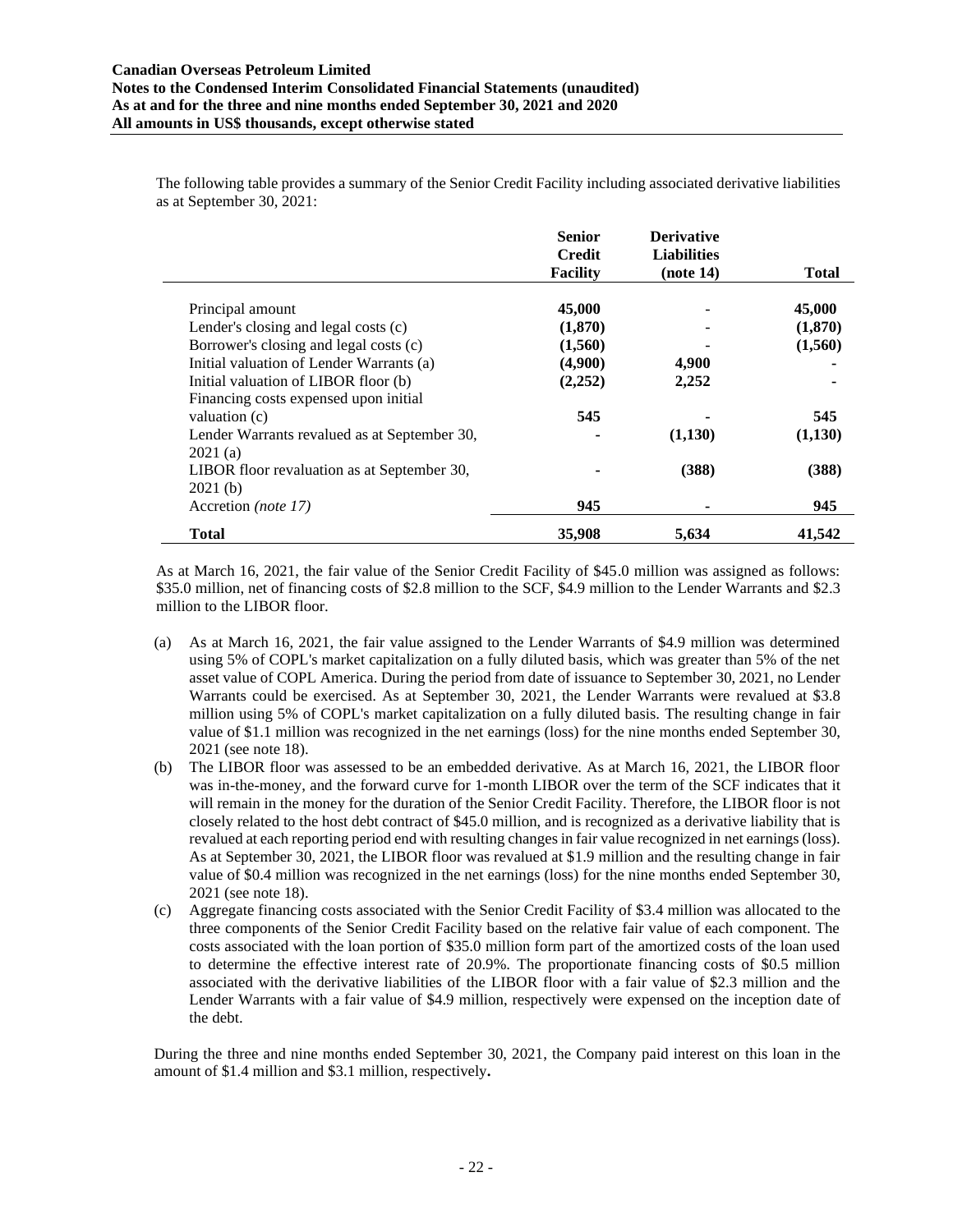### **14. DERIVATIVE LIABILITIES**

|                                                           | September 30,<br>2021 | December 31.<br>2020 |
|-----------------------------------------------------------|-----------------------|----------------------|
|                                                           |                       |                      |
| Derivative liability – Unit Warrants <i>(note 16a(i))</i> | 855                   |                      |
| Derivative liability – YARF Warrants <i>(note 12b)</i>    | 102                   | 91                   |
| <b>Current derivative liabilities</b>                     | 957                   | 91                   |
| Derivative liability – Lender Warrants <i>(note 13a)</i>  | 3,770                 |                      |
| Derivative liability –LIBOR floor (note 13b)              | 1.864                 |                      |
| <b>Non-current derivative liabilities</b>                 | 5,634                 |                      |

The resulting impact on net earnings (loss) for the three and nine months ended September 30, 2021 from the remeasurement of these derivative liabilities at the reporting period end is disclosed in note 18.

#### **15. ASSET RETIREMENT OBLIGATIONS**

|                                | September 30,<br>2021 |
|--------------------------------|-----------------------|
| Balance, beginning of the year |                       |
| Obligation acquired (note 5)   | 34                    |
| Change in discount rate        | 3,025                 |
| <b>Additions</b>               | 45                    |
| Accretion                      | 34                    |
| Balance, end of the period     | 3,138                 |

The Company's ARO relates to net ownership interests in oil and gas assets, including well sites and processing facilities that were acquired in the Atomic Group Acquisition (see note 5). The Company estimates the undiscounted value of its total ARO to be \$8.0 million as at September 30, 2021. The majority of these obligations are anticipated to be incurred 25 to 50 years in the future. As at September 30, 2021, the ARO was calculated using a discount factor of 2.02% being the risk-free rate based on the US long-term bonds and an inflation rate of 2.5% per annum.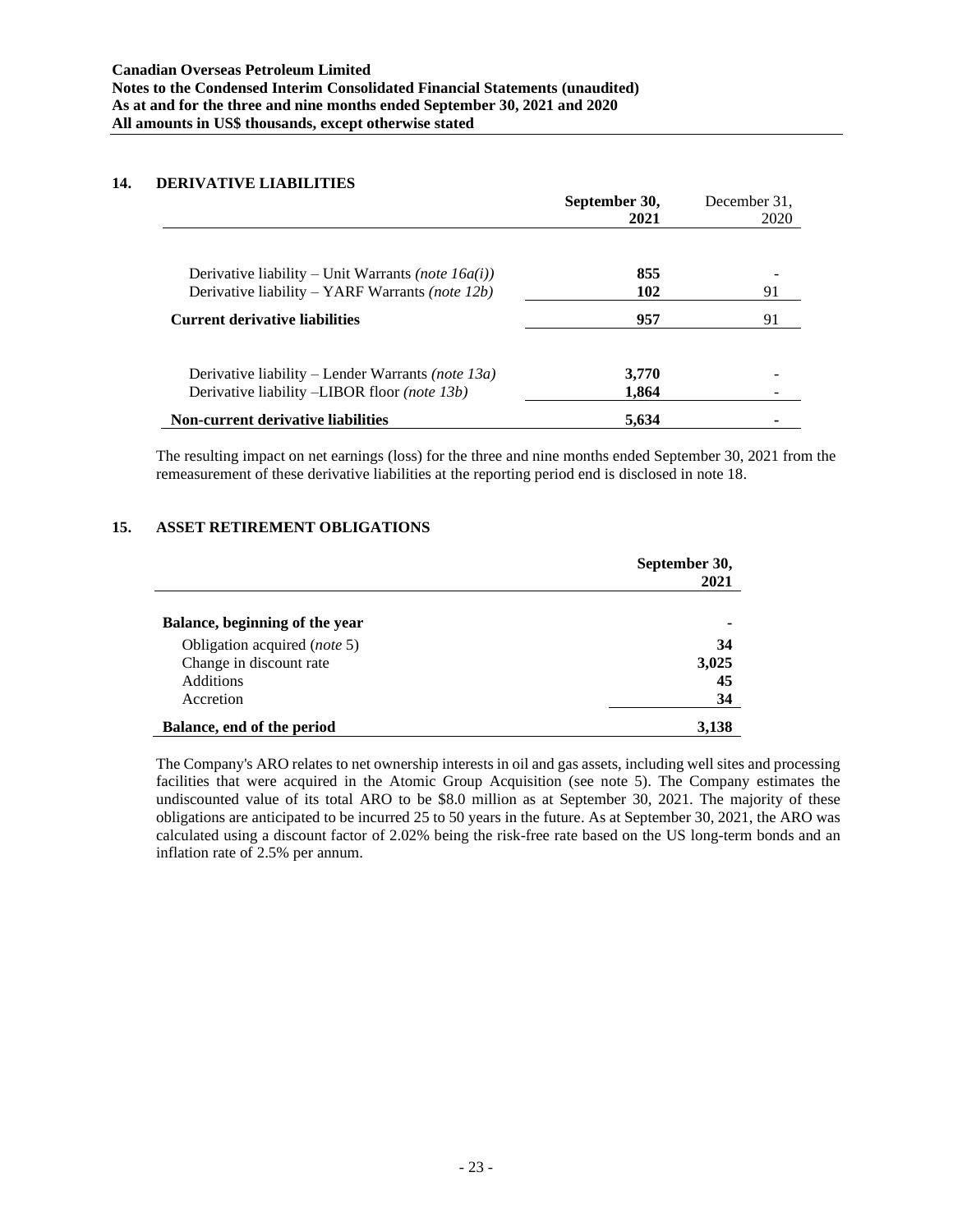### **16. SHARE CAPITAL**

#### **a) Authorized and Issued Common Shares**

### Authorized

An unlimited number of common voting shares without nominal or par value and an unlimited number of preferred shares, issuable in series.

#### Issued

The issued share capital is as follows:

|                                                                                 | Number of<br><b>Common Shares</b> | Amount  |
|---------------------------------------------------------------------------------|-----------------------------------|---------|
| Balance, January 1, 2020                                                        | 3,483,752,463                     | 138,087 |
| Issued pursuant to UK July 2, 2020 placing                                      | 400,000,000                       | 1,497   |
| Issued as payment in respect of YARF loan                                       | 38,500,000                        | 144     |
| Issued as payment of finder's fee                                               | 16,000,000                        | 60      |
| Issued pursuant to UK July 23, 2020 placing                                     | 433,333,334                       | 1,655   |
| Issued pursuant to debt exchange                                                | 436,917,545                       | 1,771   |
| Issued pursuant to exercise of 2019 broker's warrants                           | 9,970,000                         | 19      |
| Fair value of 2019 broker's warrants exercised                                  |                                   | 4       |
| Issued pursuant to exercise of 2018 broker's warrants                           | 53,731,380                        | 236     |
| Fair value of 2018 broker's warrants exercised                                  |                                   | 103     |
| Share issue costs                                                               |                                   | (937)   |
| Balance, December 31, 2020                                                      | 4,872,204,722                     | 142,639 |
| Issued pursuant to Non-brokered Placing (i)                                     | 4,442,500,000                     | 12,072  |
| Issued pursuant to CEO loan conversion (i)                                      | 57,500,000                        | 155     |
| Fair value of Unit Warrants presented as derivative liability (i)               |                                   | (2,132) |
| Issued as payment of 2 <sup>nd</sup> Finder's Fee (i)                           | 285,041,750                       | 1,347   |
| Issued pursuant to Brokered Placing (ii)                                        | 4,171,562,500                     | 18,652  |
| Issued as payment of Broker's Fee (ii)                                          | 203,437,500                       | 966     |
| Issued pursuant to exercise of Unit Warrants (i)                                | 1,530,000,000                     | 5,479   |
| Fair value of Unit Warrants exercised (i)                                       |                                   | 4,590   |
| Issued as payment of purchase price of Atomic (note 5)                          | 818,873,319                       | 4,000   |
| Issued as payment of advisory services (iii)                                    | 25,000,000                        | 202     |
| Issued pursuant to exercise of 2020 3 <sup>rd</sup> Finder's Warrants (iv)      | 20,833,333                        | 112     |
| Fair value of expired and exercised 2020 3 <sup>rd</sup> Finder's Warrants (iv) |                                   | 63      |
| Share issue costs $(v)$                                                         |                                   | (4,597) |
| <b>Balance, September 30, 2021</b>                                              | 16,426,953,124                    | 183,548 |
| Balance, October 1, 2021 – post-consolidation (vi)                              | 164,269,464                       | 183,548 |

#### *(i) Non-brokered Placing*

During first quarter of 2021, further to a non-brokered placing that closed in the UK (the "**Non-brokered Placing**"), the Company issued a total of 4,442,500,000 units at a price of £0.002 (\$0.0027) per unit for gross proceeds of £8.9 million (\$12.1 million). Each unit consists of one Common Share and one half of one Common Share purchase warrants (the "**Unit Warrants**"). Each Unit Warrant entitles the holder thereof to purchase one Common Share at an exercise price of £0.0026 (\$0.0035) per share on or before January 8, 2022.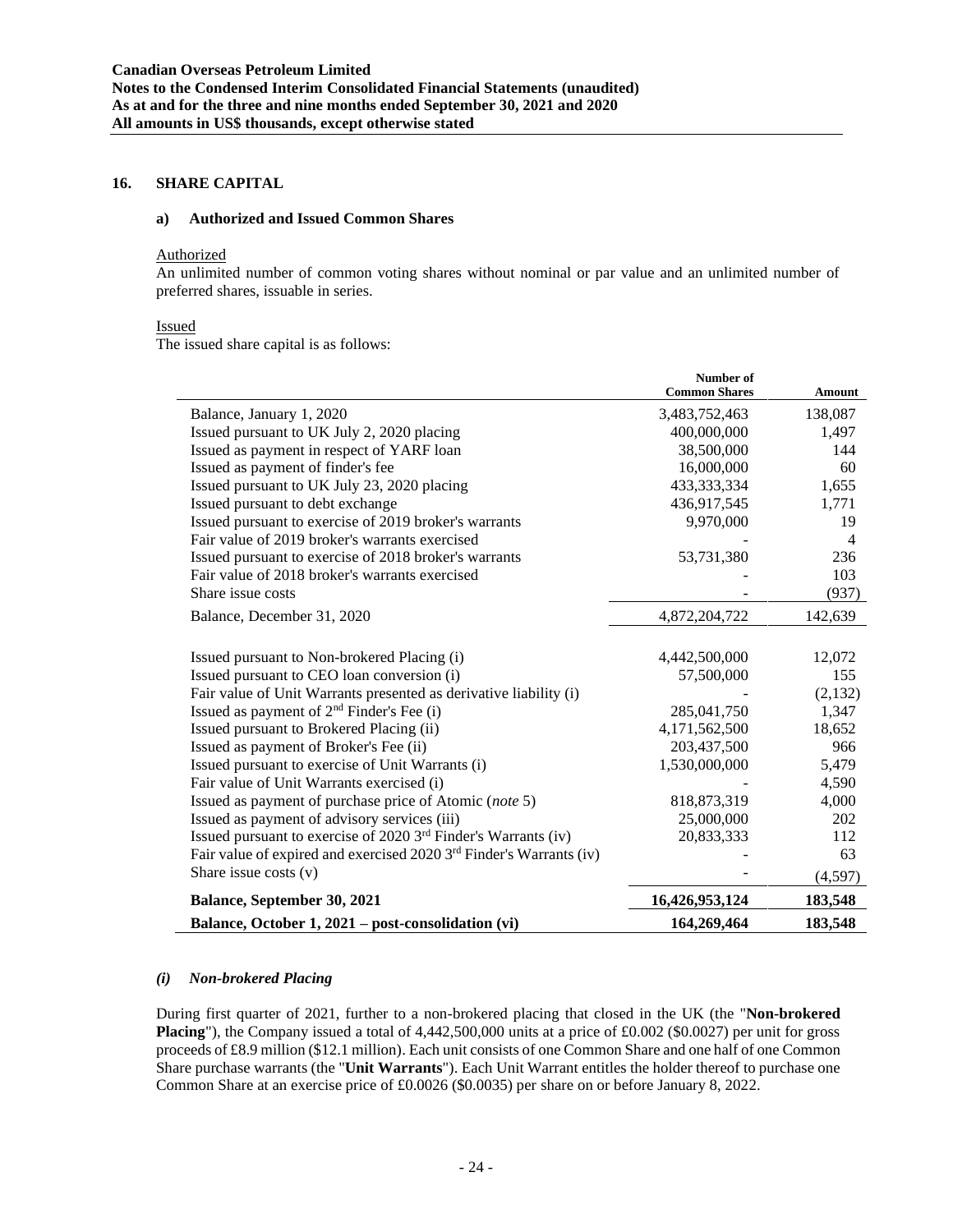The 4,442,500,000 Common Shares related to the Non-brokered Placing were issued as follows:

- 1,050,000,000 on January 8, 2021;
- 2,062,500,000 on January 11, 2021;
- 325,000,000 on January 12, 2021;
- 188,586,000 on January 14, 2021;
- 575,000,000 on January 26, 2021;
- 23,589,000 on February 17, 2021;
- 8,300,000 on February 26, 2021;
- 75,000,000 on March 9, 2021; and
- 134,525,000 on March 12, 2021.

In addition, on January 11, 2021, 57,500,000 units with a value of £0.1 million (\$0.16 million) at a deemed price £0.002 per unit were issued to the Company's CEO further to the extinguishment of the CEO loan agreed to be on same terms as the Non-brokered Placing, further to a placing agreement signed with the CEO on December 23, 2020.

The fair value of the 2,250,000,000 Unit Warrants was estimated at \$2.1 million, using a Black-Scholes option pricing model with assumptions as noted in a table below and was netted against proceeds from share capital and a derivative liability of \$2.1 million was recognized as at January 8, 2021, which was the legal issue date of the Unit Warrants. The exercise price of the Unit Warrants is denominated in GBP, and the Company's functional currency is US\$. Accordingly, due to variability in these exchange rates, the Unit Warrants are classified as a derivative financial instrument.

The derivative liability of the Unit Warrants outstanding, net of 1,530,000,000 Unit Warrants that were exercised, as discussed below was revalued as at September 30, 2021 and a related derivative loss of \$3.4 million (see note 18) was recognized for the nine months ended September 30, 2021. The derivative liability in respect of the Unit Warrants outstanding as at September 30, 2021 was estimated at \$0.9 million (see note 14), using a Black-Scholes option pricing model with the assumptions as noted in the table below.

In connection with the Non-brokered Placing, the Company paid and issued:

- to a first finder a cash finder's fee of £35,000 (\$47,500) and issued 18,750,000 Common Share purchase warrants (the "**1st Finder's Warrants**") as additional compensation to the finder; and
- to a second finder on March 9, 2021 the Company issued  $285.041.750$  Common Shares as a payment for a finder's fee, representing a 7% commission in respect of placings arranged by the second finder. Accordingly, the Company recognized £1.0 million (\$1.3 million), being the fair value of these shares as at the issue date, as an addition to the share capital and an addition to share issue costs related to the Non-brokered Placing. In addition, the Company issued 305,401,875 Common Share purchase warrants (the "2<sup>nd</sup> Finder's Warrants") as additional compensation for the finder.

Each 1st Finder's Warrants and 2nd Finder's Warrants entitle the holder thereof to purchase one Common Share at an exercise price of £0.0026 (\$0.0035) per Common Share on or before January 8, 2022. The fair value of the finder's warrants, estimated using a Black-Scholes option pricing model with assumptions as noted in a table below were \$18,000 for the 1<sup>st</sup> Finder's Warrants and \$0.3 million for the  $2<sup>nd</sup>$  Finder's Warrants and were recognized in equity as warrants and netted against proceeds from the Non-brokered Placing as share issue costs.

Proceeds from the Non-brokered Placing that were received in December 2020, in advance of the actual issue of respective units in January 2021 in the amount of £3.9 million (\$5.3 million) were recognized as a subscription receipts liability in current liabilities as at December 31, 2020.

The net proceeds from the Non-brokered Placing were used to make the initial, partial payments of the Atomic Purchase Price (see note 5) as well as to cover the Company's ongoing general and administrative costs.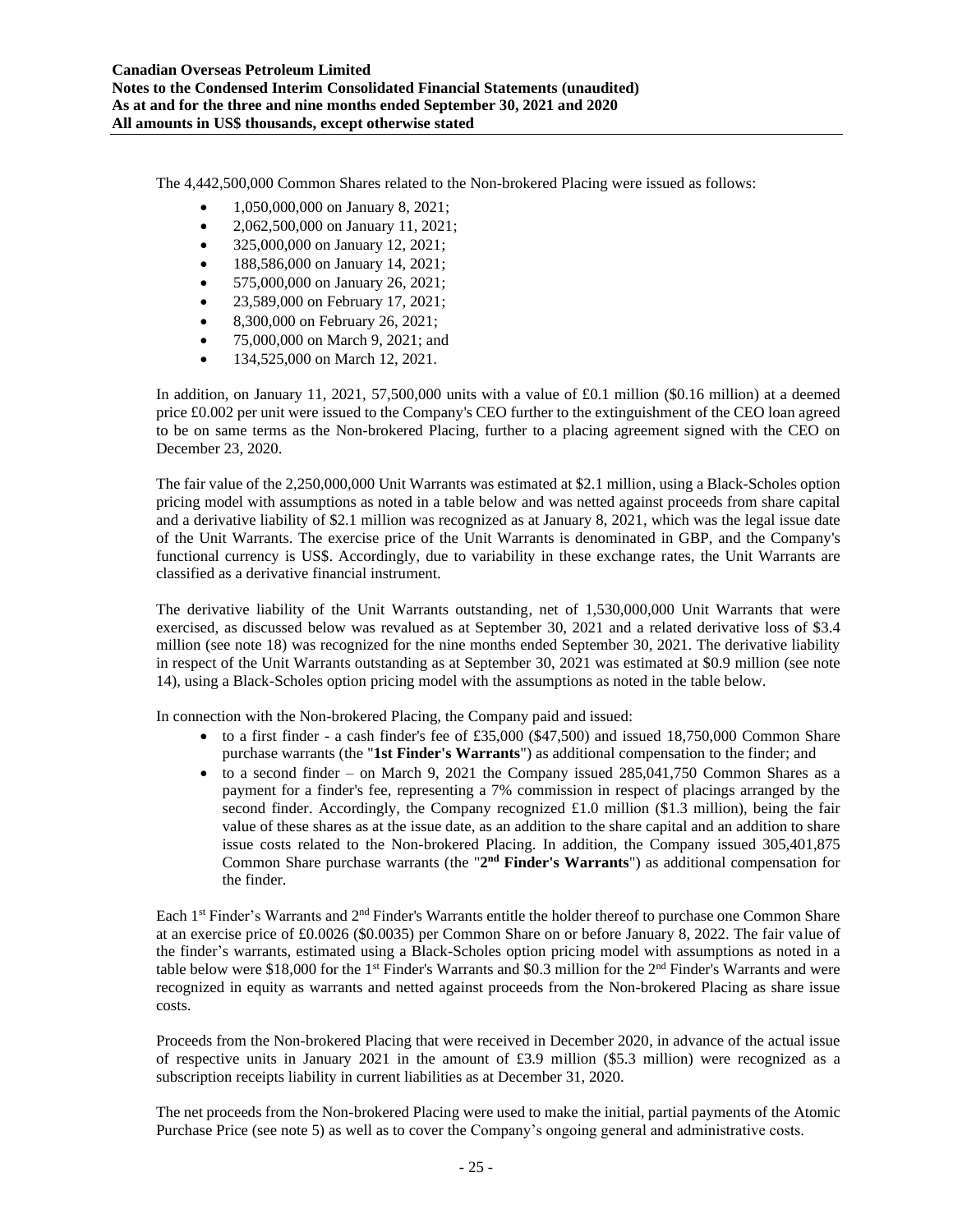The following assumptions were used for the Black-Scholes option pricing model to estimate the fair value of Unit Warrants, the 1<sup>st</sup> Finder's Warrants and the  $2<sup>nd</sup>$  Finder's Warrants at the valuation dates:

|                               | January 8, 2021 | September 30, 2021 |
|-------------------------------|-----------------|--------------------|
|                               |                 |                    |
| Risk-free interest rate       | $(0.036\%)$     | 0.077%             |
| Weighted average life (years) | 0.75            | 0.27               |
| Expected volatility           | 90%             | 90%                |
| Expected dividend yield       |                 |                    |
| COPL's stock price*           | \$0.0033        | \$0.0043           |

\*Closing price on the LSE or the CSE, translated into US\$ as at the date of valuation.

Further to an exercise of Unit Warrants, the Company received \$5.5 million and issued 1,530,000,000 Common Shares as follows:

- 12,500,000 on March 9, 2021;
- 25,000,000 on March 23, 2021;
- 62,500,000 on March 31, 2021;
- 2,500,000 on April 12, 2021;
- 525,000,000 on July 2, 2021;
- 100,000,000 on July 29, 2021;
- 217,500,000 on August 23, 2021; and
- 585,000,000 on August 25, 2021.

The fair value of the exercised Unit Warrants estimated at \$4.6 million in total was recognized as an addition to the share capital and respective decrease in the derivative liability. The following assumptions were used for the Black-Scholes option pricing model to estimate the fair value of Unit Warrants exercised:

|                               | March 9, 2021 | March 23, 2021 | March 31, 2021  | April 12, 2021  |
|-------------------------------|---------------|----------------|-----------------|-----------------|
| Risk-free interest rate       | 0.065%        | 0.054%         | 0.053%          | 0.077%          |
| Weighted average life (years) | 0.58          | 0.55           | 0.52            | 0.49            |
| Expected volatility           | 90%           | 90%            | 90%             | 90%             |
| Expected dividend yield       |               |                |                 |                 |
| COPL's stock price*           | \$0.0048      | \$0.0119       | \$0.0080        | \$0.0080        |
|                               |               |                |                 |                 |
|                               | July 2, 2021  | July 29, 2021  | August 23, 2021 | August 25, 2021 |
| Risk-free interest rate       | 0.085%        | 0.057%         | 0.042%          | 0.026%          |
| Weighted average life (years) | 0.52          | 0.45           | 0.38            | 0.47            |
| Expected volatility           | 90%           | 90%            | 90%             | 90%             |
| Expected dividend yield       |               |                |                 |                 |
| COPL's stock price*           | \$0.0081      | \$0.0040       | \$0.0052        | \$0.0050        |

\* Closing price on the LSE or the CSE, translated into US\$ as at the date of valuation.

### *(ii) Brokered Placing*

On March 11, 2021, further to a brokered placing that closed in the UK (the "**Brokered Placing**"), the Company issued a total of 4,171,562,500 Common Shares at a price of £0.0032 (\$0.0045) per share for gross proceeds of £13.3 million (\$18.7 million).

In connection with the Brokered Placing, on March 11, 2021 the Company issued 203,437,500 Common Shares as a partial payment of a broker's fee and paid in cash a remaining broker's fee of £0.2 million (\$0.3 million), representing commission of approximately 6% in respect of the Brokered Placing. The Company recognized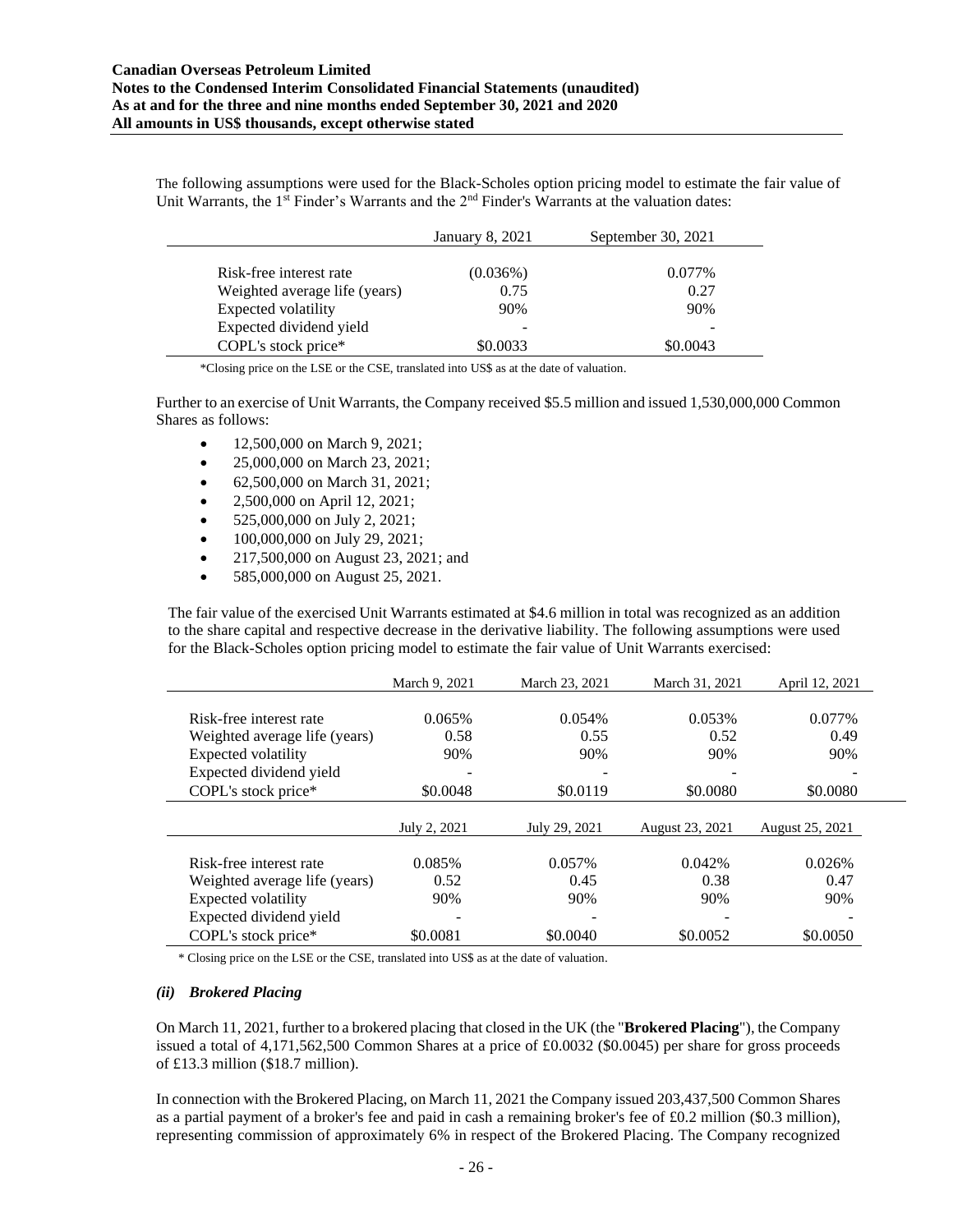£0.7 million (\$1.0 million), being the fair value of these broker's shares as at the issue date, as an addition to the share capital and an addition to share issue costs related to the Brokered Placing.

The Company also issued 262,500,000 Common Share purchase warrants (the "**Broker's Warrants**") to the broker as additional compensation. Each Broker's Warrant entitles the holder thereof to purchase one Common Share of the Company at an exercise price of £0.0032 (\$0.0044) per Common Share on or before March 8, 2023.

The fair value of the Broker's Warrants estimated at \$0.6 million, was recognized in equity as warrants and netted against proceeds from the Brokered Placing as share issue costs. The following assumptions were used for the Black-Scholes option pricing model to estimate the fair value of the Broker's Warrants at the valuation date:

|                               | March 8, 2021 |
|-------------------------------|---------------|
|                               |               |
| Risk-free interest rate       | 0.018\%       |
| Weighted average life (years) | 1.50          |
| Expected volatility           | 90%           |
| Expected dividend yield       |               |
| COPL's stock price*           | \$0.0053      |

\*Closing price on LSE, translated into US\$ as at the date of valuation.

The Company is using the net proceeds from the Brokered Placing to finance operating and capital expenditures of the Atomic Group and to cover the Company's ongoing general and administrative costs.

### *(iii) Shares issued as payment for services*

On June 30, 2021, the Company issued 25,000,000 Common Shares as a payment for financial advisory services, with a fair value of \$0.2 million.

### *(iv) Shares issued further to an exercise of 2020 3rd Finder's warrants*

On July 23, 2021, further to an exercise of a portion of 2020  $3<sup>rd</sup>$  finder's warrants, the Company issued 20,833,333 Common Shares for proceeds of £0.08 million (\$0.11 million). On July 24, 2021, the remaining balance of 2020 3rd finder's warrants in the amount of 11,666,667, expired unexercised. The fair value of exercised and expired 2020  $3<sup>rd</sup>$  finder's warrants of \$0.1 million, initially recorded as warrants, was reversed and recognized as an addition to share capital.

### *(v) Share issue cost*

The Company incurred approximately \$4.6 million of total costs in connection with the Non-brokered and Brokered Placings, including \$0.1 million incurred in 2020 and recognized as deferred share issue costs as at December 31, 2020. In addition to finder's and broker's fees paid in cash, share issue costs also include the fair value of finder's and broker's fees paid in Common Shares and warrants issued to finders and the broker (as disclosed in (i) and (ii) above). Share issue costs also include legal, LSE, transfer agent, and consulting fees of approximately \$1.0 million.

### *(vi) Shares consolidation on October 1, 2021*

At the annual and special meeting of the shareholders of the Company held on June 29, 2021 (the "**Meeting**"), shareholders of the Company passed a special resolution approving the consolidation of all of the issued and outstanding Common Shares on the basis of every one hundred (100) pre-consolidation Common Shares being consolidated into one (1) post-consolidation Common Share (the "**Consolidation**").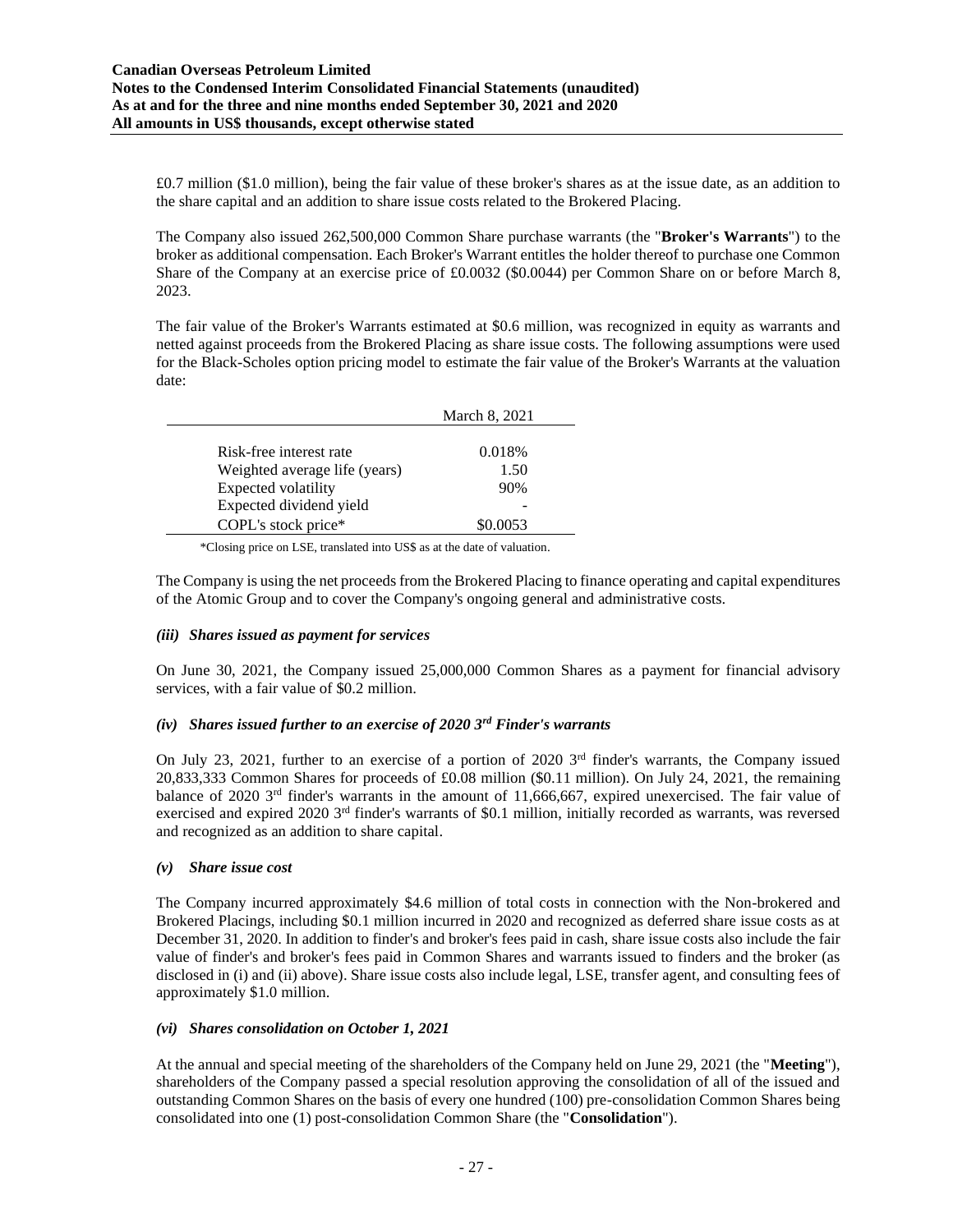In accordance with the authority granted by shareholders at the Meeting, the board of directors of the Company decided to proceed with the Consolidation. The effective date of the Consolidation is October 1, 2021. No fractional Common Shares were issued pursuant to the Consolidation and any fractions resulting from the Consolidation were rounded down to the nearest whole number of post-consolidation Common Shares.

The Consolidation resulted in 16,426,953,124 pre-consolidation Common Shares issued and outstanding on September 30, 2021 being consolidated into 164,269,464 post-consolidation Common Shares on October 1, 2021.

#### **b) Warrants**

A summary of the Company's Common Share purchase warrants outstanding at September 30, 2021 is as follows:

|                                                                                |                 | Weighted<br>Average |        |                        |
|--------------------------------------------------------------------------------|-----------------|---------------------|--------|------------------------|
|                                                                                |                 | <b>Exercise</b>     |        |                        |
|                                                                                | Number of       | Price               |        |                        |
|                                                                                | <b>Warrants</b> | $(US$)*$            | Amount | <b>Expiry Date</b>     |
| Balance, January 1, 2020                                                       | 63,701,380      | 0.0040              | 107    | (August 30, 2020 to    |
|                                                                                |                 |                     |        | September 3, 2021)     |
| Issued July 2020 UK placing $-1$ <sup>st</sup> finder's<br>warrants            | 25,000,000      | 0.0049              | 40     | July 2, 2022           |
| Issued July 2020 UK placing - YARF<br>warrants                                 | 100,000,000     | 0.0049              |        | July 2, 2022           |
| Issued July 2020 UK placing $-2nd$ finder's<br>warrants                        | 16,000,000      | 0.0050              | 42     | July 2, 2022           |
| Issued July 2020 UK placing $-3rd$ finder's<br>warrants                        | 32,500,000      | 0.0050              | 63     | July 24, 2021          |
| Exercised 2019 broker's warrants                                               | (9,970,000)     | 0.0019              | (4)    | June 4 & Sept. 3, 2021 |
| Exercised 2018 broker's warrants                                               | (53, 731, 380)  | 0.0043              | (103)  | August 30, 2020        |
| Balance, December 31, 2020                                                     | 173,500,000     | 0.0049              | 145    | (July 24, 2021 to      |
|                                                                                |                 |                     |        | July 2, 2022)          |
| Issued January $2021 -$ Unit Warrants (note<br>16a(i)                          | 2,250,000,000   | 0.0035              |        | January 8, 2022        |
| Issued January $2021 - 1$ <sup>st</sup> Finder's<br>Warrants (note 16a $(i)$ ) | 18,750,000      | 0.0035              | 18     | January 8, 2022        |
| Issued January $2021 - 2nd$ Finder's<br>Warrants (note 16a $(i)$ )             | 305,401,875     | 0.0035              | 289    | January 8, 2022        |
| Issued March 2021 - Broker's Warrants<br>(note 16a (ii))                       | 262,500,000     | 0.0044              | 648    | March 8, 2023          |
| Exercised Unit Warrants (note 16a (i))                                         | (1,530,000,000) | 0.0035              |        | January 8, 2022        |
| Exercised 2020 UK placing $-3rd$ finder's<br>warrants                          | (20, 833, 333)  | 0.0050              | (40)   | July 24, 2021          |
| Expired 2020 UK placing $-3rd$ finder's<br>warrants                            | (11,666,667)    | 0.0050              | (23)   | July 24, 2021          |
| Balance, September 30, 2021                                                    | 1,447,651,875   | 0.0038              | 1,037  | (January 8, 2021 to    |
| Balance, October 1, 2021 - post consolidation                                  | 14,476,518      | 0.38                | 1,037  | March 8, 2023)         |

\*The weighted average exercise price has been converted in US\$ based on the foreign exchange rate in effect at the date of issuance.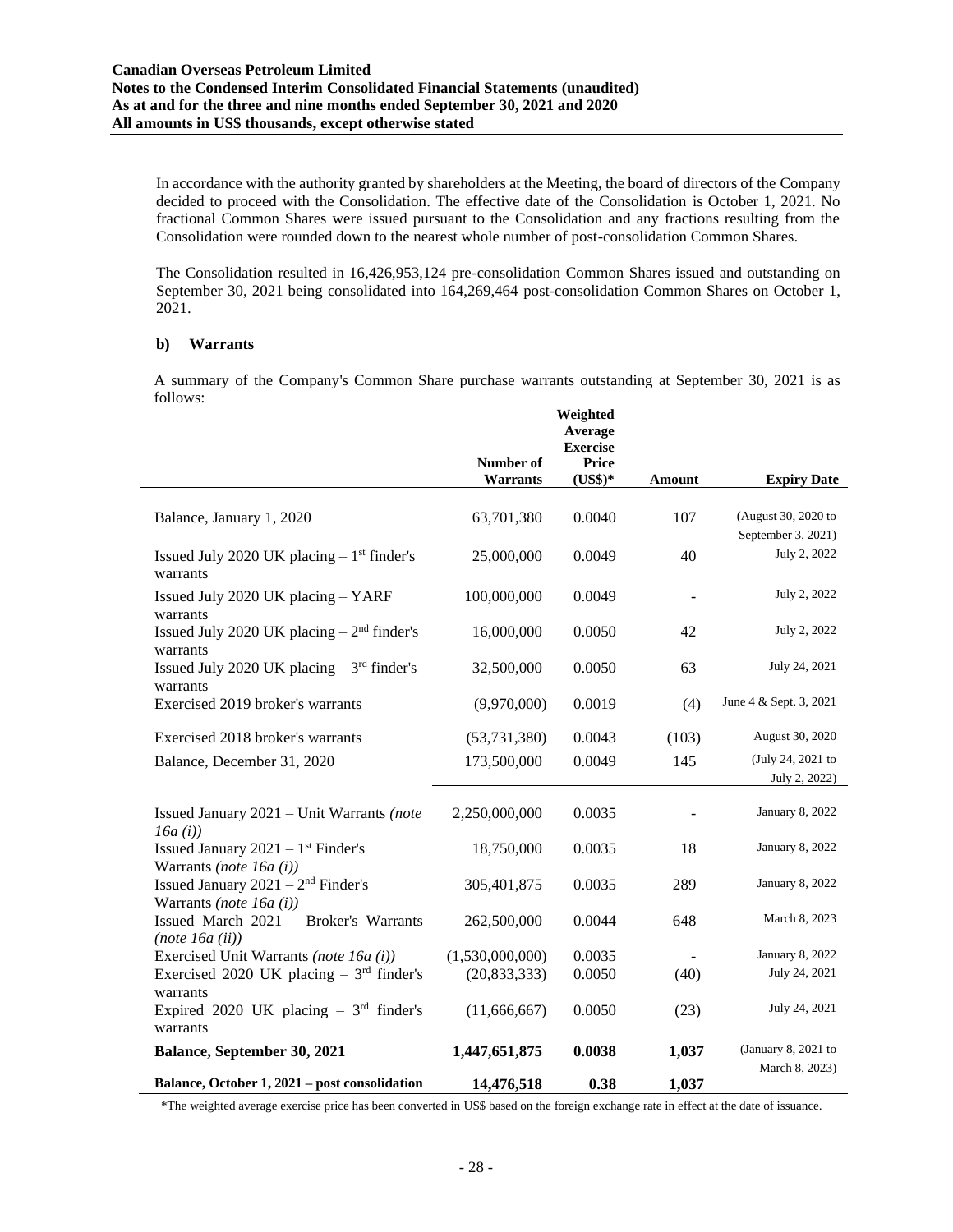On October 1, 2021 the Company proceeded with the Consolidation and no fractional Common Shares were issued pursuant to the Consolidation and any fractions resulting from the Consolidation were rounded down to the nearest whole number of Common Shares.

Pursuant to the terms of the Warrant Instruments, if the Company consolidates the outstanding number of Common Shares into a lesser number of Common Shares, the warrant exercise price, the number of warrants and the number of shares to be received on the exercise of the warrants shall be adjusted accordingly. The exercise price will be adjusted to the amount determined by multiplying the pre-consolidation exercise price per whole Common Shares by 100 upon the Consolidation.

The Consolidation resulted in 1,447,651,875 pre-consolidation Common Share purchase warrants issued and outstanding on September 30, 2021 being consolidated into 14,476,518 post-consolidation Common Share purchase warrants on October 1, 2021.

### **c) Incentive Stock Options**

The Company has a stock option plan where the number of Common Shares reserved under the plan shall not exceed 10% of the issued and outstanding Common Shares and the number reserved for any one individual may not exceed 5% of the issued and outstanding shares. Exercise prices for stock options granted are determined by the closing market price on the day before the date of grant.

There were no changes to the Company's stock option plan and no stock options were granted, exercised, and/or forfeited and 40,740,000 stock options expired during the nine months ended September 30, 2021.

As at September 30, 2021, a total of 408,274,235 stock options to purchase Common Shares were outstanding, having a weighted average exercise price of \$0.0077 per Common Share and a remaining weighted average contractual life of 3.5 years.

|                                               | Number of<br><b>Options</b> | Weighted Avg.<br><b>Exercise Price</b><br>$(US\$ <sup>*</sup> | <b>Contributed</b><br><b>Capital Reserve</b><br>Amount |
|-----------------------------------------------|-----------------------------|---------------------------------------------------------------|--------------------------------------------------------|
|                                               |                             |                                                               |                                                        |
| Balance, January 1, 2020                      | 107,405,000                 | 0.0447                                                        | 50,394                                                 |
| Granted                                       | 341,609,235                 | 0.0045                                                        | 866                                                    |
| Balance and exercisable, December 31, 2020    | 449,014,235                 | 0.0141                                                        | 51,260                                                 |
| Expired                                       | (40,740,000)                | 0.0786                                                        | ٠                                                      |
| Balance and exercisable, September 30, 2021   | 408,274,235                 | 0.0077                                                        | 51,260                                                 |
| Balance, October 1, 2021 – post-consolidation | 4,082,739                   | 0.77                                                          | 51,260                                                 |

\*The weighted average exercise price has been converted in US\$ based on the foreign exchange rate in effect at the date of issuance.

On October 1, 2021, the Company proceeded with the Consolidation and no fractional Common Shares were issued pursuant to the Consolidation and any fractions resulting from the Consolidation were rounded down to the nearest whole number of Common Shares.

Pursuant to the Company's stock option plan, if the Company consolidates the outstanding number of Common Shares into a lesser number of Common Shares, the stock option exercise price, the number of stock options and the number of shares to be received on the exercise of the stock options shall be adjusted accordingly. The exercise price will be adjusted to the amount determined by multiplying the pre-consolidation exercise price per whole Common Shares by 100 upon the Consolidation.

The Consolidation resulted 408,274,235 pre-consolidation stock options issued and outstanding on September 30, 2021 being consolidated into 4,082,739 post-consolidation stock options on October 1, 2021.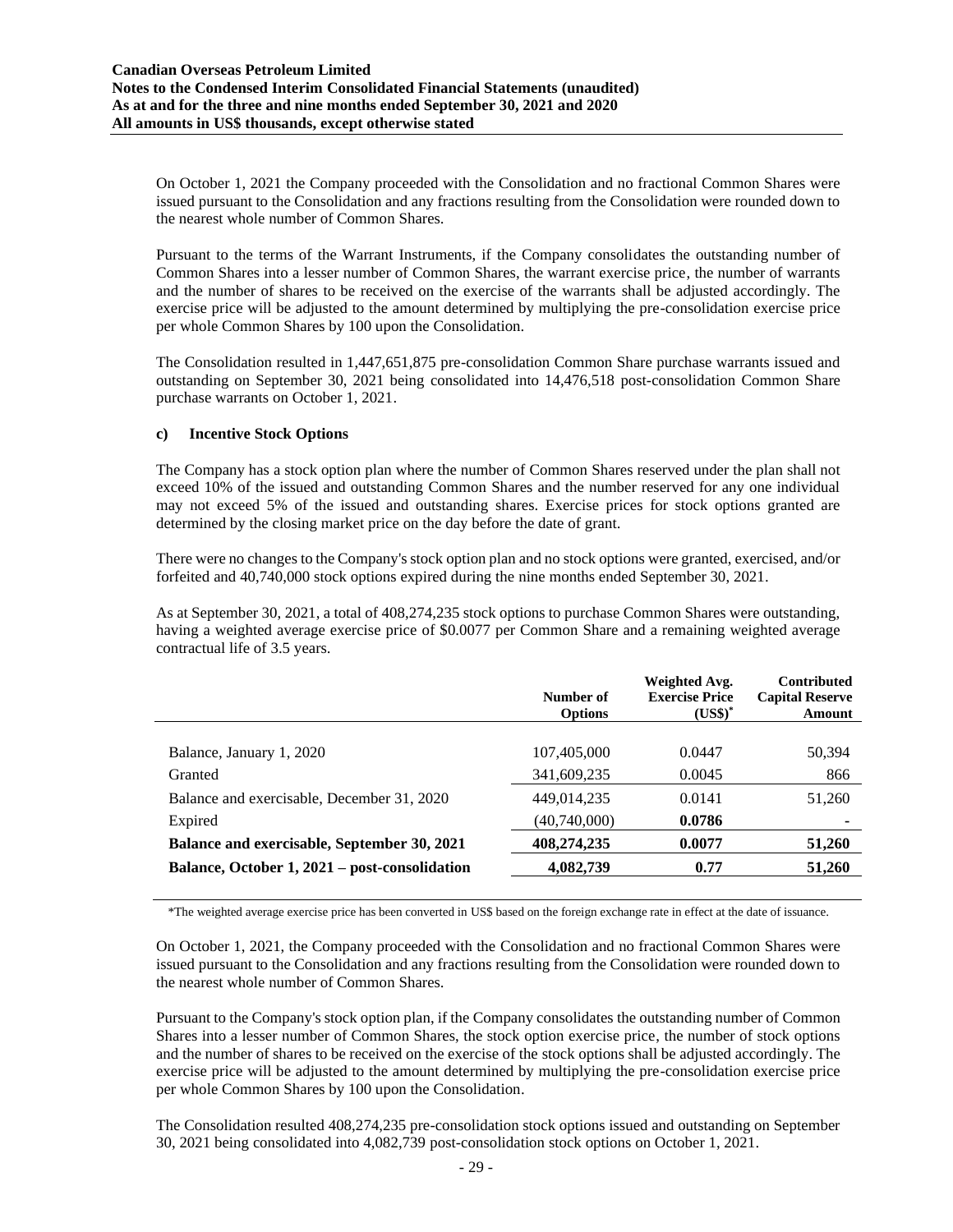### **17. FINANCE COSTS**

|                                    | For the three<br>months ended<br>September 30,<br>2021 | For the three<br>months ended<br>September 30,<br>2020 | For the nine<br>months ended<br>September 30,<br>2021 | For the nine<br>months ended<br>September 30,<br>2020 |
|------------------------------------|--------------------------------------------------------|--------------------------------------------------------|-------------------------------------------------------|-------------------------------------------------------|
| Interest expense – $SCF$ (note 13) | 1,438                                                  |                                                        | 3,094                                                 |                                                       |
| Interest expense – CEO loan        |                                                        |                                                        |                                                       | 9                                                     |
| Interest on lease liabilities      |                                                        |                                                        |                                                       | 8                                                     |
| Interest income                    | (44)                                                   |                                                        | (69)                                                  |                                                       |
| Financing costs                    | 15                                                     | 154                                                    | 575                                                   | 331                                                   |
| Other financing costs              |                                                        |                                                        | 202                                                   |                                                       |
| Accretion of SCF (note 13)         | 441                                                    |                                                        | 945                                                   |                                                       |
| Accretion of CEO loan              |                                                        |                                                        |                                                       | 8                                                     |
| Accretion on AROs (note 15)        | 16                                                     |                                                        | 34                                                    |                                                       |
| <b>Finance costs, net</b>          | 1,868                                                  | 167                                                    | 4,788                                                 | 356                                                   |

### **18. GAIN (LOSS) ON DERIVATIVE LIABILITIES**

|                                                                                               | For the three<br>months ended<br>September 30, | For the three<br>months ended<br>September 30, | For the nine<br>months ended<br>September 30, | For the nine<br>months ended<br>September 30, |
|-----------------------------------------------------------------------------------------------|------------------------------------------------|------------------------------------------------|-----------------------------------------------|-----------------------------------------------|
| Lender Warrants revalued as at                                                                | 2021                                           | 2020                                           | 2021                                          | 2020                                          |
| September 30, 2021 (note 13a)<br>LIBOR floor revalued as at                                   | 3,610                                          |                                                | 1,130                                         |                                               |
| September 30, 2021 (note $13c$ )                                                              | 151                                            |                                                | 388                                           |                                               |
| Unit warrants revalued as at<br>September 30, 2021 (note $16a(i)$ )<br>YARF warrants revalued | 4,899                                          |                                                | (3, 433)                                      |                                               |
| as at September 30, 2021 ( <i>note 12</i> )                                                   | 277                                            | 19                                             | (16)                                          | (28)                                          |
| Gain (loss) on derivative liabilities                                                         | 8.937                                          | 19                                             | (1.931)                                       | (28)                                          |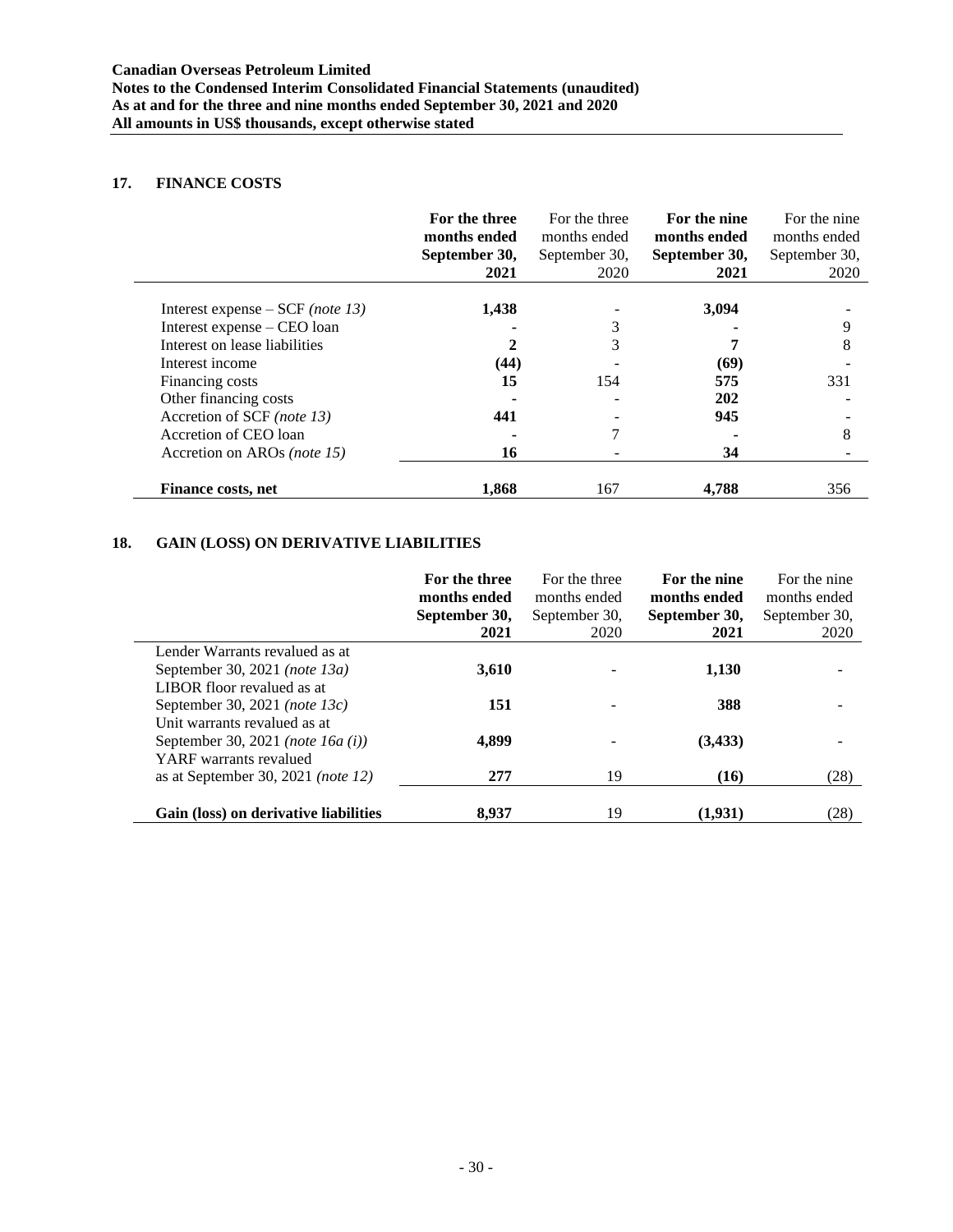### **19. FINANCIAL INSTRUMENTS**

The Company measures financial assets and financial liabilities at fair value on initial recognition, which is typically the transaction price unless a financial instrument contains a significant financing component. Measurement in subsequent periods depends on the financial instrument's classification, as described below.

- Fair value through profit or loss: Financial instruments designated at fair value through profit or loss are initially recognized and subsequently measured at fair value with changes in those fair values immediately charged to net earnings (loss). Under this classification, the Company included the YARF Warrants (see note 12b), the Unit Warrants (see note 16a(i)), the Lender Warrants (see note 13) and the commodity derivatives (see note 19(a)).
- Amortized cost: Financial instruments designated as amortized cost are initially recognized at fair value, net of directly attributable transaction costs, and are subsequently measured at amortized cost using the effective interest method. Financial instruments under this classification include cash and cash equivalents, accounts receivables, the Senior Credit Facility and accounts payable and accrued liabilities.
- Fair value through other comprehensive income: Financial instruments designated as fair value through other comprehensive income are initially recognized at fair value, net of directly attributable transaction costs, and are subsequently measured at fair value with changes in fair value recognized in other comprehensive income, net of tax. The Company does not have any financial instruments under this classification.

### *Impairment of financial assets*

The Company recognizes loss allowances for expected credit losses on its financial assets measured at amortized cost. Expected credit losses exist if one or more loss events occur after initial recognition of the financial asset which has an impact on the estimated future cash flows of the financial asset and that impact can be reliably measured. The Company uses a combination of historical and forward-looking information to determine the appropriate expected credit loss. The carrying amount of the asset is reduced through the use of an allowance account, and the loss is recognized in net earnings (loss) and comprehensive loss.

#### **Fair value**

As at September 30, 2021, the carrying values of cash and cash equivalents, accounts receivables, and accounts payable and accrued liabilities, approximate their fair values due to the short-term nature of these financial instruments. The carrying values of the Senior Credit Facility at amortized cost approximates fair value as at September 30, 2021, given a short period has lapsed since initially valued on the date of inception of the SCF on March 16, 2021.

### **Market risk**

Market risk is the risk that the fair value of future cash flows of financial assets or liabilities will fluctuate due to movements in market prices and is comprised of the following:

#### **(a) Commodity Price Risk**

Commodity price risk is the risk that the fair value of future cash flows will fluctuate as a result in changes in commodity prices. Commodity prices for oil and gas are impacted by world economic events that dictate the levels of supply and demand. As a means of mitigating exposure to commodity price risk volatility, the Company may enter into various derivative agreements. The Company's policy is to not use derivative financial instruments for speculative purposes.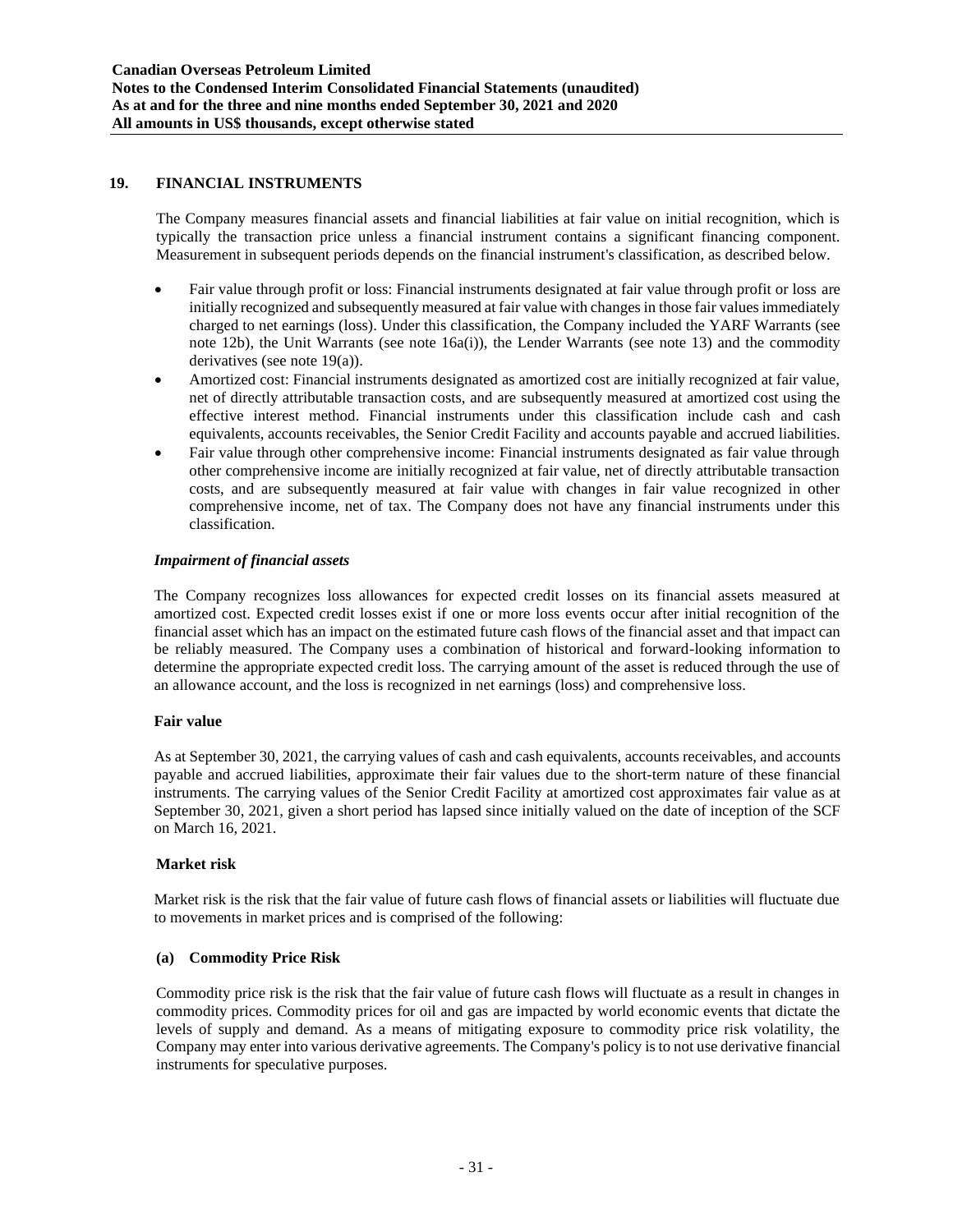#### **Canadian Overseas Petroleum Limited Notes to the Condensed Interim Consolidated Financial Statements (unaudited) As at and for the three and nine months ended September 30, 2021 and 2020 All amounts in US\$ thousands, except otherwise stated**

Effective March 15, 2021, in anticipation of the Closing of the Atomic Group Acquisition and satisfying conditions attached to the Senior Credit Facility, the Company entered into a master risk management agreement with a third-party institution. These risk management contracts are not entered into for trading nor speculative purposes.

|                  | <b>Fixed price</b>            | <b>Total notional</b>                              |                                         | Average price |                   |
|------------------|-------------------------------|----------------------------------------------------|-----------------------------------------|---------------|-------------------|
| <b>Commodity</b> | <b>SWAP</b>                   | volumes                                            | <b>Term</b>                             | (US\$)        | <b>Fair Value</b> |
|                  |                               |                                                    | October 1, 2021 to                      |               |                   |
| Crude oil        | <b>WTI Futures</b>            | 86,728 barrels                                     | December 31, 2021                       | \$61.28       | (1,122)           |
| Crude oil        | <b>WTI Futures</b>            | 384,187 barrels                                    | January 1, 2022 to<br>December 31, 2022 | \$56.58       | (4,773)           |
| Crude oil        | <b>WTI Futures</b>            | 416,772 barrels                                    | January 1, 2023 to<br>February 29, 2024 | \$52.87       | (3,744)           |
|                  |                               |                                                    | <b>Commodity derivative liability</b>   |               | (9,639)           |
|                  |                               |                                                    |                                         |               |                   |
|                  | <b>Normal Butane</b>          |                                                    | October 1, 2021 to                      |               |                   |
| <b>Butane</b>    | (NC4)                         | 3,152,182 gallons                                  | December 31, 2021                       | \$0.930       | 1,986             |
|                  | <b>Normal Butane</b>          |                                                    | January 1, 2022 to                      |               |                   |
| <b>Butane</b>    | (NC4)<br><b>Normal Butane</b> | 11,110,302 gallons                                 | December 31, 2022<br>January 1, 2023 to | \$0.768       | 5,199             |
| <b>Butane</b>    | (NC4)                         | 9,921,552 gallons                                  | February 29, 2024                       | \$0.670       | 2,638             |
|                  |                               |                                                    | <b>Commodity derivative asset</b>       |               | 9,823             |
|                  |                               |                                                    | Net derivative asset                    |               | 184               |
|                  |                               | Short-term portion - commodity derivative assets   |                                         |               | 1,459             |
|                  |                               | Long-term portion - commodity derivative liability |                                         |               | (1,275)           |

(1) WTI refers to West Texas Intermediate, a grade of light sweet crude oil used as benchmark pricing in the US.

(2) The floating price of the crude oil contracts for each contract month is equal to the arithmetic average of the NYMEX Light Sweet Crude Oil Futures first nearby contract settlement price for each business day that it is determined during the contract month.

(3) The floating price of the butane contracts for each contract month is equal to the arithmetic average of the OPIS Mt. Belvieu Butane (non-LDH) for each business day during the contract month.

The resulting fair value of these contracts has been recognized in the consolidated statement of financial position as a current commodity derivative asset of \$1.5 million and a long-term commodity derivative liability of \$1.3 million as at September 30, 2021. The \$2.5 million and \$9.6 million unrealized loss on crude oil derivative contracts respectively for the three and nine months ended September 30, 2021 and the \$3.7 million and 9.8 million unrealized gain on butane derivative contracts respectively for the three and nine months ended September 30, 2021 were recognized in the net earnings (loss). The maximum credit exposure of these derivative assets is the carrying value. Management mitigates this risk by entering into transactions with longstanding, reputable counterparties and partners.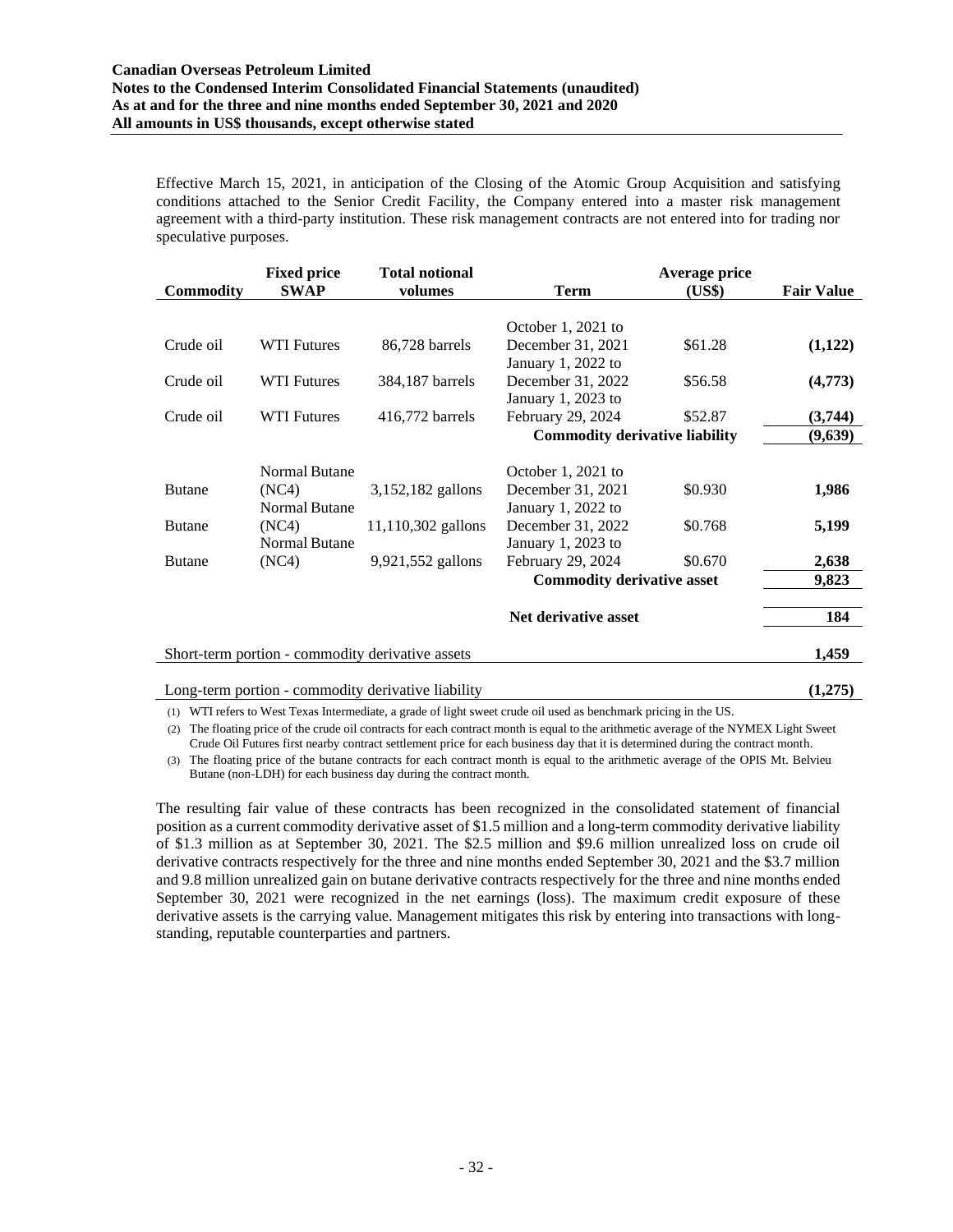### **(b) Credit risk**

Credit risk is the risk that the counterparty to a financial asset will default, resulting in the Company incurring a financial loss. A substantial portion of the Company's accounts receivables are with the purchaser of the Company's oil and the joint interest owners in the Wyoming assets and are subject to normal industry credit risks. As at September 30, 2021, the Company's cash was held at four financial institutions with high thirdparty credit ratings.

The maximum credit risk exposure associated with accounts receivable is the total carrying value. The Company monitors these balances to limit the risk associated with collection. All of the Company's revenue receivable as at September 30, 2021, was owing from one company. Of the Company's joint interest receivable from partners as at September 30, 2021, approximately 96% was owing from two partners in the producing units. All of the Company's receivable due to realized commodity contracts as at September 30, 2021, was owning from one company. The Company considers all of its accounts receivable as at September 30, 2021 to be collectable.

The Company's other accounts receivable include mainly recoverable GST and VAT. The Company believes there is no unusual exposure associated with these receivables.

No amounts classified as current accounts receivable are considered to be past due and no allowance for doubtful accounts has been recorded in the Financial Statements. As at September 30, 2021, the Company holds \$11.5 million of cash and cash equivalents with, Canadian, US and Bermudian chartered banks (December 31, 2020 - \$1.4 million).

#### *Long-term receivables*

The Company's long-term accounts receivable solely include amounts due from its partner in the ShoreCan joint venture. Further to a recoverability assessment (see note 7), the Company recognized a full allowance for expected credit loss as follows:

|                                                            | <b>September 30, 2021</b> | December 31, 2020 |
|------------------------------------------------------------|---------------------------|-------------------|
| Long-term receivable<br>Allowance for expected credit loss | 386<br>(386)              | 385<br>385)       |
|                                                            | -                         |                   |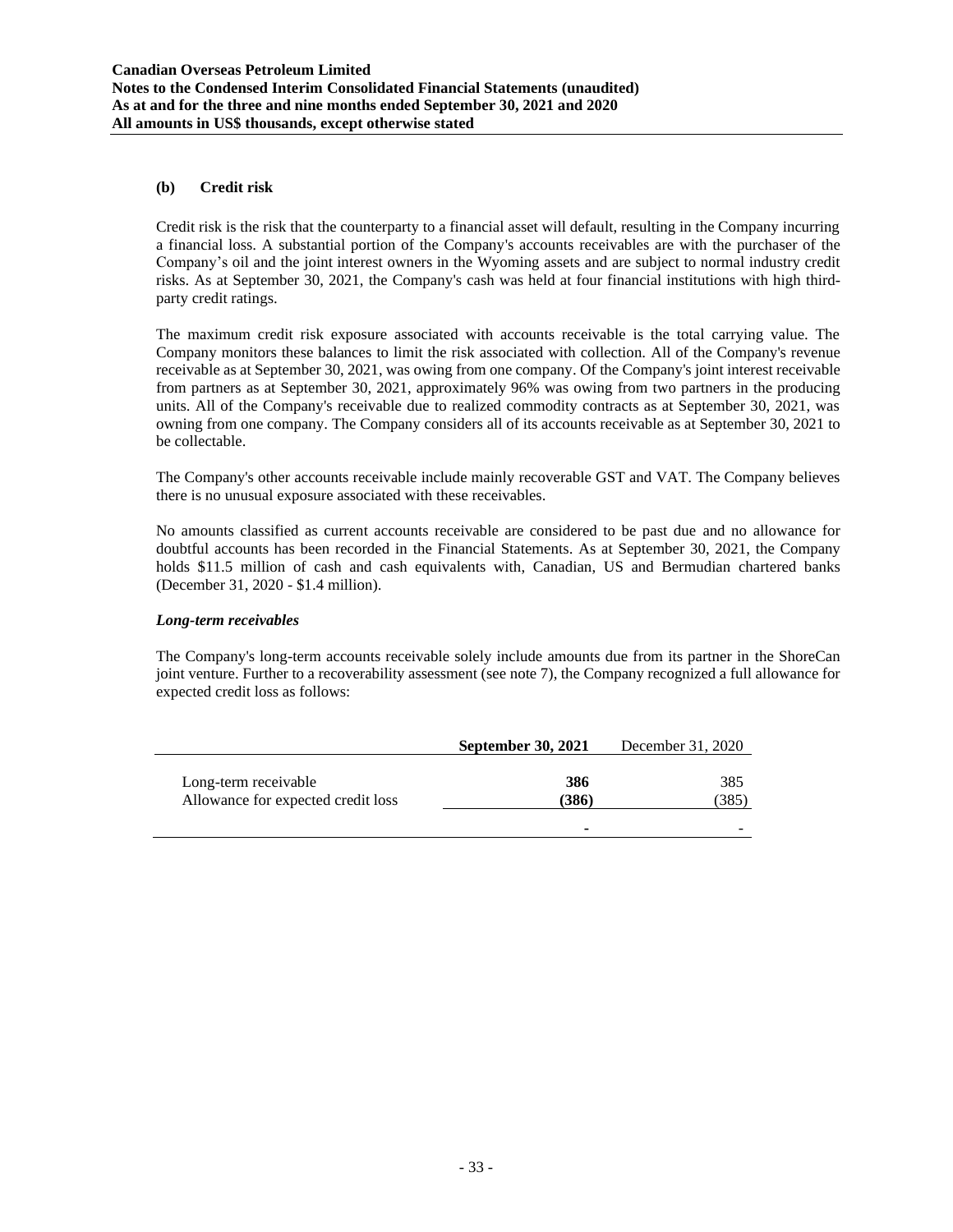### **(c) Interest rate risk**

The Company's policy is to keep its cash, whenever possible, in interest bearing accounts with its financial institutions. The Company periodically monitors the interest rates offered and is satisfied with the credit ratings of its banks.

The Company's Senior Credit Facility provides for an interest rate of LIBOR (with a floor of 2%) plus 10.5% per annum. Currently, management does not believe there is a material interest rate risk associated with this facility as the LIBOR forward curve for next four years is below the floor of 2%; accordingly, the facility is perceived as bearing a fixed interest rate of 12.5% until its maturity in March 2025.

### **(d) Foreign exchange risk**

To mitigate a portion of its exposure and to the extent it is feasible, the Company keeps its funds in currencies applicable to its known short-term obligations.

Cash and cash equivalents include amounts denominated in the following foreign currencies:

| (000s)           | <b>September 30, 2021</b> | December 31, 2020 |
|------------------|---------------------------|-------------------|
| <b>GBP</b>       | 2.186                     |                   |
| Canadian dollars | 402                       | 188               |

### **(e) Liquidity risk**

Liquidity risk is the risk the Company will encounter difficulties in meeting its short-term debt obligations. The Company manages its liquidity risk through funds flow and debt management.

The timing of cash outflows relating to financial liabilities on an undiscounted basis as at September 30, 2021 are outlined in the table below:

|                                           | $\langle 1 \rangle$ vear | 1-2 years | 2-5 years | $>$ 5 vears |
|-------------------------------------------|--------------------------|-----------|-----------|-------------|
|                                           |                          |           |           |             |
| Accounts payables and accrued liabilities | 10,212                   |           |           |             |
| Lease obligation                          | 77                       | 88        | 81        |             |
| Lender's Warrants (note 13)               | -                        |           | 3,770     |             |
| Senior Credit Facility (note 13)          |                          |           | 45,000    |             |
|                                           | 10,289                   | 88        | 48,851    |             |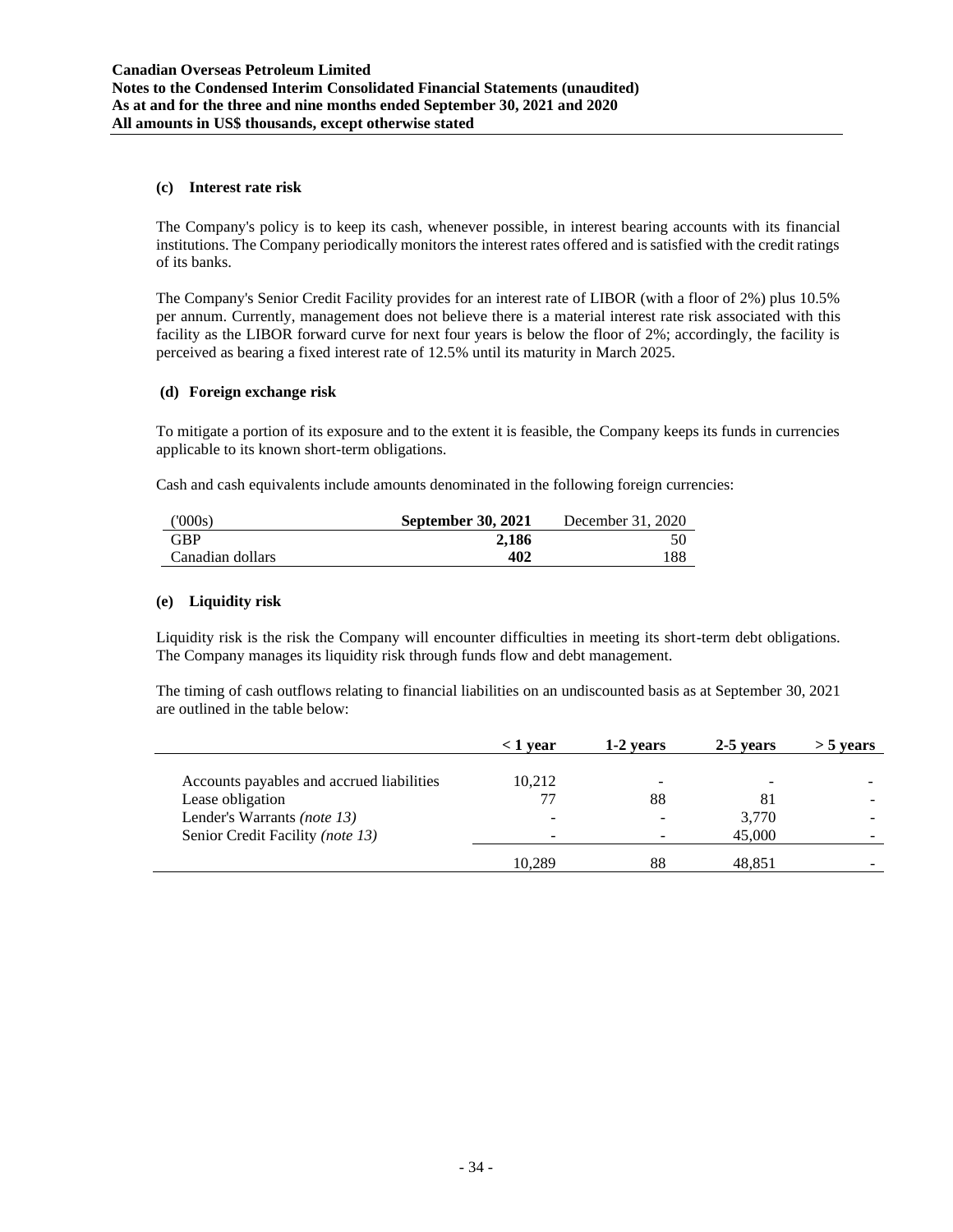### **20. CAPITAL MANAGEMENT**

The Company's objectives when managing capital are:

- to fund its development and exploration programs;
- to maintain statement of financial position strength and optimal capital structure, while executing on the Company's strategic objectives; and
- to provide an appropriate return to shareholders relative to the risk of the Company's underlying assets.

In the management of capital, the Company includes shareholders' equity and interest-bearing debt (defined as long-term loans, short-term loans and current portion of long-term loans, if any). Shareholders' equity includes share capital, warrants, contributed capital reserve and deficit. The Company maintains and adjusts its capital structure based on changes in economic conditions and the Company's planned requirements. The Company's capital structure depends on the Company's expected business growth, ability to access financing from equity and debt capital markets and any changes to the business and commodity price environment in which the Company operates. The Company may adjust its capital structure by issuing new equity and/or new debt, drawing down and/or repaying its existing debt, selling and/or acquiring assets, and controlling the capital expenditure program.

Although, currently the Company is not subject to any external capital requirements, the Company's US operation is subject to financial covenants imposed by the Senior Credit Facility (see note 13). Commencing from March 2022, these financial covenants (including leverage ratio in a range of 2.5:1 to 3.0:1) will have an impact on the Company's overall capital requirements and management of capital requirements.

### **21. NET CHANGE IN NON-CASH WORKING CAPITAL**

|                                          | <b>Three months</b><br>ended | Three months<br>ended | <b>Nine months</b><br>ended | Nine months<br>ended |
|------------------------------------------|------------------------------|-----------------------|-----------------------------|----------------------|
|                                          | September 30,                | September 30,         | September 30,               | September 30,        |
|                                          | 2021                         | 2020                  | 2021                        | 2020                 |
|                                          |                              |                       |                             |                      |
| Accounts receivable                      | 16                           | (22)                  | (643)                       | (8)                  |
| Prepaid expenses                         | (179)                        | (65)                  | (187)                       | (41)                 |
| Long-term accounts receivable            |                              | (143)                 |                             | (143)                |
| Operating accounts payable and accrued   |                              |                       |                             |                      |
| liabilities                              | (3,269)                      | (1,634)               | (6,319)                     | (629)                |
| Net change in non-cash operating         |                              |                       |                             |                      |
| working capital                          | (3, 432)                     | (1, 864)              | (7, 149)                    | (821)                |
|                                          |                              |                       |                             |                      |
| Prepaid expenses                         |                              |                       | (15)                        |                      |
| Accounts payable and accrued liabilities |                              |                       |                             |                      |
| related to financing                     | (17)                         | (80)                  | <b>180</b>                  | 202                  |
| Deferred share issue costs               | 259                          | (3)                   | (28)                        | (46)                 |
| Lease liability                          |                              | 258                   |                             | (5)                  |
| Net change in non-cash financing         |                              |                       |                             |                      |
| working capital                          | 242                          | 175                   | 137                         | 151                  |
|                                          |                              |                       |                             |                      |
| Accounts receivable related to investing | (137)                        |                       | (1,383)                     |                      |
| Accounts payable and accrued liabilities |                              |                       |                             |                      |
| related to investing                     | 3,984                        |                       | 1,963                       |                      |
| Net change in non-cash investing working |                              |                       |                             |                      |
| capital                                  | 3,847                        |                       | 580                         |                      |